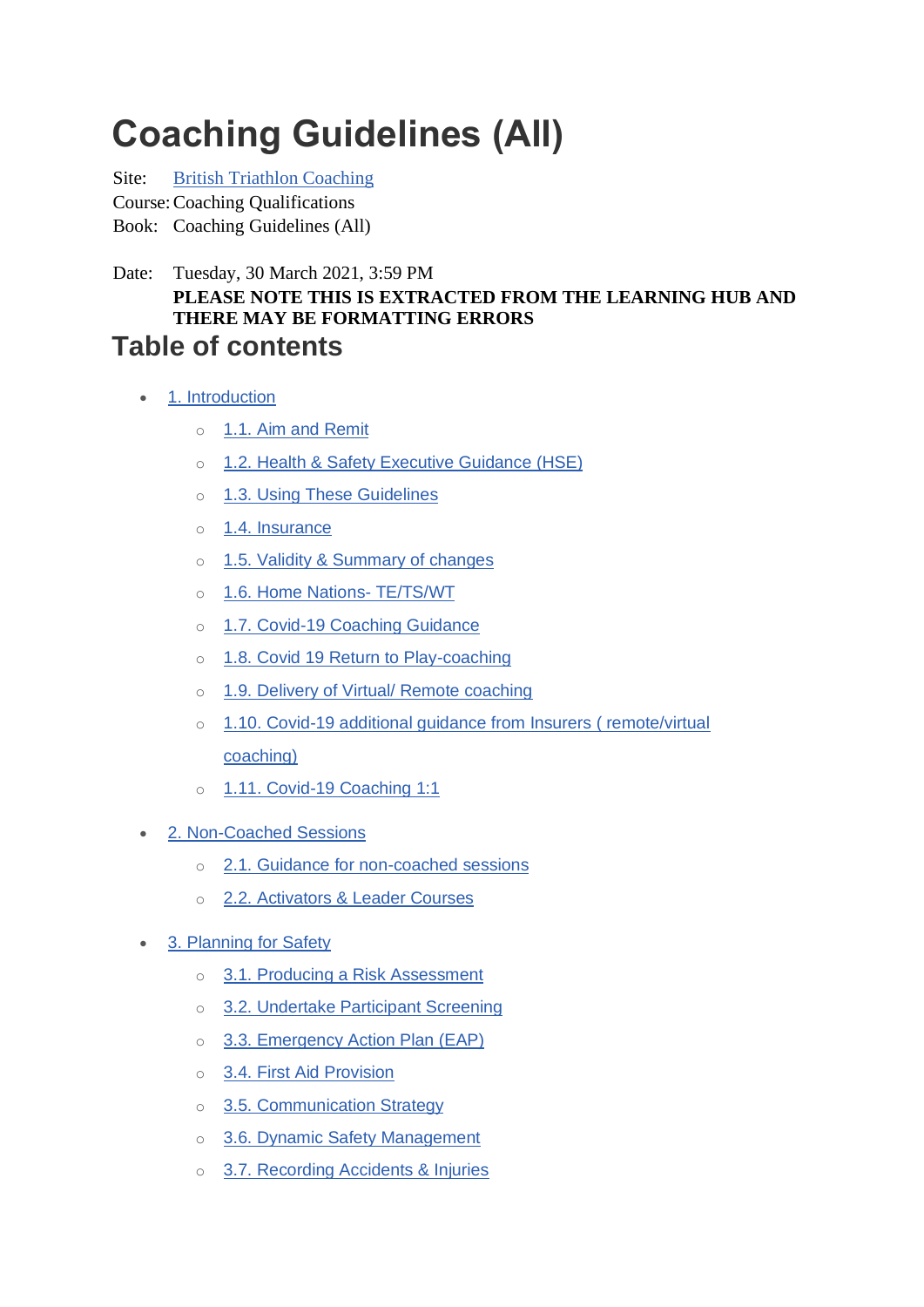- o [3.8. Guidance on stopping a coaching activity](https://learninghub.britishtriathlon.org/mod/book/tool/print/index.php?id=4019#ch11359)
- o [3.9. Working with 1:1 athletes](https://learninghub.britishtriathlon.org/mod/book/tool/print/index.php?id=4019#ch11370)
- [4. Remit of Coaching Qualifications](https://learninghub.britishtriathlon.org/mod/book/tool/print/index.php?id=4019#ch11305)
	- o [4.1. Insurance During Qualification](https://learninghub.britishtriathlon.org/mod/book/tool/print/index.php?id=4019#ch11306)
- [5. Coaching Ratios & Age Guidelines](https://learninghub.britishtriathlon.org/mod/book/tool/print/index.php?id=4019#ch11308)
	- o [5.1. Example Scenarios of Ratios](https://learninghub.britishtriathlon.org/mod/book/tool/print/index.php?id=4019#ch11311)
	- o [5.2. Coaching Children & Adults at risk](https://learninghub.britishtriathlon.org/mod/book/tool/print/index.php?id=4019#ch11309)
	- o [5.3. Coaching Mixed Age Groups](https://learninghub.britishtriathlon.org/mod/book/tool/print/index.php?id=4019#ch11310)
	- o 5.4. Coaching & [Teaching to swim](https://learninghub.britishtriathlon.org/mod/book/tool/print/index.php?id=4019#ch11307)
- [6. Coaching Pool Based Swimming Sessions](https://learninghub.britishtriathlon.org/mod/book/tool/print/index.php?id=4019#ch11312)
	- o [6.1. Safe Supervision](https://learninghub.britishtriathlon.org/mod/book/tool/print/index.php?id=4019#ch11313)
	- o [6.2. Safety Cover & Lifeguarding](https://learninghub.britishtriathlon.org/mod/book/tool/print/index.php?id=4019#ch11355)
	- o [6.3. National Rescue Award \(NRASTC\)](https://learninghub.britishtriathlon.org/mod/book/tool/print/index.php?id=4019#ch11358)
	- o [6.4. Ensuring Safety Cover](https://learninghub.britishtriathlon.org/mod/book/tool/print/index.php?id=4019#ch11356)
	- o [6.5. Facility Requirements](https://learninghub.britishtriathlon.org/mod/book/tool/print/index.php?id=4019#ch11357)
	- o [6.6. Participant's Ability](https://learninghub.britishtriathlon.org/mod/book/tool/print/index.php?id=4019#ch11314)
	- o [6.7. Equipment & Training Aid Hazards](https://learninghub.britishtriathlon.org/mod/book/tool/print/index.php?id=4019#ch11315)
	- o [6.8. Pool Specific Risk Assessment Factors](https://learninghub.britishtriathlon.org/mod/book/tool/print/index.php?id=4019#ch11316)
- [7. Coaching Open Water Swim Sessions](https://learninghub.britishtriathlon.org/mod/book/tool/print/index.php?id=4019#ch11317)
	- o [7.1. Qualification Requirements for Open Water Swimming](https://learninghub.britishtriathlon.org/mod/book/tool/print/index.php?id=4019#ch11318)
	- o 7.2. [Venue Selection](https://learninghub.britishtriathlon.org/mod/book/tool/print/index.php?id=4019#ch11319)
	- o [7.3. Safe Supervision](https://learninghub.britishtriathlon.org/mod/book/tool/print/index.php?id=4019#ch11320)
	- o [7.4. Participant's Abilities](https://learninghub.britishtriathlon.org/mod/book/tool/print/index.php?id=4019#ch11321)
	- o [7.5. Use of Equipment & Training Aids](https://learninghub.britishtriathlon.org/mod/book/tool/print/index.php?id=4019#ch11322)
	- o [7.6. Open Water Specific Risk Assessment Factors](https://learninghub.britishtriathlon.org/mod/book/tool/print/index.php?id=4019#ch11323)
	- o [7.7. Medical and swimmer specific issues](https://learninghub.britishtriathlon.org/mod/book/tool/print/index.php?id=4019#ch11371)
	- o [7.8. Additional Emergency Action Plan points](https://learninghub.britishtriathlon.org/mod/book/tool/print/index.php?id=4019#ch11324)
	- o [7.9. Suggested Club Open Water Session Rules](https://learninghub.britishtriathlon.org/mod/book/tool/print/index.php?id=4019#ch11325)
	- o [7.10. Coaching Guidance](https://learninghub.britishtriathlon.org/mod/book/tool/print/index.php?id=4019#ch11326)
	- o [7.11. SH2OUT](https://learninghub.britishtriathlon.org/mod/book/tool/print/index.php?id=4019#ch11354)
- [8. Coaching Cycling Sessions](https://learninghub.britishtriathlon.org/mod/book/tool/print/index.php?id=4019#ch11327)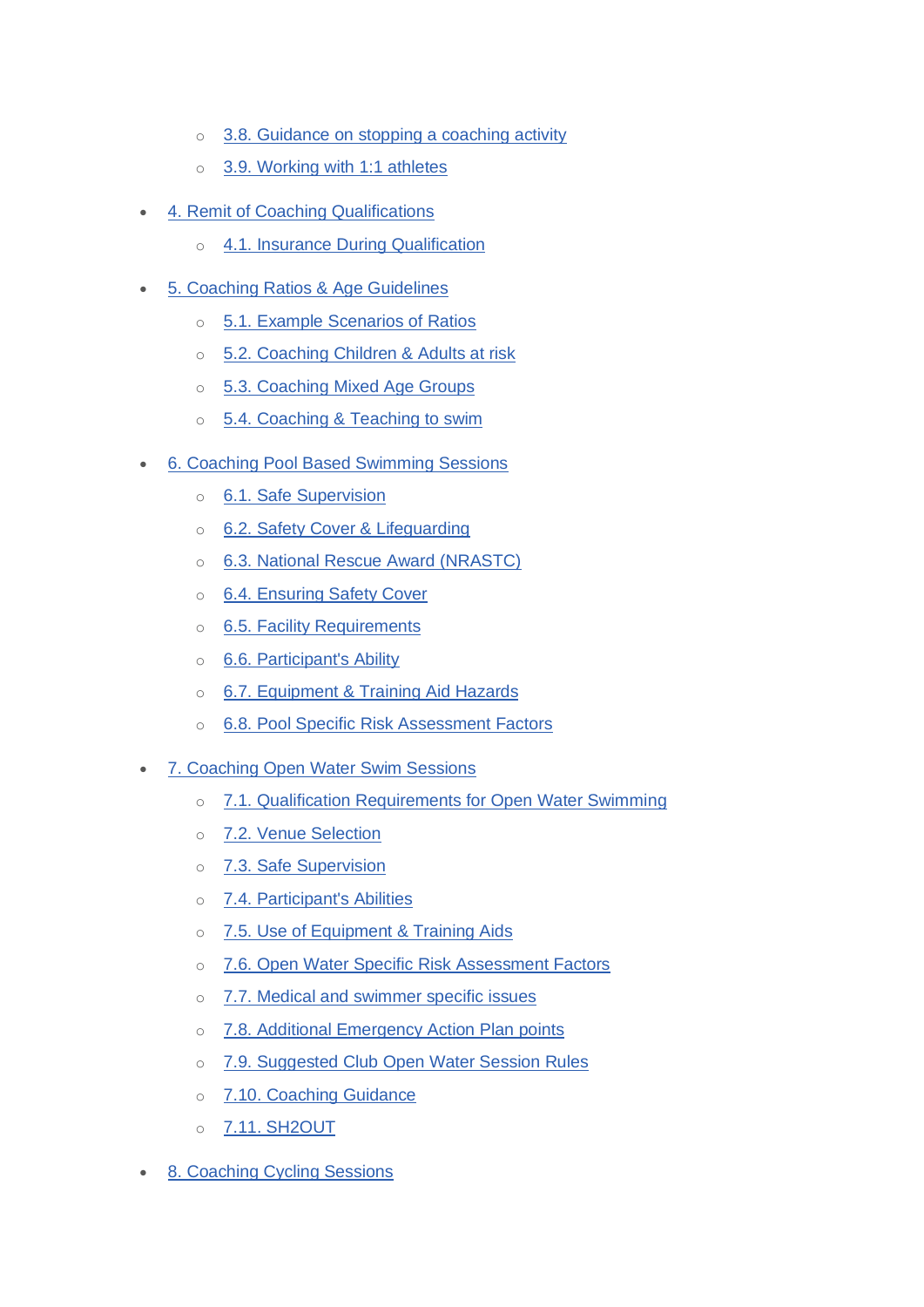- o [8.1. Cycling Clothing](https://learninghub.britishtriathlon.org/mod/book/tool/print/index.php?id=4019#ch11328)
- o [8.2. Helmets](https://learninghub.britishtriathlon.org/mod/book/tool/print/index.php?id=4019#ch11329)
- o [8.3. Bikes](https://learninghub.britishtriathlon.org/mod/book/tool/print/index.php?id=4019#ch11330)
- o [8.4. Coaching Equipment](https://learninghub.britishtriathlon.org/mod/book/tool/print/index.php?id=4019#ch11331)
- o 8.5. [Participants](https://learninghub.britishtriathlon.org/mod/book/tool/print/index.php?id=4019#ch11332)
- o [8.6. Surface Conditions](https://learninghub.britishtriathlon.org/mod/book/tool/print/index.php?id=4019#ch11333)
- o [8.7. Level 1 Coaching Environment](https://learninghub.britishtriathlon.org/mod/book/tool/print/index.php?id=4019#ch11334)
- o [8.8. Level 2 & 3 Coaching Environment](https://learninghub.britishtriathlon.org/mod/book/tool/print/index.php?id=4019#ch11335)
- o [8.9. General Guidance for Younger Riders](https://learninghub.britishtriathlon.org/mod/book/tool/print/index.php?id=4019#ch11336)
- o [8.10. Static Bike Sessions \(Turbo & Spin\)](https://learninghub.britishtriathlon.org/mod/book/tool/print/index.php?id=4019#ch11337)
- [9. Coaching Running Sessions](https://learninghub.britishtriathlon.org/mod/book/tool/print/index.php?id=4019#ch11338)
	- o [9.1. Environments](https://learninghub.britishtriathlon.org/mod/book/tool/print/index.php?id=4019#ch11339)
	- o [9.2. Non-fixed Environments](https://learninghub.britishtriathlon.org/mod/book/tool/print/index.php?id=4019#ch11340)
	- o [9.3. Specific Hazards](https://learninghub.britishtriathlon.org/mod/book/tool/print/index.php?id=4019#ch11341)
	- o [9.4. Equipment & Clothing](https://learninghub.britishtriathlon.org/mod/book/tool/print/index.php?id=4019#ch11342)
- [10. Coaching Individual Triathletes](https://learninghub.britishtriathlon.org/mod/book/tool/print/index.php?id=4019#ch11343)
	- o [10.1. Qualification Level & Insurance](https://learninghub.britishtriathlon.org/mod/book/tool/print/index.php?id=4019#ch11344)
	- o [10.2. Individual Training Prescription](https://learninghub.britishtriathlon.org/mod/book/tool/print/index.php?id=4019#ch11345)
	- o [10.3. Skills Based Session](https://learninghub.britishtriathlon.org/mod/book/tool/print/index.php?id=4019#ch11346)
- [11. Coaching Overseas](https://learninghub.britishtriathlon.org/mod/book/tool/print/index.php?id=4019#ch11361)
- [12. CPD & Personal Development](https://learninghub.britishtriathlon.org/mod/book/tool/print/index.php?id=4019#ch11350)
	- o [12.1. External CPD & Courses](https://learninghub.britishtriathlon.org/mod/book/tool/print/index.php?id=4019#ch11351)
	- o [12.2. Personal Trainers/ Fitness Instructors](https://learninghub.britishtriathlon.org/mod/book/tool/print/index.php?id=4019#ch11352)
- [13. Contact & Support](https://learninghub.britishtriathlon.org/mod/book/tool/print/index.php?id=4019#ch11360)

### **Introduction**

This document is an electronic version of the British Triathlon Coaching Guidelines, covering safety, remit, roles, insurance & best practice. The guidelines are reviewed and updated each year.

We have moved the guidelines to the learning hub in 2018 so all coaches can easily access these guidelines and also search for specific items. **The search function can be found by scrolling to the bottom of the page.**

**How to use these guidelines**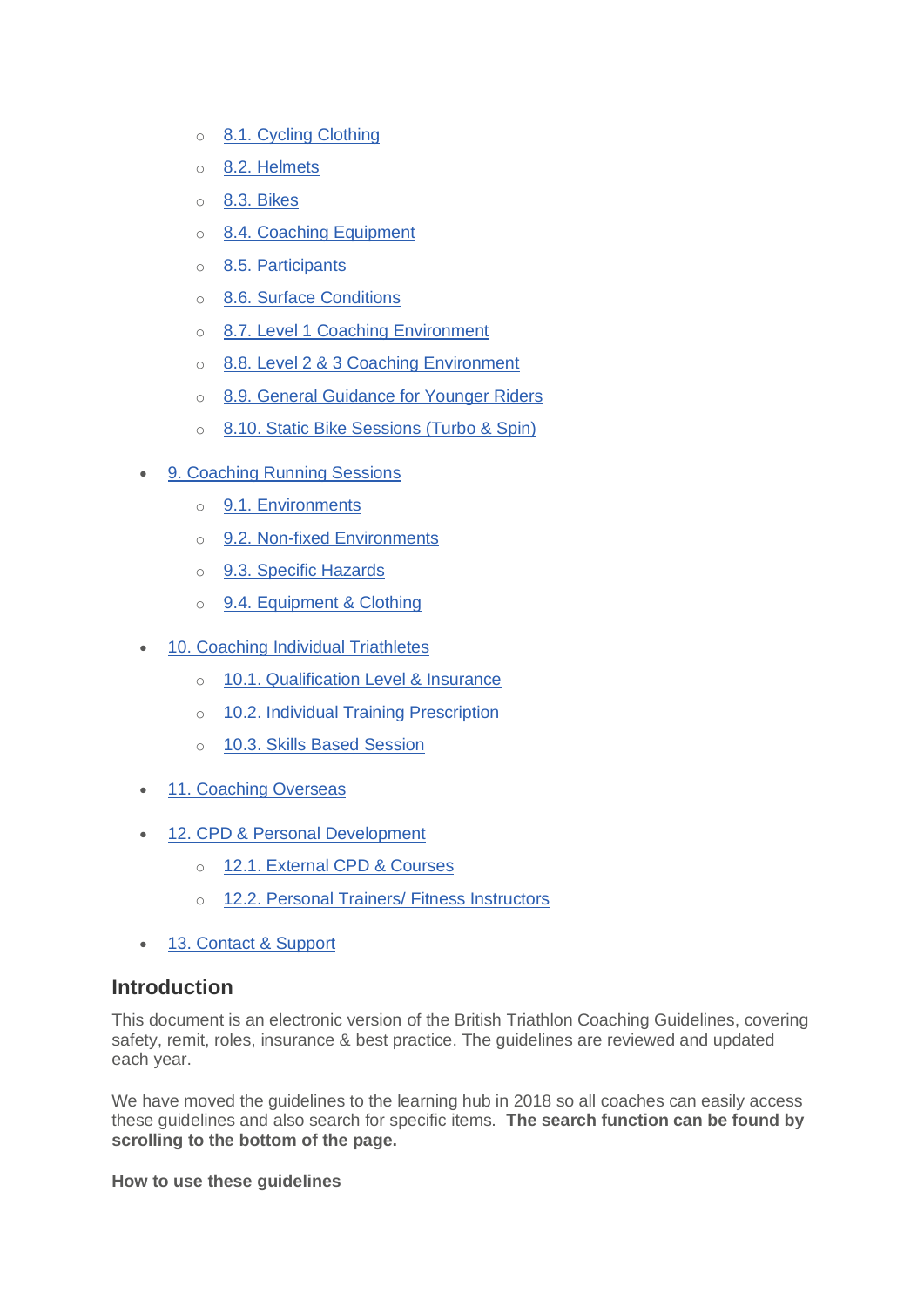We don't recommend reading this section end to end in one sitting, an approach for coaches could be similar to the plan, deliver, review model for coaching.

**Planning** - focus on the safety and welfare aspects,

**Delivery** - ratios and discipline specific sections

**Review** - look at the challenges- what do you want to do in the future? Use the search facility for quidance.

Alternatively, you may simply refer back to these guidelines when looking at new activities or reviewing current delivery.

#### **Other formats**

**A PDF version will be available for all via the [coaching pages](https://www.britishtriathlon.org/get-involved/coaching/coaching-guidelines-and-insurance) on the main website.**

If you wish to print the full guidelines, we would recommend accessing the PDF as we have edited out any format issues.

You can also print/ save directly yourself, if you just want a single chapter. Instructions can be found [here.](https://learninghub.britishtriathlon.org/mod/page/view.php?id=3006)

Note: The content is designed to be web-based so you may find some formatting issues in your printed copy.

### **Aim and Remit**

These guidelines have been developed to promote good practice and coaching that is safe, effective, enjoyable and appropriately challenging for all triathletes being coached. The aim is to provide coaches with sufficient knowledge and guidance to be able to coach safely in triathlon specific training venues and know the appropriate questions to ask to ensure a venue is operated correctly.

The guidance provided to triathlon coaches covers health and safety issues that should be considered when coaching triathlon-based group sessions or prescribing training programmes. They also assist organisations**<sup>1</sup>** and coaches in the formulation of relevant health and safety policies.

It should be noted that these guidelines have been created for UK coaching under the governance of British Triathlon. Any coach operating outside the UK must ensure they understand local and legal implications of doing so.

British Triathlon Coach Education provides the skills and guidance of how to operate in specific venues, not the safe management of those venues. This document is **NOT** aimed at venue management and organisers of venues and is **NOT** intended as a guide for setting up and managing venues.

**1**Organisations in this context include clubs, Local Authority leisure facilities and schools.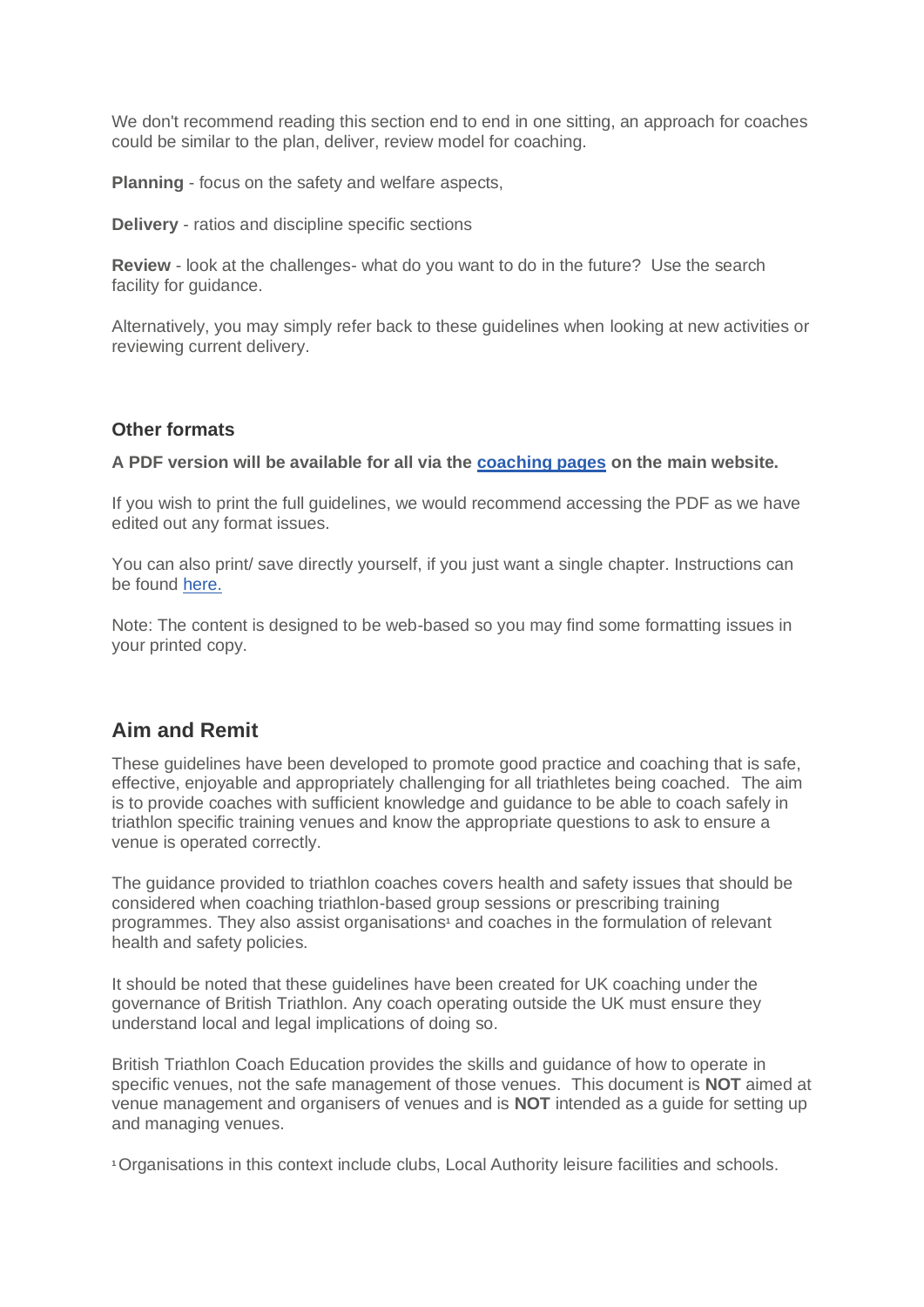# **Health & Safety Executive Guidance (HSE)**

The law regarding health and safety is intended to be clear and unambiguous, but because of the nature of sport where different coaches and organisations are in different positions (voluntary, self-employed, employed, facility managers, etc.) there is not a standard answer that fits all cases. However, the Health and Safety Executive (HSE) provides some useful guidance for sports clubs and coached sessions:

- [Guidance for sports clubs](http://www.hse.gov.uk/entertainment/leisure/amateur-sports-club.htm)
- [FAQs](http://www.hse.gov.uk/entertainment/leisure/faqs.htm)

Their guidance states that health and safety implementation should be **reasonably practicable**. This means balancing the level of risk against the measures needed to control the real risk in terms of money, time or trouble. Health and safety is not intended to be bureaucratic and a time-consuming paper-based exercise. That said, coaches have a duty of care towards their participants, spectators and the general public in and around their coaching sessions.

The HSE does state that some accidents in a sporting context (e.g. injuries sustained on the field of play) may be governed by a duty of care and common (civil) law may apply.

Until sufficient case law exists it is impossible to state what is and isn't **legally** acceptable. However, this document is written as a guide to what is currently considered best practice by British Triathlon to provide best practice duty of care to athletes, spectators, coaches and the general public.

# **Using These Guidelines**

Triathlon coaching has a broad remit with three sports and delivered in a range of environments. The guidelines have been created to support coaches and help them make the decisions and actions to ensure their coaching is safe and effective.

Each coach or organisation that conducts triathlon related activities with groups or provides an individual training programme prescription should produce their own health and safety and risk assessment policies taking these guidelines into account, together with any other specific requirements from their own managers, governors or local authorities, such as rules on educational visits, staffing, the use of minibuses, etc. Policies should be in writing and all people assisting with the coaching activity must be fully aware of these and how to implement them if necessary.

The nature of coaching and coaching environments is such that often a subjective opinion will need to be adopted, where a considered balanced view of best practice guidance (this document) and common sense is required. Coaches and session organisers should always hold the safety and welfare of participants and others affected by the session in the forefront of their minds when making decisions about session provision.

It should be noted that qualified coaches who do not adhere to the *Coaching Guidelines*, may be through their action/ inaction be in breach of the [Coaching Code of Conduct.](https://learninghub.britishtriathlon.org/mod/data/view.php?d=169&rid=24410)

This document should be read in conjunction with wider [British Triathlon policies](https://www.britishtriathlon.org/about-us/governance/policy-documents) which can be located through the British Triathlon Website or the Learning Hub. These include: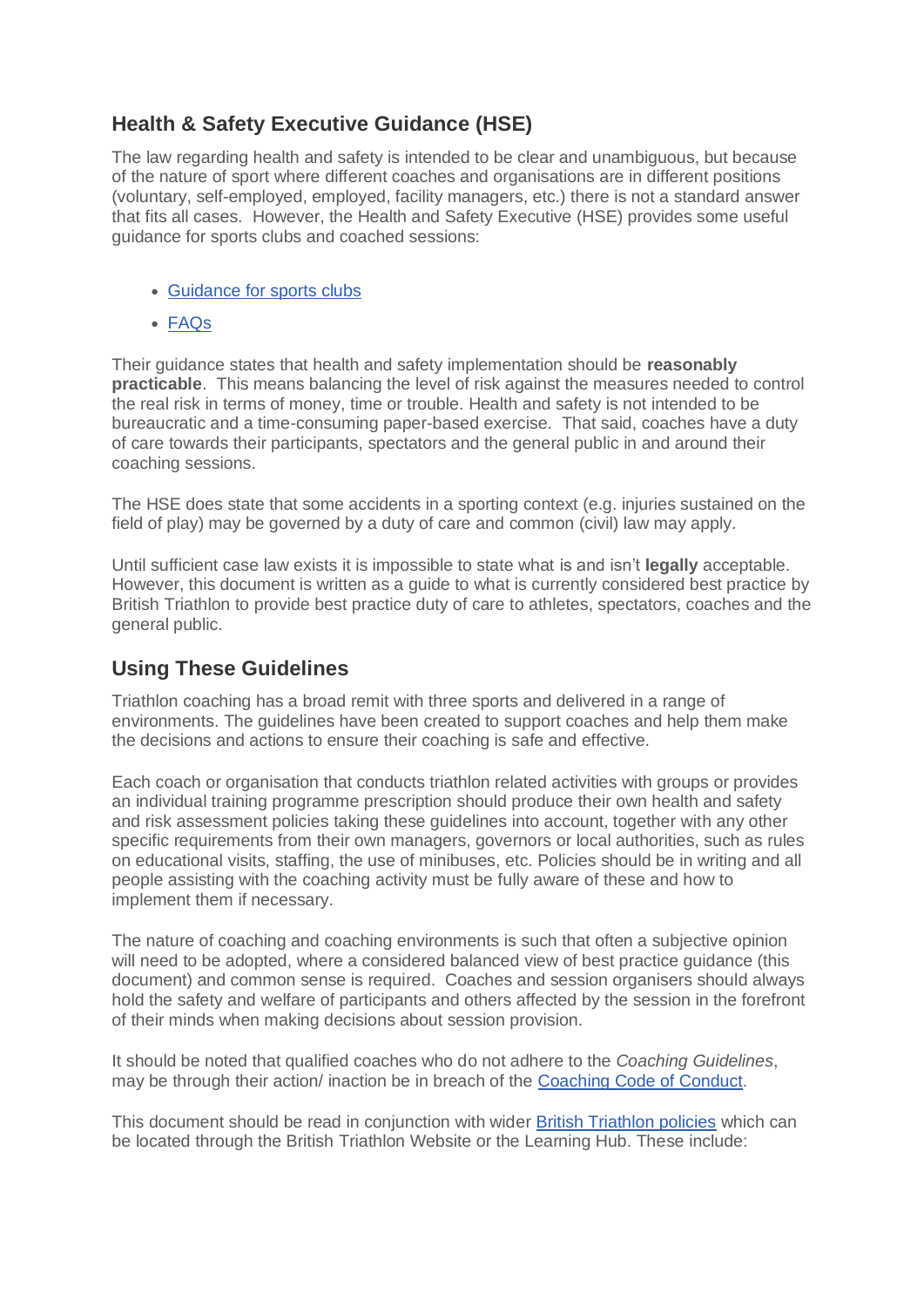- [Coaching Code of Conduct](https://learninghub.britishtriathlon.org/mod/data/view.php?d=169&rid=24410)
- Guidance on safeguarding and welfare on [BTF Website.](https://www.britishtriathlon.org/about-us/safeguarding)
- Guidance on safeguarding and welfare in [Learning Hub.](https://learninghub.britishtriathlon.org/mod/book/view.php?id=3890)
- [BTF Competition Rules](https://learninghub.britishtriathlon.org/mod/data/view.php?d=169&rid=24411)

#### **Insurance**

The British Triathlon Federation provides coaching cover for all coaches who have been trained and qualified by British Triathlon, in most instances this is done by holding a home nation coach membership.

For British Triathlon coaching qualifications to be valid, insurance must be obtained and upto-date. All coaches (including those in training) must obtain coaching insurance either through the home country membership or an insurance policy that is equal to or greater than the British Triathlon insurance policy for coaching.

The cover is conditional on a coach following established guidelines for British Triathlon coaches. Guidelines are established within this document, and the necessary points will be raised inside the course resource for each level.

Insurance is also conditional to the level of qualification and training the coach has received and will only be covered to operate within the remit of their training and qualification.

**For further details of Insurance Policy, please see the** [British Triathlon Membership](https://www.britishtriathlon.org/get-involved/membership/insurance-centre)  [pages](https://www.britishtriathlon.org/get-involved/membership/insurance-centre) **and the** [British Triathlon Insurance site.](https://www.britishtriathlon.org/insurance)

#### **Commercial Coaching**

Any coach receiving payment for their services should check the insurance conditions via the above pages to ensure they are covered.

#### **Coaching Other Activities**

A coach will only be covered for the activities they have been trained to deliver. Insurance cover for activities will depend on the coach package they hold. The Ultimate coach has been extended to cover wider activities.

### **Validity**

These guidelines are subject to regular review and are updated yearly. Coaches will be informed of the update via the coaching newsletter. A coach should ensure they review this document on a regular basis.

If you have any problems understanding or applying these guidelines to your coaching, please contact your Home Nation Coach Education Department.

#### **Summary of Changes**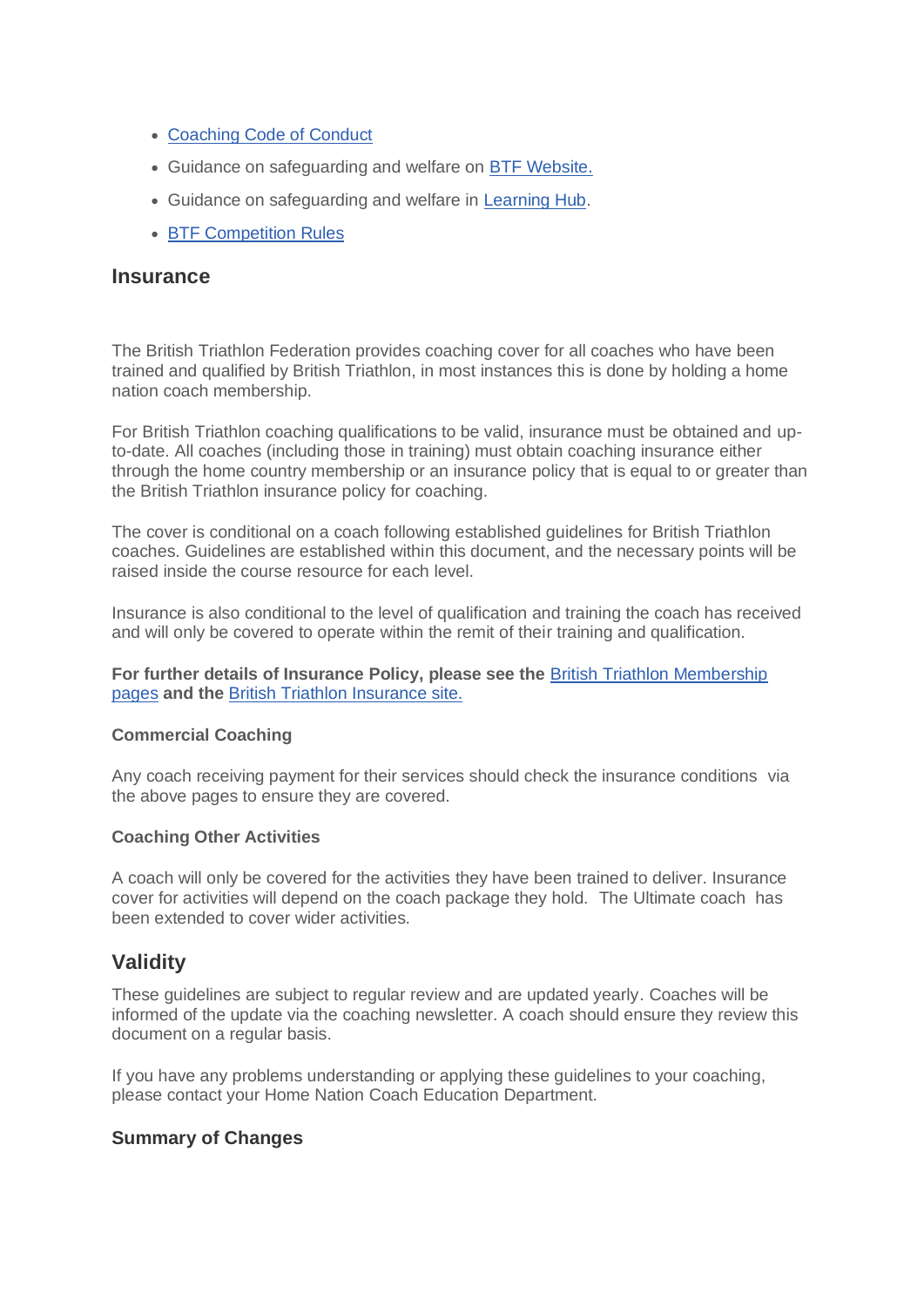The following is a list of the key changes to these guidelines. The guidelines were moved to a learning hub format in September 2018.

These have been implemented through direct feedback from coaches, home nation input, input from health & safety consultants, agreement with the British Triathlon coaching team and been subject to confirmation from the insurance provider.

- General review and reissue of PDF version (December **2019**)
- Inclusion of section on [SIPE & cold water shock](https://learninghub.britishtriathlon.org/mod/book/view.php?id=4019&chapterid=11371) (December **2019**)
- Added [Section on 1:1 Coaching](https://learninghub.britishtriathlon.org/mod/book/view.php?id=4019&chapterid=11370) (December **2019**)
- Minor update on [Disc Brakes](https://learninghub.britishtriathlon.org/mod/book/view.php?id=4019&chapterid=11330) (December **2019**)
- Clarification on [Ratios for Level 1 Open Water coaching](https://learninghub.britishtriathlon.org/mod/book/view.php?id=4019&chapterid=11308) (December **2019**)
- Update on pool safety provision (2018);
- Update to include new level 2 diploma (2018);
- Clarification on swim teaching/ coaching (2018);
- Updating to include new coach membership information (May 2017);
- New Level 1 qualification remit (2016);
- Rewording of use of cycle facilities (Velodromes) (2016);
- Inclusion of Level 1 coaches to deliver on static cycles (2016);
- Overview of CPD for coaches.

Previous Key changes are as listed below:

- Clarity of application of guidelines in coaching;
- Additional quidance when coaching older adults:
- Coaching ratios adjusted, and scenarios given to clarify how to apply;
- Addition of indoor cycling in remit of Level 2 coach:
- Level 2 coaches delivering technical skills within coaching environment.

# **Home Nations**

These Guidelines are designed to be used across all home nations and are created in partnership with Triathlon England, Triathlon Scotland and Welsh Triathlon.

However, each home nation may have some slight variances due to the needs of the sport in that nation. In the event of any specific questions you should contact your home nation coaching team: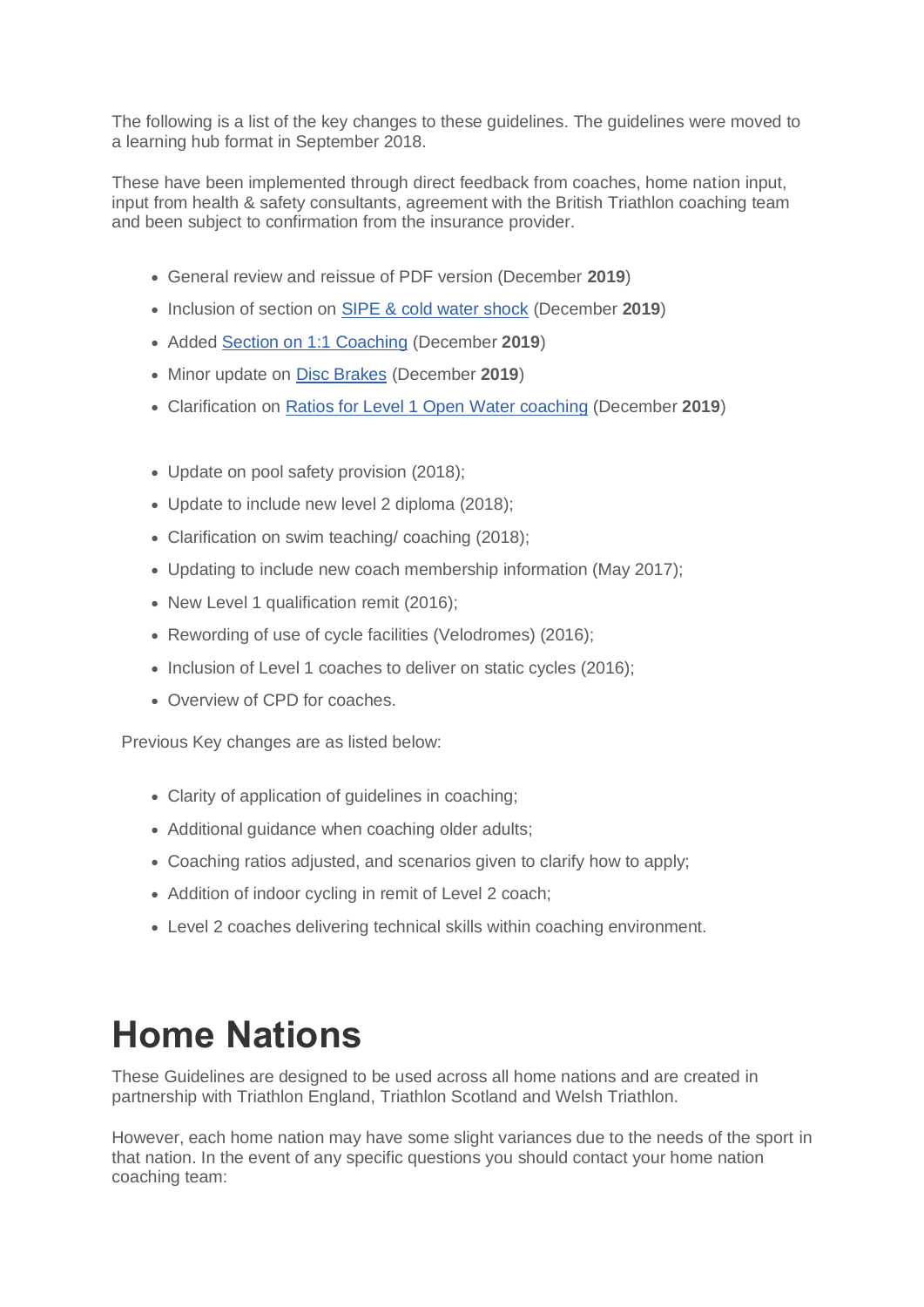[Triathlon England](https://www.britishtriathlon.org/coaching) [Welsh Triathlon](https://www.welshtriathlon.org/about-us/contact-us)

[Triathlon Scotland](https://www.triathlonscotland.org/about-us/contact-us/)

# **Covid-19 Coaching Guidance**

Guidance has been issued by BTF and this along with general government guidance should be your starting point when considering if you can deliver activities during this period.

#### **Before considering any coaching activity review the latest guidance which can be found [here](https://www.britishtriathlon.org/return-to-play)**

**During this period coaching ratios are being adjusted based on the government guidance- the standard ratios are superseded by the current guidance in above link.**

These additional sections in the guidelines have been added to support coaches to apply the formal guidance released via the above link. Please feed back any comments or concerns regarding these guidelines to the coaching team**.**

All relevant information can now be found [here.](https://www.britishtriathlon.org/return-to-play)

#### **Information has been removed from this page to ensure coaches are always directed to the latest guidance**

#### **Risk Assessment**

Below is risk assessment that has been completed to give coaches guidance for participant welfare and planning sessions.

#### [Covid 19\\_ Risk\\_ Assessment](https://learninghub.britishtriathlon.org/mod/data/view.php?d=169&rid=25174)

#### **Delivery of Virtual Coaching Sessions**

A coach may take a virtual/remote session so long as they are qualified to take that session and are coaching within their remit. This would normally be a Level 2 or 3 coach. Coaches should follow normal operating procedures to ensure a safe and effective session.

For strength and conditioning sessions, coaches should have completed the British Triathlon S&C CPD module and work within the exercise guidelines given. If a coach holds a separate qualification this should be insured either via ultimate coach membership or separate insurance cover.

#### **Guidance for delivery of sesion**

Whilst some risk factors are reduced , there are a number of factors a coach should consider to ensure the safety and welfare of their athletes.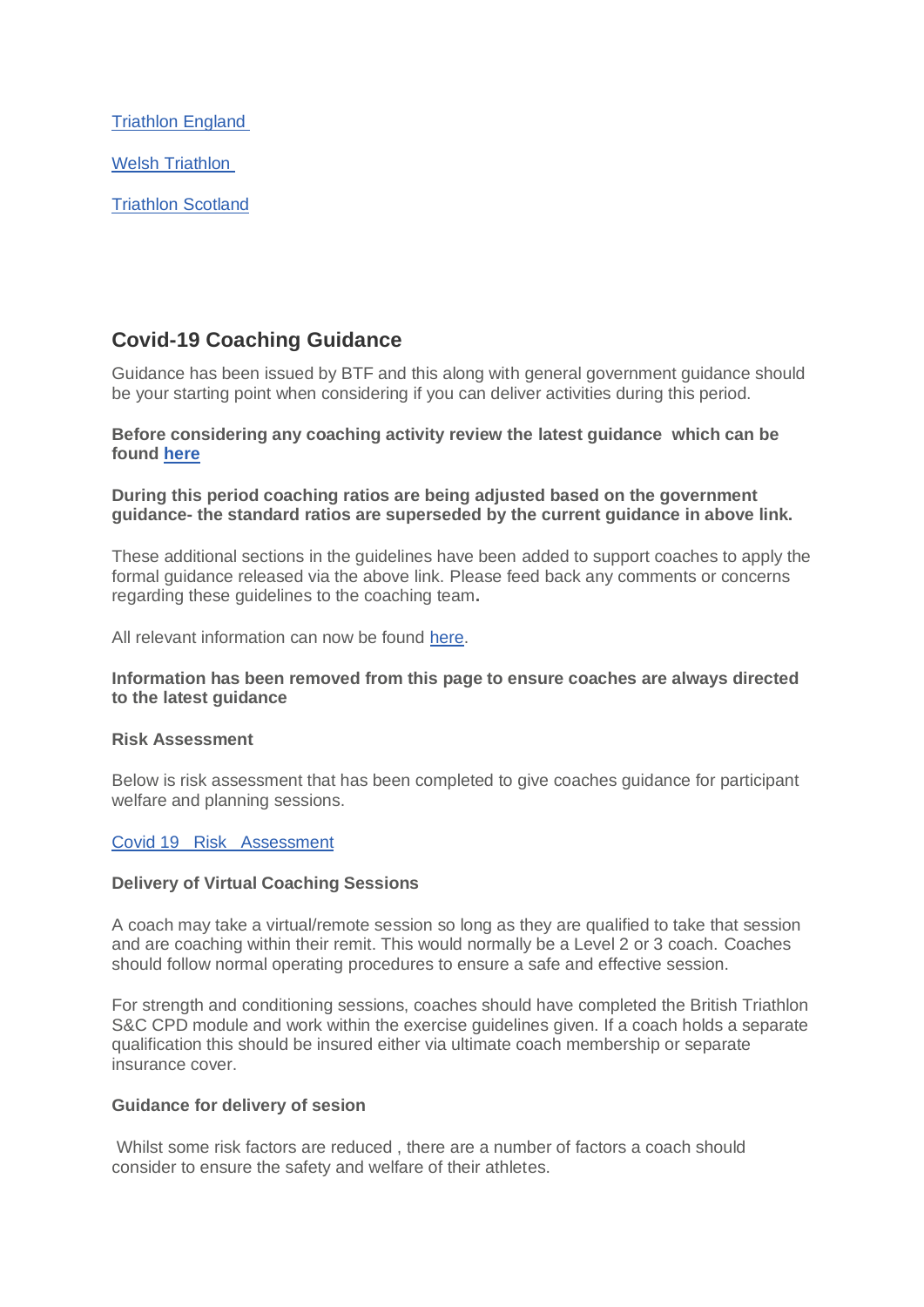Areas of focus should be on participant screening/readiness to take part, equipment suitability and the environment - these may have to be checked by questioning.

It may be appropriate to issue safety rules and advice in advance via email.

**Risk assessment** This should be carried out as usual for any session, if updating a current risk assessment this should reflect risks identified ( e.g equipment) and advice given ( all participants to check own equipment)

**EAP-** Consider how help could be summoned to someone remotely if there is a serious accident or illness. Is there someone in their location who will know if there is an issue. If not, do you have sufficient information to summon emergency services or appropriate help to them?

**Ratios**- these should be applied as you would do in live sessions. Consider the activity, the environment, coaches experience and participants. In most instances, session ratios would be adjusted downwards due to the challenges of the coach observing and giving feedback.

**Volume and Intensity** when setting these, remember it could be difficult to monitor and spot signs that someone is overexerting. You should have a clear & simple scale for intensity. With static training, this can create a higher overall volume of work than the same time outside, this should be factored in when looking at training volume.

**Safeguarding & Welfare**. These should be in line with normal practise- coaches should first discuss with the welfare officers if planning to deliver sessions with under 18's. The Child Protection in Sport Unit has released [guidance here.](https://thecpsu.org.uk/resource-library/best-practice/remote-teaching-and-coaching/)

**GDPR-** all information taken or recorded should fall under normal practice. If recording sessions that may be shared wider, ensure you have permissions to do this, in addition, if recording sessions those taking part should be advised this is happening.

#### **Recording of session information**

All the usual session information should be retained:

- [session plans.](https://learninghub.britishtriathlon.org/mod/data/view.php?id=4021)
- participant information / register.
- risk assessment documentation.
- safety guidance given.
- session data & feedback.

For additional guidance on recording ( video) virtual sessions see [here](https://learninghub.britishtriathlon.org/mod/book/view.php?id=4019&chapterid=11393)

**UK coaching** have a very useful download to support planning and delivery of sessions [here](https://www.ukcoaching.org/getattachment/Resources/Topics/Guides/Coaching-Behaviours/94248-Coaching-People-Online.pdf?lang=en-GB)

### **Covid-19 Insurance Guidelines ( remote/ virtual coaching)**

BTF has received guidance from our insurers, and whilst they will cover remote coaching (within your coaching remit) they have given the following guidelines. This will repeat some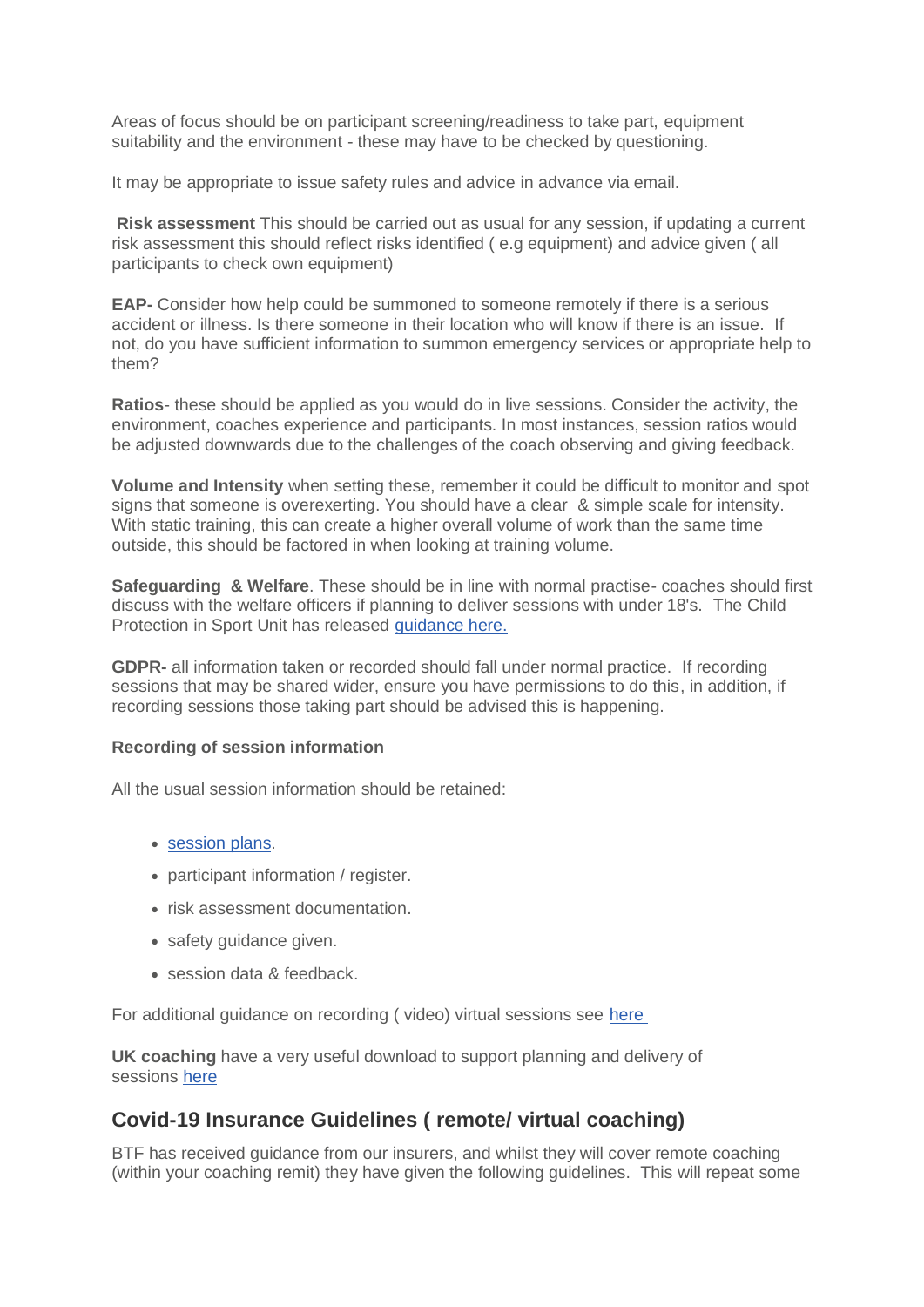of the existing guidance, but we have included in full. Note the point regarding weapons relates to other sports where this could apply (e.g. Fencing).

Points to Note:

- This is recommended, not mandatory. We do appreciate that for some coaches and clubs they may not be able to fully record and store recordings of sessions.
- If recording participants, they should be advised and also if these recordings are to be shared (e.g. for those that can't attend) people could turn off cameras at their end. However, they must be advised that the coach cannot see them/observe. Another option is to only record the coach.
- GDPR should be considered and if personal data included, any recording should be kept secure by the coach/club. It could be set up so that no personal information is included.
- As in all sessions, records of session content, safety and participants should be kept along with any other guidance given at the start of the session.
- Whilst some areas have less risk, there are increased risks as the coach is not there and may not pick up some cues that they would see if face to face.
- If a club chooses not to record sessions, we suggest that they state their reasons why and outline the factors in this decision- record this in the risk assessment.

#### **Full statement Issued by SportsInsure 01/04/2020 regarding Remote coaching/instruction (live or pre-recorded).**

In respect of any coaching or instruction that is undertaken remotely, it is strongly recommended that the Insured should:

- 1. at the commencement of the session, advise participants:
	- a. that by participating they are doing so at their own risk;

b. suitable, non-slip floor space is required and any potential obstructions in the vicinity are removed before they participate;

c. to avoid activities if they have, or suspect they may have any current health concerns, injuries, aches and pains.

2. avoid the use of blades, weapons or sharp instruments of any description;

3. avoid physical contact with other participants and where appropriate, adhere to social distancing guidelines;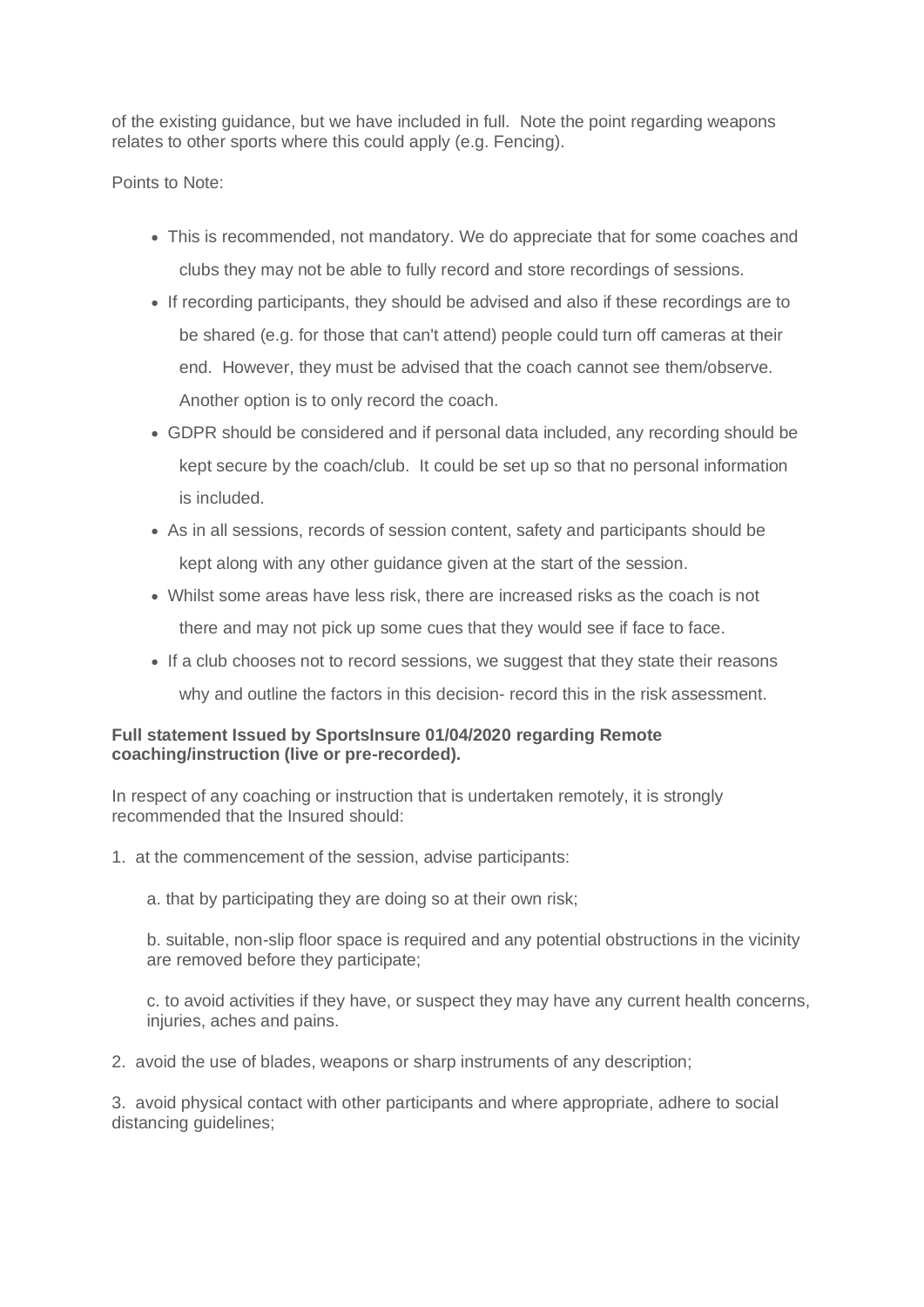4. ensure that sessions are conducted for the benefit of existing members/participants/contacts only who have demonstrated sufficient suitability to participate;

5. continue to only instruct activities in which you are qualified to do so;

6. record the session. Retaining the recording for a period of up to thirty-six (36) months may assist in any claim made against you;

This recommendation was purely to help mitigate risk bearing in mind that for many this will be a change to the normal instruction practices.

The advisory provided (and it's purely that and not a stipulation) is that the session is recorded.

The weakness of online instruction is that the instructor has no:

- 1. Control over who participates.
- 2. Judgment of the suitability of the participant to join in.
- 3. Assessment of the suitability of the training area that the participant is using.
- 4. Ability to assist if someone injures or suffers from another medical issue.

Please rest assured this was designed to be pro-active rather than restrictive in any way.

### **Covid-19 1:1 Coaching Guidance**

**This section is for Level 2 Diploma & Level 3 coaches only**

**As restrictions are changing coaches must ensure they keep up to date - the latest statement is [here](https://www.britishtriathlon.org/return-to-play)**

**You are still able to remote coach your athlete, so we have created some guidance to support your decisions. In most cases, you may find they will either have to stop training or significantly adapt what they are doing.**

**Coaches should also refer to British triathlon guidance for individuals on how to train safely and effectively which can be [found here.](https://www.britishtriathlon.org/return-to-play)**

**For those in the training phase of a relevant qualification (e.g. Level 2 Diploma), you must consider your current experience level in prescribing activity during this exceptional period, and also the wellbeing of the person you are coaching should be taken in to account. We suggest that you contact your tutor if you are making significant changes to your original plan before this is sent to athletes.**

Whilst there are a range of activities that can take place at home, such as static cycling and strength & conditioning, be conscious that large increases in volume could lead to injury so consider any changes carefully. Applying the 10% rule remains a useful tool for increasing load through duration, intensity or a combination of both. You must also consider the safety & welfare implications of what you are expecting athletes to do. For standard triathlon-based sessions, the usual risk assessment process will suffice. If you are being creative in your delivered sessions or delivering longer indoor sessions, ensure you fully assess the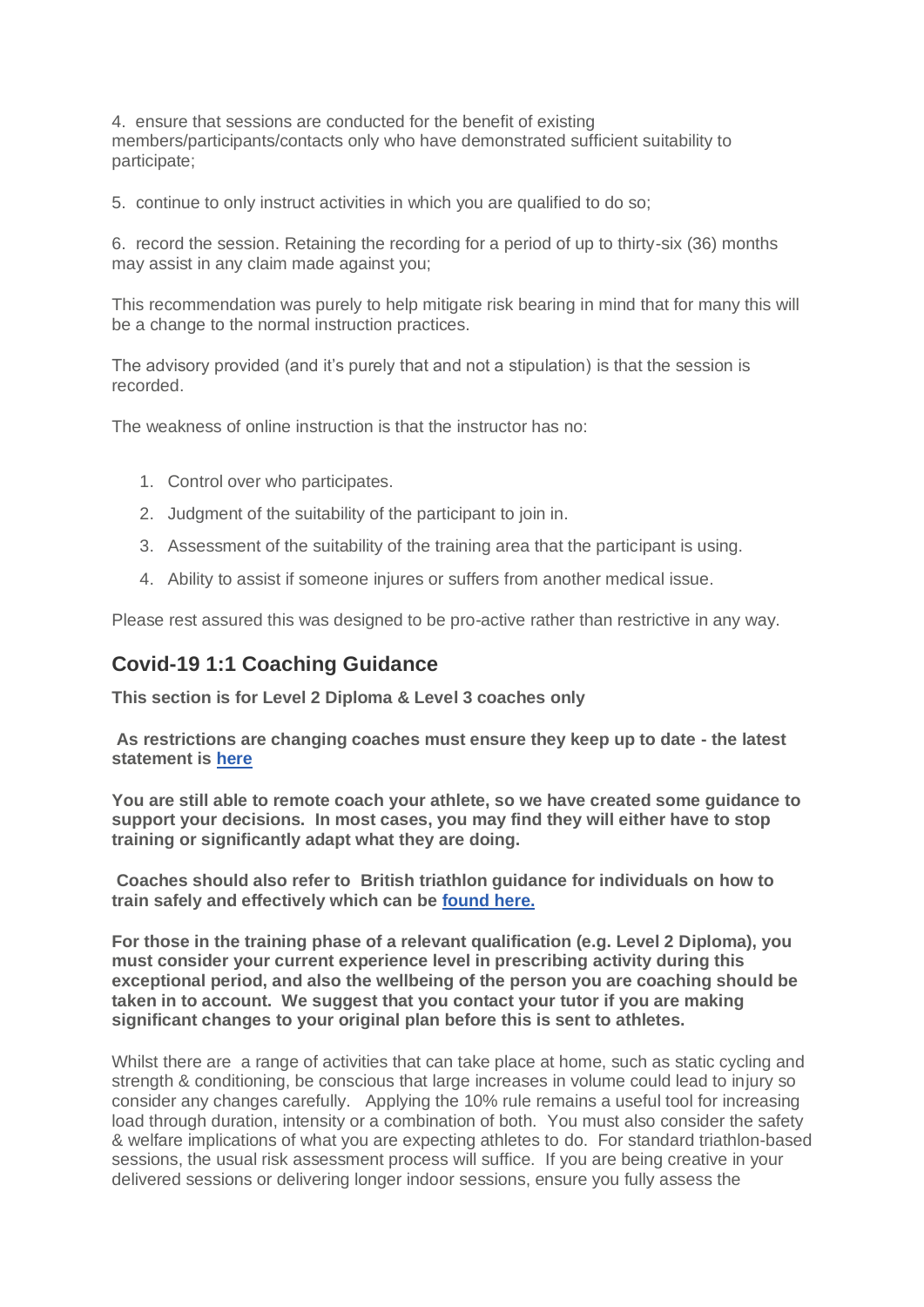hazards. This may require Skype or similar meetings with the athlete, with them walking you through their training environment. Remember many households will have all family members at home, so this should be considered in terms of safety, both in positive and negative terms.

If a person decides to open water swim, you should consider the safety and welfare of the athlete before prescribing any sessions- what is the safety cover, the persons experience and just two areas to consider.

If athletes have swimming pools, either an Endless Pool type or a recreational pool at home, they may wish to continue training with these. Coaches must consider the differences between this and swimming in a standard pool or at an open water venue. Pacing will differ in an Endless Pool and like indoor cycling and running, the duration may need to reduce as it is more time-efficient swimming against a constant flow compared to self-propulsion through the water. Water temperatures will also be a factor to consider, as well as other hazards specific to the location of the pool. This also pertains to swimming in a recreational pool e.g. in an athlete's garden. Those with small pools may plan to use some form of tether system, however there are a number of safety issues when using tethers so coaches should not prescribe sessions using tethers.

#### **You must follow the wider guidelines to protect everyone, and you should consider them carefully when setting outdoor activities under your programmed activities**.

Long indoor sessions come with certain extra hazards, overheating and dehydration being two. Advise athletes accordingly.

When athletes are training on their own, and if they are secluded away from other people, ask them to consider having some way of having another person check they are okay.

It is worth considering the time efficiency of indoor training on turbos/rollers and treadmills. A 45-minute treadmill or turbo session is worth approximately 1 hour outdoors, due to the consistent output on indoor equipment i.e. there is less freewheeling or cruising time. Therefore, you may need to reduce session duration to allow for this. A coach should also apply the same athlete safety rules- and check if the equipment set up correctly, maintained and the athlete knows how to use it.

S&C should only be planned within your CPD qualification if applicable. Athletes may decide to follow online sessions/routines to work on S&C which is outside the remit of this course. You must make this clear to athletes who decide to use these resources during this period. The same applies if they have a home gym and intend to use their own equipment. There are some basic exercises on the BTF website, there is no problem making athletes aware of these.

#### [https://www.britishtriathlon.org/training/strength-and-conditioning](https://eur01.safelinks.protection.outlook.com/?url=https%3A%2F%2Fwww.britishtriathlon.org%2Ftraining%2Fstrength-and-conditioning&data=02%7C01%7Cgilesobrien%40britishtriathlon.org%7C687e48eec5b04a3a3e5108d7d001ffa1%7C07fe2f50667547739a65ffe43ba4930e%7C0%7C0%7C637206579312714959&sdata=ss2RRhsUcaVqeS8Dd3P2j7Lzr9%2F4m%2B8zrDUEYK7afU8%3D&reserved=0)

You should monitor your athlete 's workload, as some may feel that they should try to replace what they can't do with what they can do, and significantly increase volume in one area. If, for example, swimming remains almost impossible, you should consider how the discipline compares to another, say running, in terms of load on the athlete. Simply replacing a 1-hour swim with a 1-hour run is not necessarily a good approach and may lead to increased injury risk.

The mental wellbeing of both you and your athlete may be tested during this period. You may be required to communicate more than originally planned, and you should only continue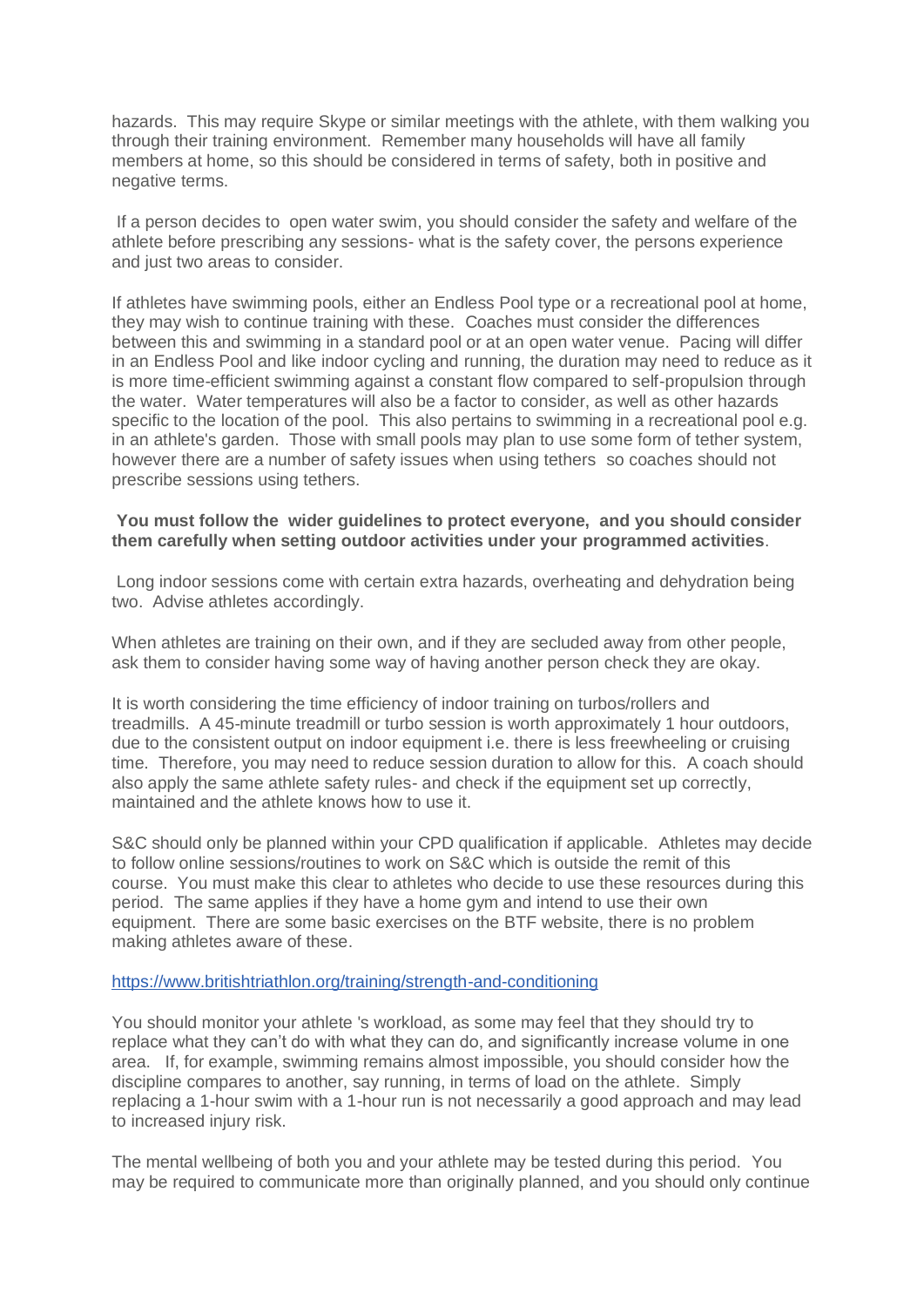with the programme if both parties are able to commit fully. It may well be that you will become a key person in aiding an athlete's general wellbeing, many people will see the structure and routine as a benefit, and you too may see this as a welcome distraction. Do monitor your athlete, and yourself. You may decide to revisit parts of the [Performance and](https://learninghub.britishtriathlon.org/mod/data/view.php?d=172&rid=24464)  [Psychological Profiling](https://learninghub.britishtriathlon.org/mod/data/view.php?d=172&rid=24464) midway through the programme, using it like any other monitor test session.

# **Non-Coached Sessions**

### **What defines a coached session?**

It is difficult to define exactly what a coached session is, but it will include some or all of the following elements:

- A set objective focussing on technique and/or conditioning;
- A written session plan;
- Safety planning (risk assessment and emergency action plan):
- A coach present who directly supervises the session and provides guidance,

direction and feedback; the coach and assistants will take responsibility for the

athletes in the session;

• Clearly defined and explicitly stated as a coached session.

If a group session is organised, which is not coach led, British Triathlon recommends that the club and coaches make it clear that the sessions will not be coached and detail what, if any, supervision is offered, e.g. is there a navigator for the ride. Unlike a lot of sports, many triathlon training sessions may not be coached. These sessions are generally more informal.

Examples of non-coached sessions may include:

- Club rides.
- Chain-gangs.
- Club/park runs.
- Time trials.
- Open swim sessions (pool and open water).

Additional guidance which also details club insurance for activities can be found [here,](https://www.britishtriathlon.org/clubs/club-resources) or by contacting your regional manager.

### **Guidance for non-coached sessions**

The following general guidelines will reflect good practice in these sessions:

• A session leader/navigator (not someone who is acting as a coach) will take responsibility for organising the group. However, this person is not responsible for the health and safety of the group.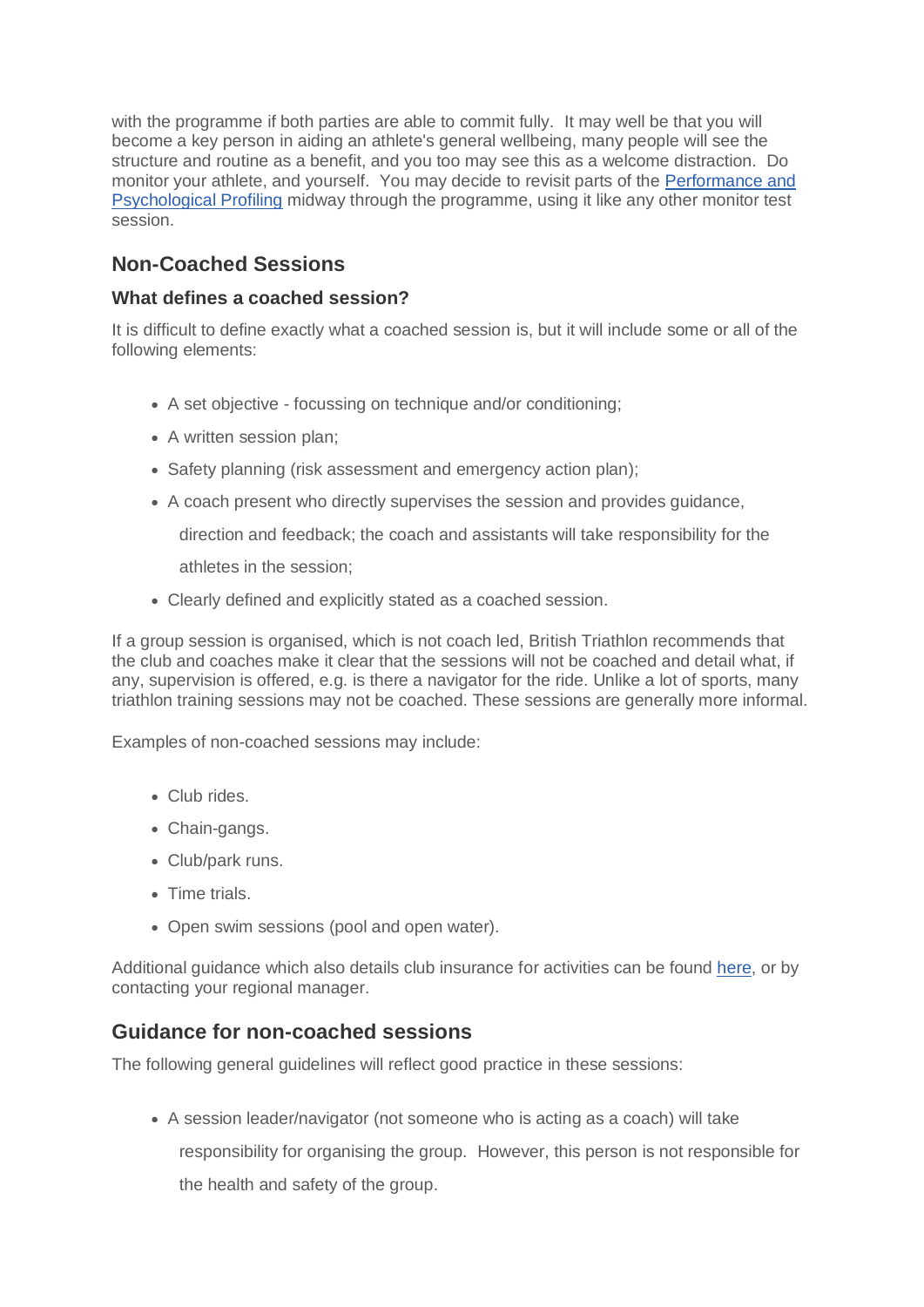- Sessions are advertised in advance clarifying:
	- o Date/time/meeting point.
	- o Outline of route (possibly online map).
	- o Speed/pace of session.
	- $\circ$  Expectation of participants (equipment required/ experience and fitness level/etiquette within session).
	- o What happens when someone cannot keep up with the group (will someone wait/meeting points on route).
	- o At the start of the session a briefing is given confirming the above.
	- o Any coaches taking part clearly state they are not acting in a coaching role.
	- o An [emergency action plan](https://learninghub.britishtriathlon.org/mod/data/view.php?d=169&rid=24393) is available to all, what happens in the event of emergency, including contact mobile numbers.
	- o A basic assessment of risk and appropriate mitigation has been considered/actioned.
	- o Any person under 18 should be supervised by an adult, who is taking responsibility for their health and safety, i.e. parent or guardian role.
	- o No advice should take place whilst on the move or in a vulnerable position. Guidance and advice may be offered by suitably qualified individuals when stopped and in a safe location to do so.
- A non-proficient rider on a group ride could present a potential danger to other riders and road users. This person should be referred to coached sessions to develop riding skills, before attending non-coached sessions.
- For open water swimming sessions British Triathlon recommends the same guidance on health and safety given in **[Section 6](https://learninghub.britishtriathlon.org/mod/book/view.php?id=4019&chapterid=11325)** is followed, with the only difference being that there is no coach giving instruction.

Clubs or individuals offering 'non-coached' sessions without appropriate safety recommendations may leave themselves open to litigation. Further guidance for clubs can be found [here](https://www.britishtriathlon.org/clubs)

### **Activators and Leader Courses**

A range of courses have been delivered to support clubs delivering non-coached activities, these included the following: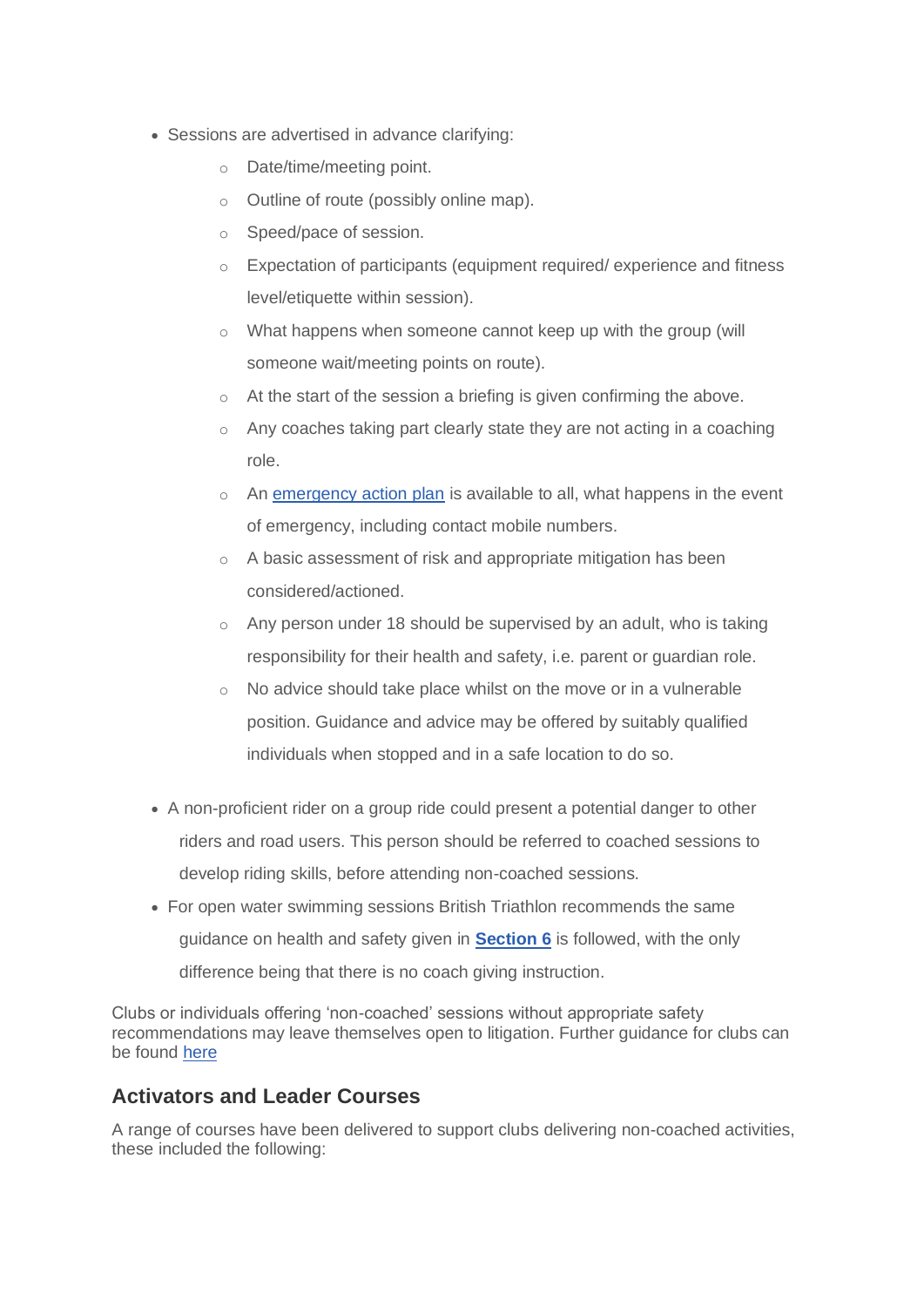- CTC leading cycle sessions.
- Run leader course.
- Leaders awards.

These courses are no longer offered and from late 2016 a new suite of 'Triathlon Activator' courses have been developed and released. This course will cover all the elements of triathlon and allow activities to be led in a safe and effectively way.

Full details of the **[Activators courses](https://www.britishtriathlon.org/activators)** are accessible via the British Triathlon website.

### **Planning for Safety**

As a simple summary, based on HSE guidance the following should always be in place for ALL coached sessions:

- **Risk Assessment**: Check that equipment and venue are safe and suitable for participants and activities planned.
- **Participant Screening**: Check that activities are appropriate to capabilities and health and fitness of participants.
- **Emergency Action Plan**: Have a plan of what to do in case of an emergency, which includes ensuring a means of raising an alarm, adequate access for emergency services, means of evacuation and register of attendees in case of evacuation.
- **First Aid Provision**: Access to adequately trained first aider.
- **Communication strategy**: Ensure everyone involved in the planning and delivery of the session knows the emergency procedures.
- **Dynamic Risk Assessment**: Effective risk assessment is not just about planning in advance but also managing dynamically while sessions are in progress.
- **Record Accidents**: Have a process for improving the system based on experience.

#### **Further information From HSE**: [http://www.hse.gov.uk/entertainment/leisure/common](http://www.hse.gov.uk/entertainment/leisure/common-issues.htm)[issues.htm](http://www.hse.gov.uk/entertainment/leisure/common-issues.htm)

The following pages are relevant to all coaches, irrespective of level of qualification or whether they are coaching groups or individuals.

### **Producing a Risk Assessment**

#### **HSE Definition:**

*"A risk assessment is not about creating huge amounts of paperwork, but rather about identifying sensible measures to control the risks in your club. The law does not expect you to remove all risks, but to protect people by putting in place measures to control those risks.*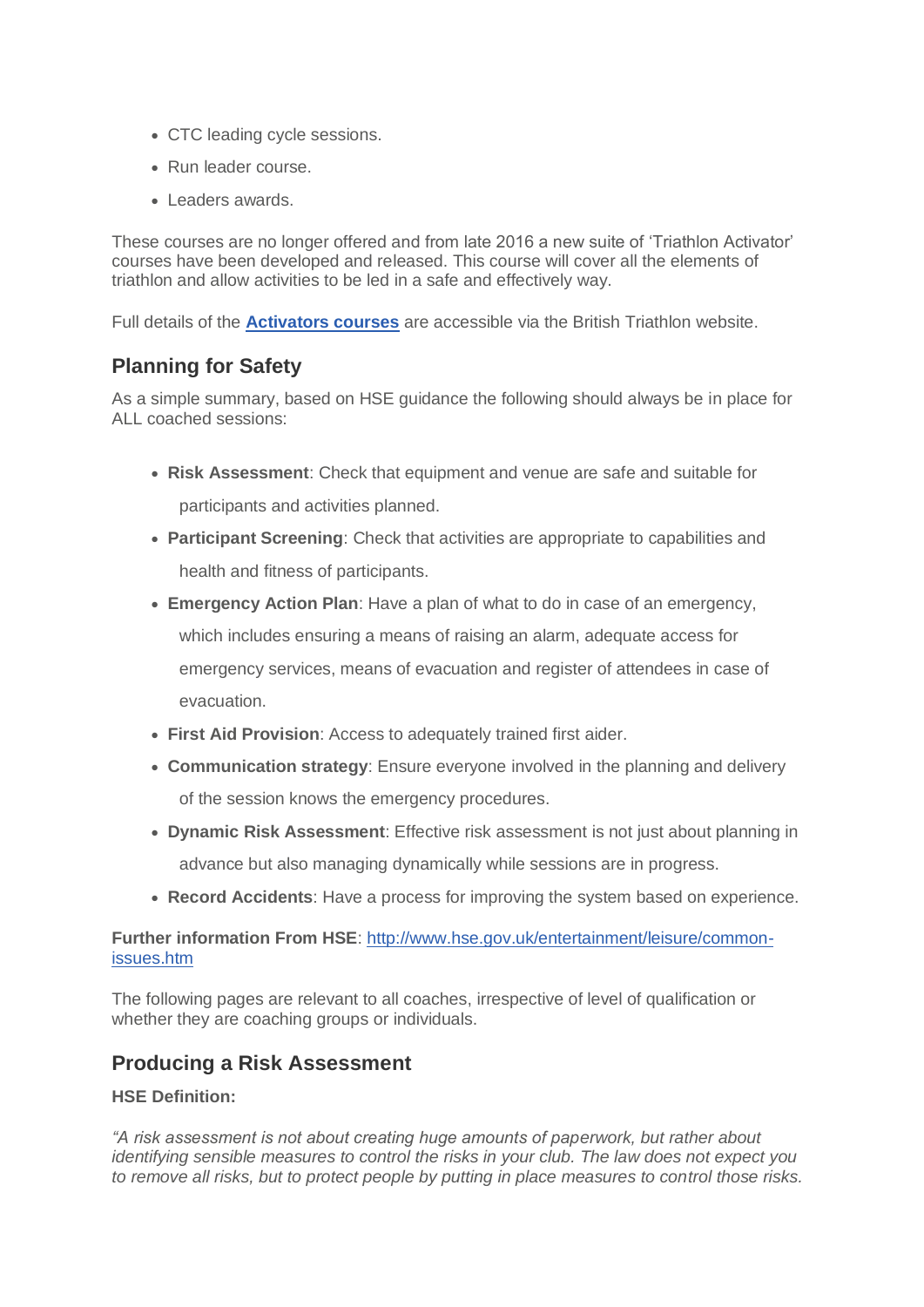*You are probably already taking steps to protect your employees and others who may be affected by your club activities, but your risk assessment will tell you whether you should be doing more."*

A risk assessment should be carried out for every venue used during coaching sessions and should be re-assessed if a different discipline is being carried out, as the risks may differ. The purpose of a risk assessment is to identify hazards that could cause harm, assess the impact of outcomes that may arise from those hazards being realised and decide on appropriate reasonable measures to eliminate, or control the hazards based on their likelihood. The content of the coaching session must be planned with due consideration for the ability and age of the triathletes in the group, as well as the venue size and surface conditions.

In most instances, the Lead Coach will have thought about safety requirements and should document their findings through creation of a risk assessment. By documenting safety procedures, policies and practices, coaches are able to establish a health and safety audit trail. This will support the coach in the event of an incident by demonstrating a responsible and proactive approach to managing safety. It will also provide a written template for the coaches of future sessions, particularly club training sessions where other coaches may organise the training.

When operating in a managed facility, the risk assessments should take account of and adhere to venue specific normal operating procedures (NOP). In the vast majority of cases, the coaches' risk assessment will be a 'slimmed' down version of the venue NOP and only cover aspects which are relevant to the coach, athletes and the coached session content.

Where an employer, manager of a facility or organiser's policy or actions cause an unsafe coaching environment then the coach should raise this issue with that individual and seek to resolve the issue prior to the session. If it cannot be resolved satisfactorily then the coach should consider cancelling the session on safety grounds.

Template risk assessment documents for a variety of 'standard' coaching venues are available through Coach Education provisions on the Learning Hub online resource. These examples should be considered only as a starting point and coaches should ensure they fully examine their own environment and put into place appropriate changes and updates.

It is sensible and appropriate to create a risk assessment once for a given venue and share this document between all coaches delivering coached sessions. These documents should then be reviewed and updated following:

- Any incident or near miss (i.e. when an accident could have occurred, but by luck it didn't);
- Any updates from the venue, e.g. revision of venue NOP;
- On an annual basis as a minimum, which in turn should prompt a conversation with the venue to assess any changes.

Risk assessments should be reviewed/implemented prior to each session and should be assessed dynamically during a session.

#### **Safety Provision**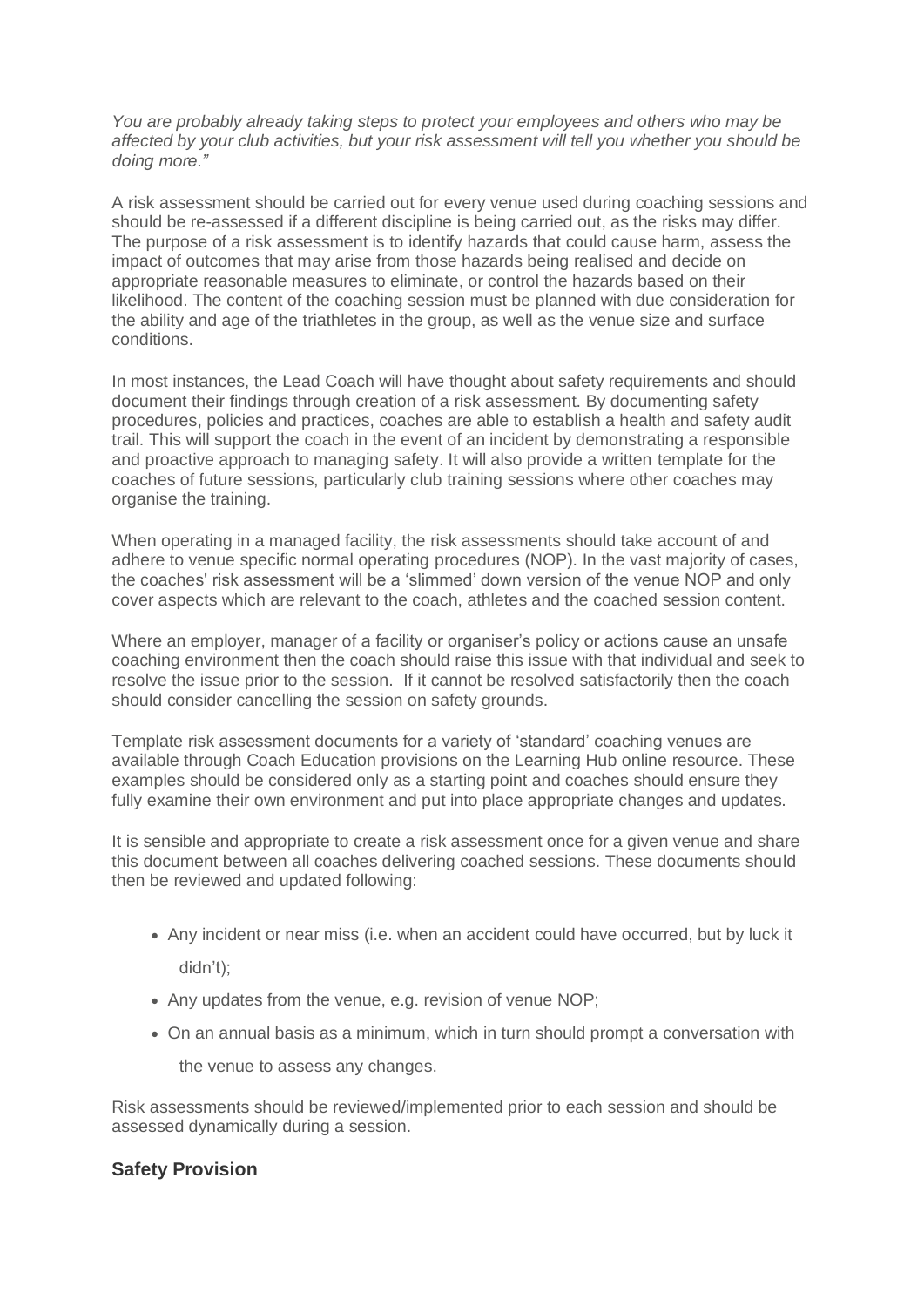In some environments, such as indoor swimming pools and open water venues additional safety provision is required over and above the coaches present. See Swimming - [Pool](https://learninghub.britishtriathlon.org/mod/book/view.php?id=4019&chapterid=11312)  [Section 5](https://learninghub.britishtriathlon.org/mod/book/view.php?id=4019&chapterid=11312) & [Open Water Section 6](https://learninghub.britishtriathlon.org/mod/book/view.php?id=4019&chapterid=11317) for more detail. When producing a risk assessment assess whether the coach can adequately provide the function of safe supervision and coaching at the same time, in most cases separate safety cover will be required.

### **Equipment Checks**

Part of any risk assessment should be to check that any equipment used is safe for the activities planned. Coaches can advise athletes to have appropriate equipment and clothing themselves, but should also perform some safety checks themselves. Common key items that need to be checked include but aren't limited to:

- Bike Helmets;
- Bikes "M-Check";
- Turbo or static training bikes are stable and appropriately set up, with working moving parts and check emergency braking devices where fixed flywheels are used.
- Pool equipment and swim training aids, such as backstroke flags, lane ropes, marker buoys.

### **Undertake Participant Screening**

Coaches should seek to ensure that participants can undertake the session being delivered and are appropriately fit and well.

- Participants under the age of 18 must provide the coach with a Parental Coaching Consent Form. Any participant failing to submit a form signed by a parent or guardian should not be allowed to participate in the coached session.
- Coaches should collect and retain appropriate details regarding each participant being coached including name, address and emergency contact. This should preferably be through the use of a registration form or consent form for participants under the age of 18. The information should be stored securely and appropriately ensuring confidentiality of information is maintained, under the [General Data Protection Regulation \(GDPR\).](https://www.coacha.co.uk/More/Blog/Blog-main/ArticleID/6/What-is-GDPR-and-how-should-you-be-preparing-for-it)
- To facilitate safe participation, coaches should also know about any specific health requirements or medical conditions of the participants. Where possible this information should be sought in advance of the coaching session/training prescription through the completion of a registration form or a coaching consent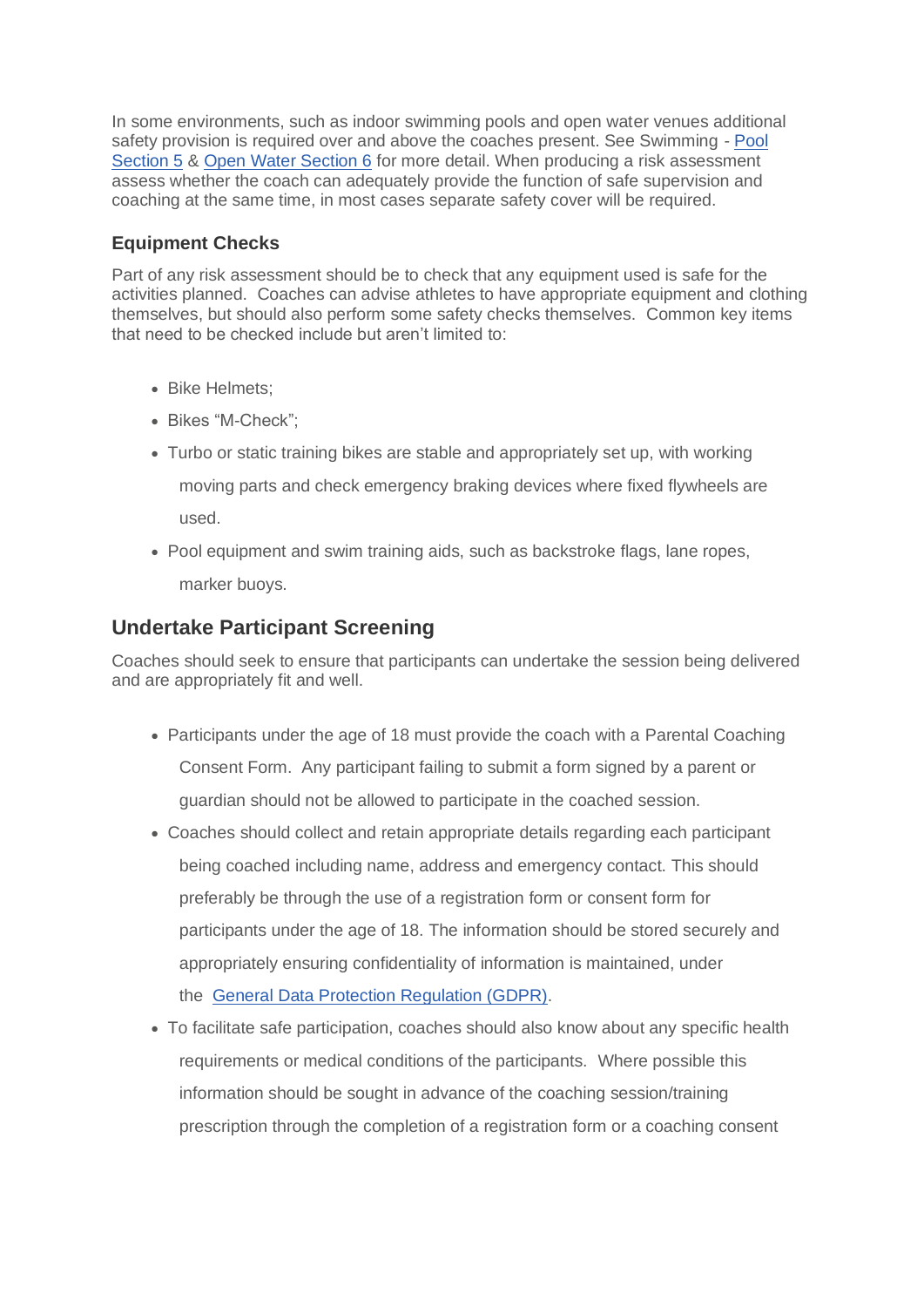form. However, it may be necessary to talk directly with the participant and/or parent/guardian before the session.

- As a triathlon coach you are not qualified to give advice on whether an athlete's medical condition prevents them from training. If a participant does not know, they should be referred to a doctor. In most cases a person will know what they should and shouldn't do, and the coach should simply be aware of this.
- Special attention should be given to those with underlying medical conditions, those who have had a significant time as sedentary, or those over 40 years of age, as these groups are the highest risk in terms of medical issues happening during or after training. Caution should be exercised until they have developed some experience within sessions. Common best practice includes, new athletes to only undertake 30-50% of main session initially, complete session/sets at a lower intensity, undertake one repetition then rest the next.
- A register of attendance must be completed for every coaching session. This may be used in case of evacuation to ensure all participants are accounted for. When coaching triathletes under 18 years old, each triathlete is to be signed out on the register by a parent/guardian in the presence of the coach. It is recommended these are retained for future reference in line club policy on data protection and record keeping.
- Some participants may present with a medical condition that in some cases may be linked to disability. If an individual has a condition where participation is in question, they must seek medical advice through their GP prior to participation, to ensure that the activity will not have a detrimental effect on their health or wellbeing.
- The coach reserves the right to ask for medical consent from a doctor or specialist if they believe the participant presents a condition that could put themselves or others at risk.

#### **Practical Implementation**

For one-off coaching sessions it is advisable to make use of [parental consent \](https://learninghub.britishtriathlon.org/mod/data/view.php?d=169&rid=24428&filter=1) participant [screening forms.](https://learninghub.britishtriathlon.org/mod/data/view.php?d=169&rid=24428&filter=1) A template screening form is available on the Learning Hub. In a club situation a more suitable approach may be to keep centralised membership records, which contain all the vital information, however this information should be readily accessible in case of emergency and should also be kept in a confidential and secure manner in line with GDPR.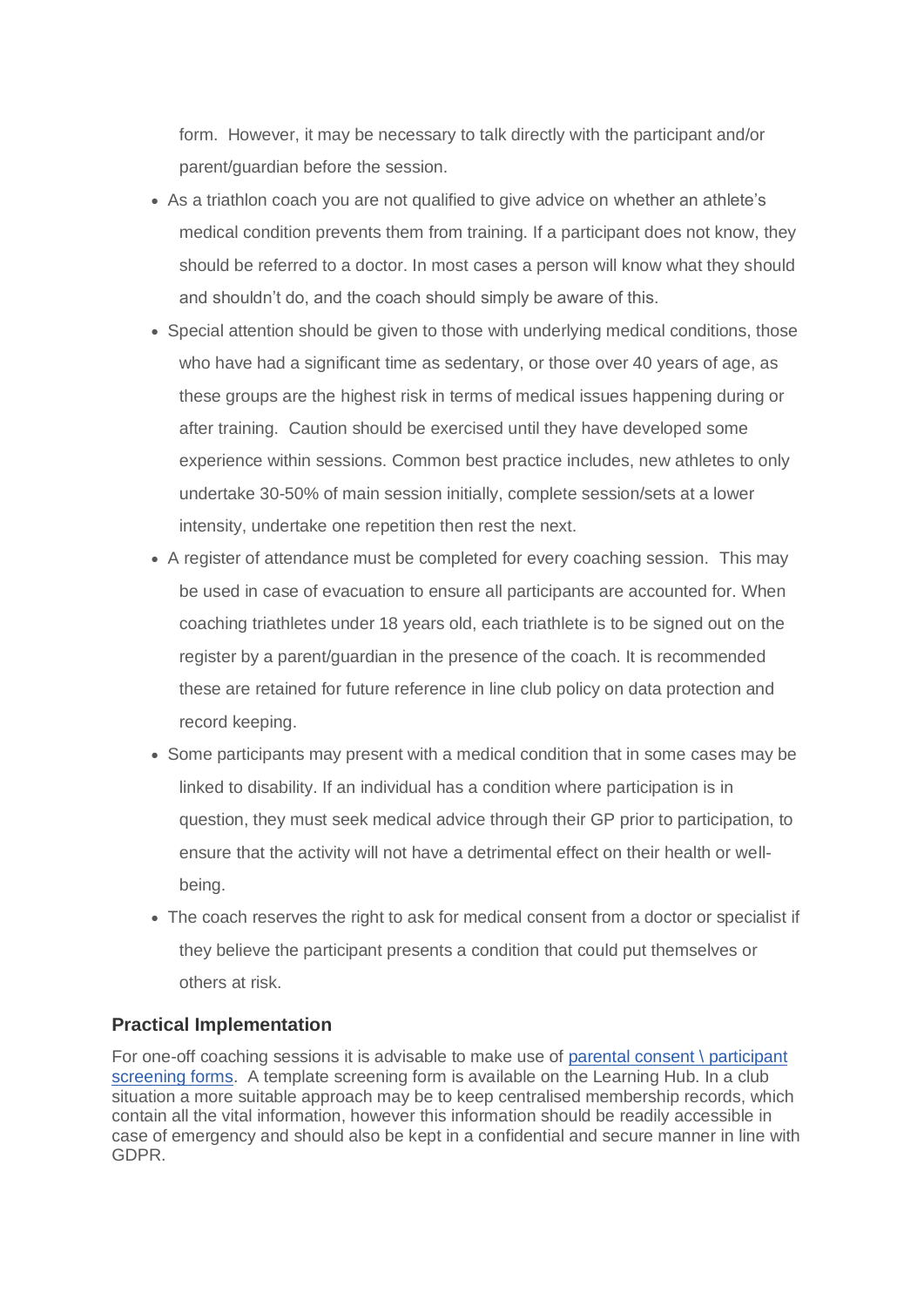For more information on collecting information click [here](https://learninghub.britishtriathlon.org/mod/book/view.php?id=3881&chapterid=10604)

# **Emergency Action Plan (EAP)**

An EAP detailing what actions the coach and participants will take to maintain participant safety and welfare in the case of an incident occurring should exist and be accessible to all coaches.

Managed facilities should have their own EAP and procedures which the coach should be familiar with. The coach should also have their own EAP, which will work in conjunction with the facility EAP, but in most cases will be a condensed version that covers all information relevant to the coach and athletes and will usually detail how to assist venue staff in ensuring safety.

For non-managed facilities the coach will need to cover actions to be taken in different types of incident, ranging from minor to life threatening. This plan should be in sufficient detail that it describes a step by step process in detail of what to do in an emergency:

- Major Injuries (potentially life threatening).
- Need for evacuation (e.g. fire, structural failure).
- Minor Injuries.

For outdoor venues some or all of the following may also be required:

- Missing persons.
- Adverse weather conditions.

The EAP should provide sufficient details to contact and direct emergency services to the venue and how emergency first aid will be provided.

### **First Aid Provision**

The coach should ensure that they and attendees of sessions have access to appropriate first aid provision.

In a **managed facility** this is likely to fall under the remit of the facility staff (e.g. lifeguard or duty manager at a leisure centre), however this should not be presumed, and it is important to identify who this individual is.

In a **non-managed facility,** the coach will need to ensure access to a first aider and first aid equipment appropriate to the environment they are working in. The first aider can be a member of the group, helper, parent, facility/duty manager. The coach can also be the first aider; however, this is not a mandatory requirement. In either circumstance access to an appropriately stocked first aid kit is required. The coach does not need to be first aid qualified however if they frequently coach on their own in an unmanaged facility, then it is recommended that they have a first aid qualification as this will make ensuring a first aider is present is much easier.

If the coach is acting as first aider this is an additional reason why it is recommended that they do not take part in the coached session as a participant, as they may be part of an accident, and therefore unable to treat others.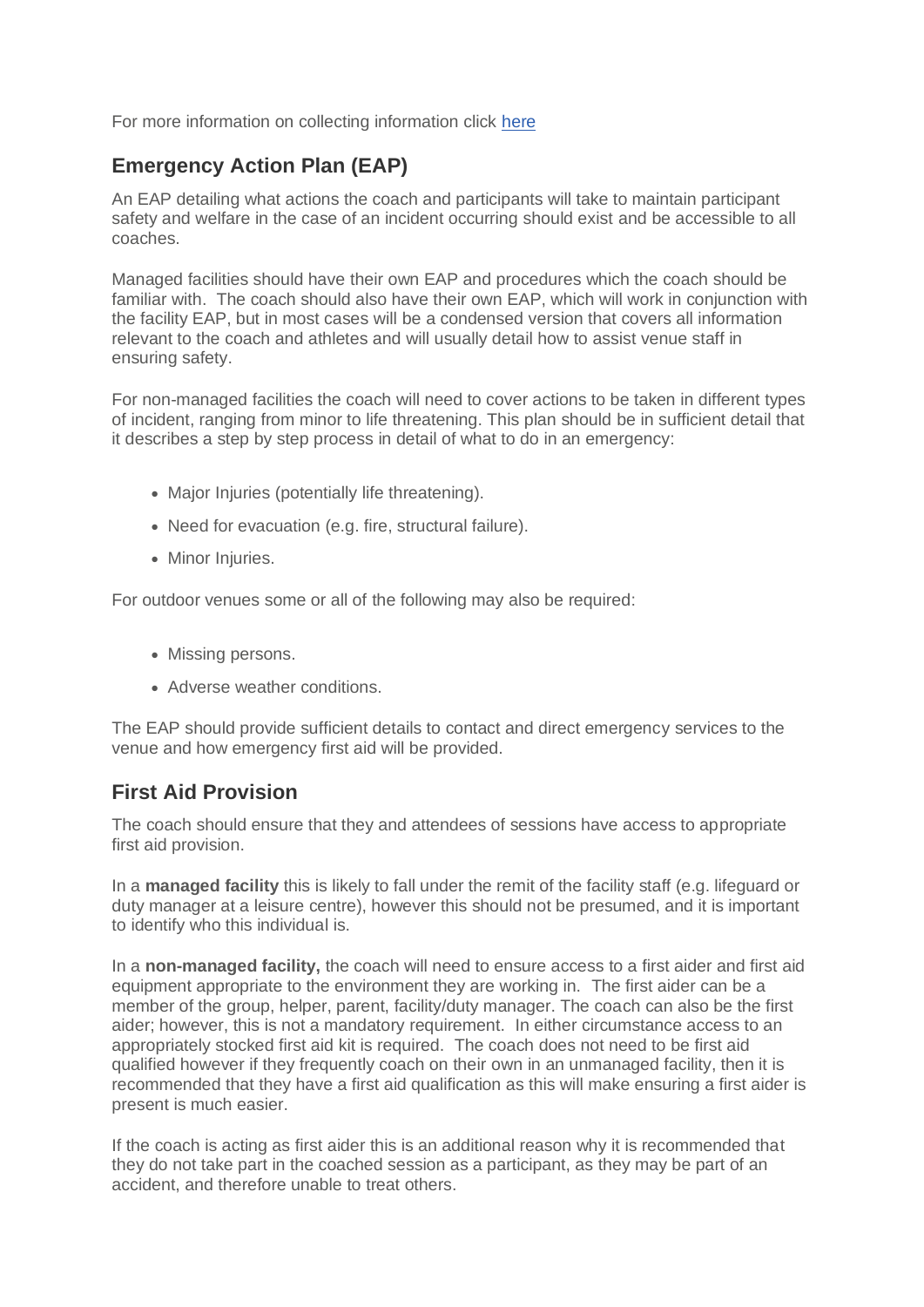**Definition of a first aider**: An individual who has attended a recognised course of training. This could be delivered by an organisation such as St Johns or may be delivered by employers in house (part of staff training).

For guidance on selecting a 1st aid training provider please visit the [HSE website.](http://www.hse.gov.uk/firstaid/first-aid-training.htm)

### **Communication Strategy**

Planning for risks and undertaking safety briefings for athletes and other coaches is clearly a crucial part of safety and welfare management. For those who are responsible for other coaches and the management of a club's health and safety provision it is important that they consider how to communicate and share information with all those involved with the coaching process, which may include other coaches, welfare officer, membership secretary.

It is advisable for all those who would be expected to be involved in case of emergency have a practice or drill of intended actions once a year as a minimum to ensure the process works.

Where coaches have learnt from an incident/occurrence at the club/event, where appropriate, they should share the lessons learnt with the British Triathlon organisation. This could help to avoid incidents at other clubs or events.

### **Dynamic Safety Management**

Risk assessment always requires a degree of vigilance and dynamic management. Whoever is responsible for safety must always keep part of their focus on the safety in case situations change. A dynamic assessment of this may be required at the outset of sessions.

A safety briefing should be conducted prior to every coach-led session to ensure that participants and others involved in the coaching session have the relevant health, safety and emergency information regarding the session. Relevant health and safety information might include:

• An explanation of specific safety issues and hazards of the venue (i.e. identified

during the risk assessment);

- An explanation of any specific safety or operational requirements associated with the session or specific activities in the session;
- The purpose of the session (i.e. the goal):
- How to safely perform the discipline specific techniques required for the session;
- A reminder of the session rules/code of conduct;
- Advise/reminder about the relevant safety and emergency procedures and how to obtain first aid if required;
- When coaching a session that includes participants under the age of 18, those participants are the coach's responsibility from when the session commences until the appropriate person collects them at the end of the session. Young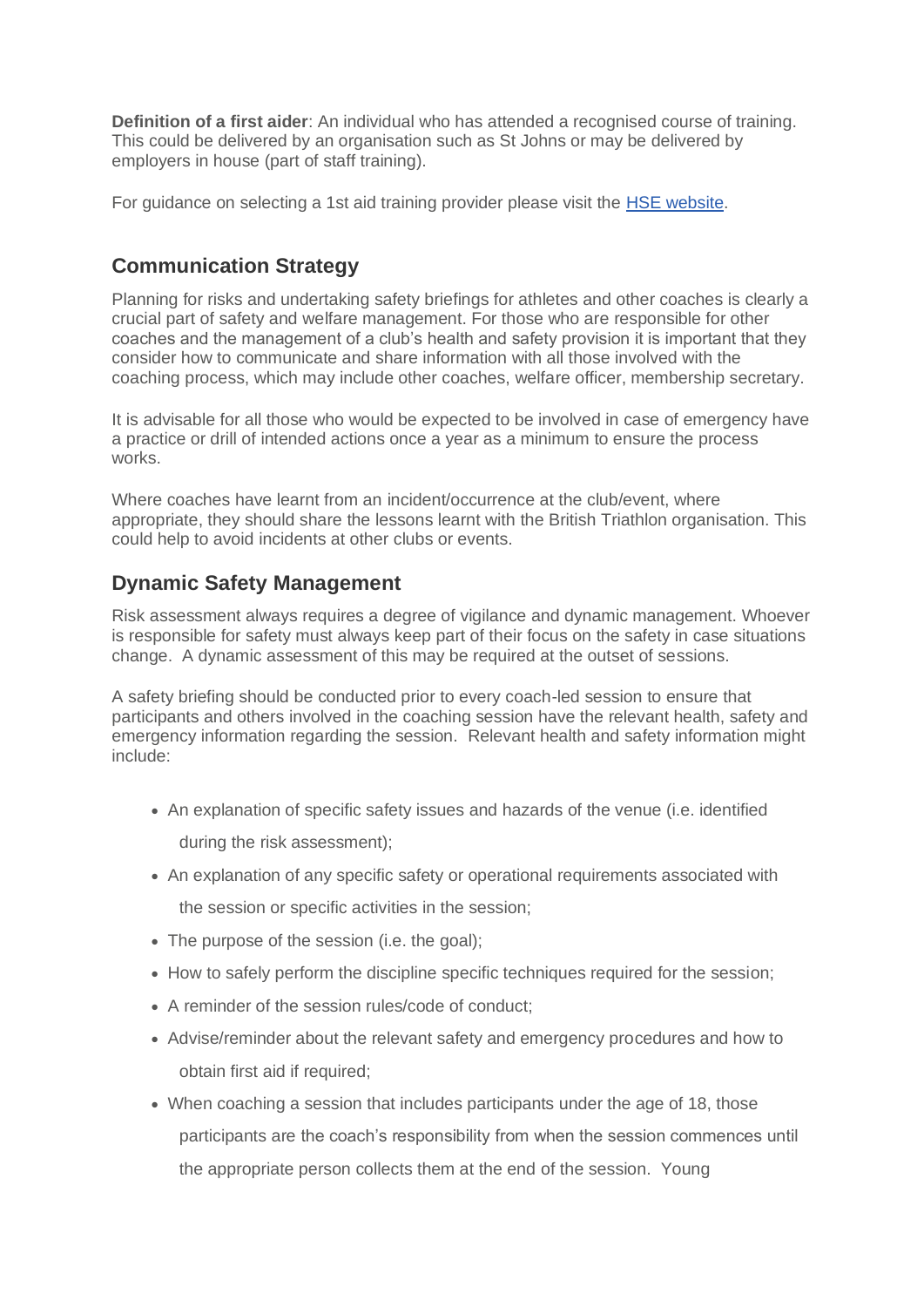participants are expected to remain in the session from beginning to end unless they have made prior arrangements to be picked up early. It is good practice to have a sign in and sign out sheets for sessions. To help with this process you might need to consider appropriate helpers such as parents and/or assistant coaches.

The coach should adopt positions when coaching where they take an appropriate balance between being able to observe and feedback to participants, whilst maintaining a safe environment. Where there is a conflict between these two elements, safety should take precedence.

If a participant has to leave early or is being collected by someone other than the parent/guardian, the parent/guardian must advise the coach of the details of the arrangement including who will be collecting the individual and when. The coach should also agree departure times and procedures with parents/guardians before the session commences. Generally this only applies to children leaving the session.

It is the responsibility of the coach to ensure that the group is adequately supervised. The coaching ratios outlined in this document provides a maximum ratio to ensure a safe coaching session. However, coaches must only coach the number of triathletes they feel confident and competent to deal with, within the recommendations. The coach: participant ratio should be sufficient to enable meaningful help to be given to any participant who is having difficulties. Younger children, beginners and those with disabilities or special needs, for example, may require extra supervision.

While the coaching ratios provide a ratio to ensure an effective and safe coaching session, it is recommended that when coaching young athletes, a minimum of two responsible adults (with at least one person holding a valid coaching qualification at an appropriate level) are present at all times to ensure an adequate level of supervision. This means that in an emergency one adult can stay with the group while the other can go for help or deal with the emergency without having to consider supervision of the rest of the group. It can also address any concerns about one-to-one contact with young children.

In some instances, it will be necessary to arrange for additional help during a session. The coach might arrange for another qualified coach to attend the session or ask another responsible individual such as a club official or parent of one of the participants to assist in the session. It is important that anyone enlisted to help in a session is suitably qualified for the role and tasks they are required to undertake. It is good practice to have a clear and accurate record of everyone involved in the delivery of the session. This will ensure the coach is able to identify who attended a session should an issue be raised at a later date that requires this information. This person should be present at the safety briefing held prior to coaching sessions.

It is strongly recommended by the British Triathlon Federation that a coach **should not** take part in the session as a participant, unless this is unavoidable. *Coaching requires observation and feedback and a continual awareness of the bigger picture in terms of dynamic risk assessment, all these elements are significantly compromised by the coach taking part in a session.*

### **Recording Accidents and Injuries**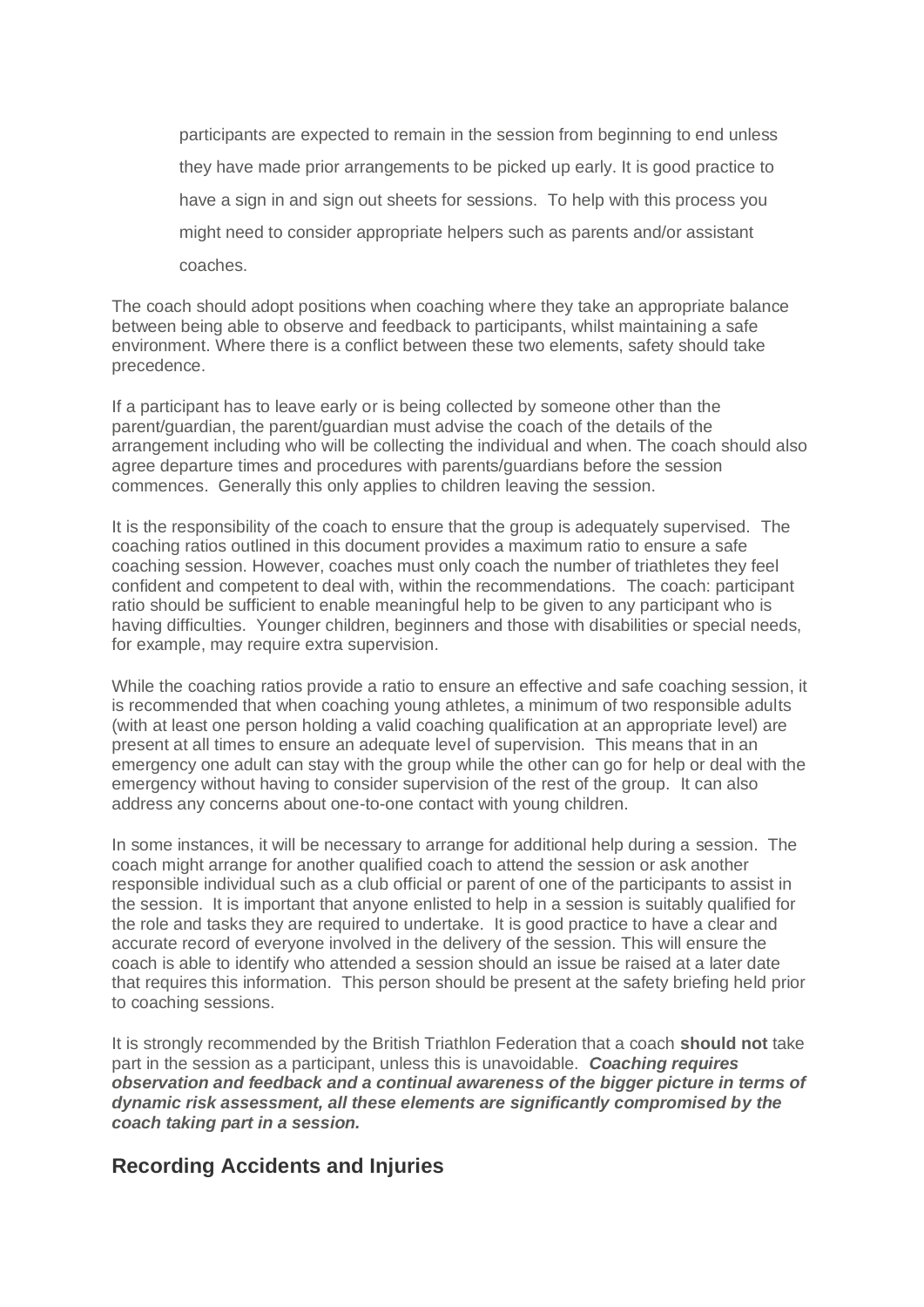It is essential to record any accidents or injuries that occurred during a session. When documenting the occurrence of an injury or illness the coach should:

- Briefly note it in the relevant box on the session plan;
- Record the full details on an Accident and Illness Record Form or in an accident record book;
- Notify managed facility Duty Manager as they may need to document the injury

also.

Recording these details will help to identify any trends or re-occurring accidents as well as areas that could be addressed to improve safety. This record will be vital in the unlikely event of legal action. A copy of the accident report form should be submitted to the relevant person (e.g. Venue Duty Manager, Club Head Coach or Welfare officer). The coach should always keep a copy for his or her own records.

Triathletes completing individual prescribed training programmes (Level 2 diploma & Level 3 coaches only) should record accidents, injuries or illnesses that occur during training on their training diary and inform the coach at the earliest opportunity. The coach should always keep a copy for their own records.

Coaches should deal with each accident, injury or illness appropriately, which will normally involve a recommendation to cease training or to reduce the training load until the triathlete has recovered from their injury. Where appropriate the coach should encourage the triathlete to seek medical advice.

In the **event of serious injury or incident** (i.e. something that requires prolonged medical treatment, or there was an incident that could have led to a life-threatening situation) you should also contact the coaching team at British Triathlon or your Home Nation, who will give advice on how to report an incident formally.

You can also do this through our [insurance company.](https://www.britishtriathlon.org/get-involved/membership/insurance-centre)

Sporting injuries are NOT Reportable under [RIDDOR](http://www.hse.gov.uk/riddor/) (Reporting of Injuries, Diseases and Dangerous Occurrences Regulations 2013) if the injury arose out of the normal participation of the activity (e.g. a bike crash, or collision between swimmers). Injuries should be reported if they were due to defective equipment or failings in the organisation and management of an event.

#### **Medical Attention**

It is important to note that it is **not** the responsibility of the coach to diagnose or treat any participant with injury or illness. However, they should direct participants to seek appropriate medical attention at the earliest possible opportunity.

### **Guidance on stopping a coaching activity**

This can be a challenging area for coaches, you can see a person is struggling to complete a rep or skill set, you suggest stopping but they advise they are fine and want to continue.

You may also get athletes complaining of injuries or illness, and then advise they are fit to train.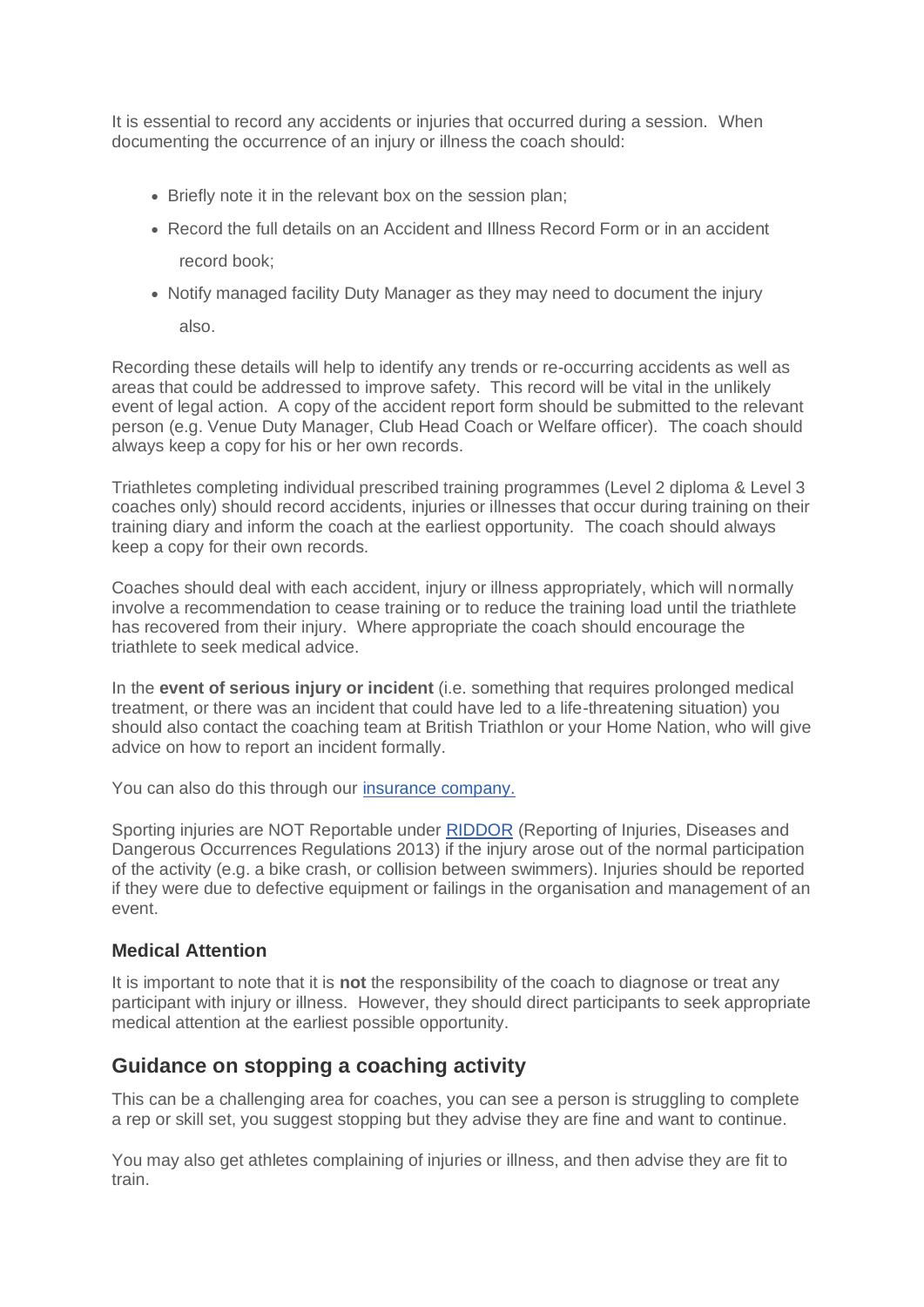It could be that the weather or other factors make a session unsafe, and a coach is under pressure to run a session.

**A coach needs to know when to say 'stop' or tell an athlete when not to train. The risk to triathletes is generally low, unlike sports that involve contact or high-force activities. In most cases they will just fail to get anything from a session, but if allowed to continue it could lead to injury or illness.**

#### **We have detailed a real example from a club coach to show how you can deal with this situation:**

A club athlete was complaining of chest pains, they were told by the coach to stop and see a GP but wanted to continue anyway. They were prevented from attending sessions until they had seen a GP. It was 'sold' to the athlete in the end by the coach 'if you drop dead – it's my reputation that is also affected, so you need consider the consequences for everyone'.

The result in this case was to modify club membership T&Cs and ensure there was a condition that coaches could stop members training if they thought it was in the member's or others' best interest.

Often individual athletes are prepared to take a risk, but it's the effect on others, e.g. black out whilst riding in a group causing cyclists to crash or road traffic accident, that can be used to persuade athletes to think about outcomes of their actions.

Stopping the session for all, when one person won't adhere to the coach guidance, can create a positive outcome through peer pressure.

#### **Examples of sessions that must be stopped due to safety factors:**

• Open water swim sessions could be affected by a variety of factors e.g. water

quality, other users, wildlife, and weather.

• Bike sessions (road based) increase in normal users, road surface, weather.

The coach ideally should be aware of any additional factors (e,g. change in weather) before the session starts and make the call to cancel/stop the session. A coach should never be pressured to run a session where they feel safety is compromised.

If participants chose to ignore advice and wish to swim/bike/run in a public area at their own risk, the coach should still not deliver the session and advise the coached session is cancelled and make a record. If this is an area hired for coaching, the coach should not allow any activity to take place.

### **Working with 1:1 athletes**

A coach who is prescribing 1:1 coaching (within their remit) is taking responsibility for the overall training program and can have a significant positive or detrimental effect upon an athlete's health and welfare. For this reason, the coach must have a detailed understanding of the athlete's general health and be up to date with any current injuries or illness. The long-term health of the athlete takes precedence over any short-term performance gains. Coaches should therefore err on the side of caution and only operate within their training and knowledge. If in doubt, it is best to get the athlete to seek qualified medical help and confirmation of what is appropriate.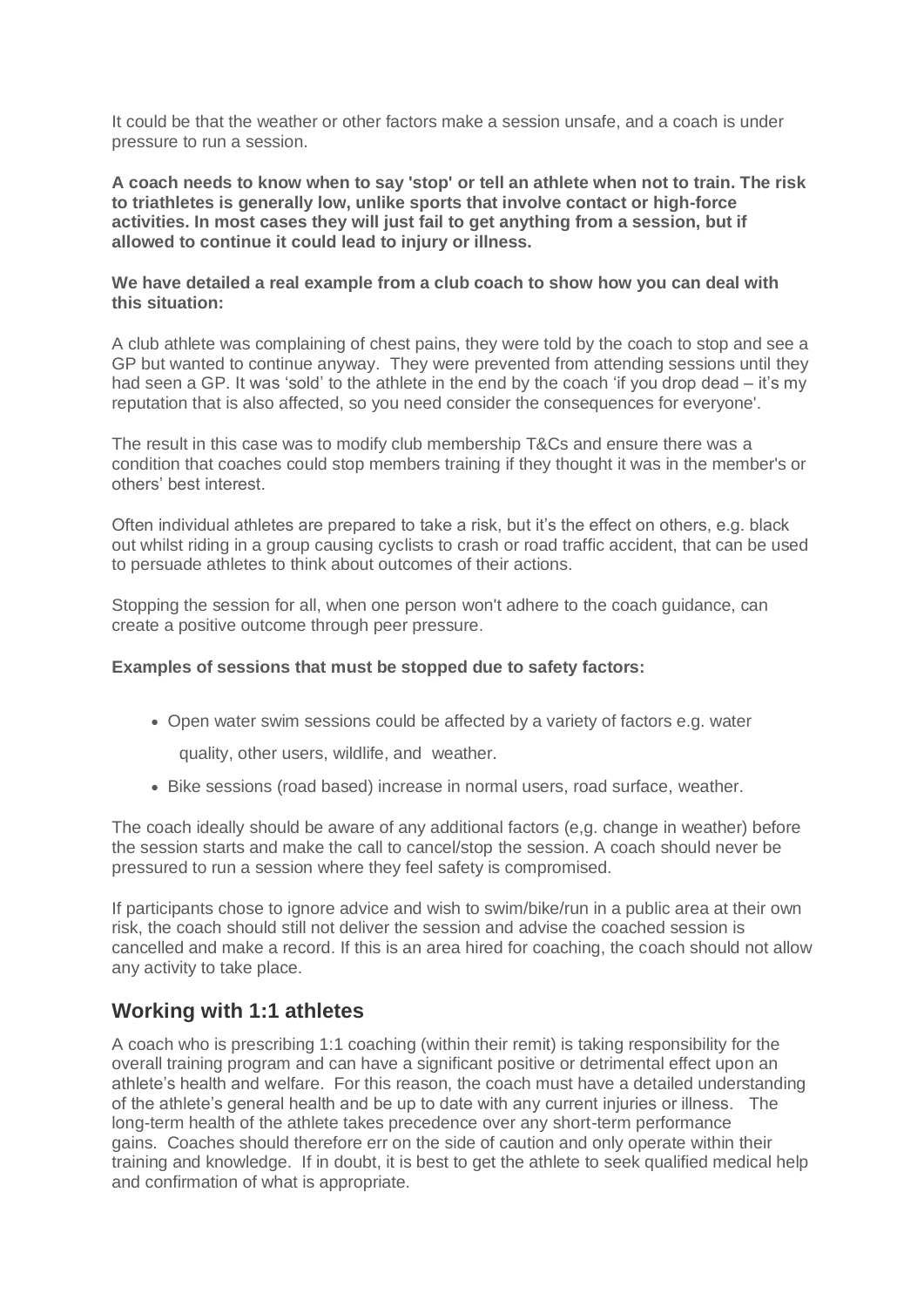It is advisable for coaches to enter into some form of coaching contract from the outset. This should clearly state the requirements upon the athlete for reporting injuries and illness to the coach and to follow subsequent advice.

A common issue for 1:1 Coaches is when an athlete does not adhere to coach guidance or training when ill or injured, often training when injured or doing more training than prescribed. Coaches may not be physically present and therefore it is harder to influence this situation.

If after discussion with the athlete the situation remains the same and the coach believes the athlete is potentially doing harm to themselves, the coach should keep a record of any such discussions and ultimately consider stopping coaching the individual in question.

Note that a degree of care should be taken in this area as the issue could be a sign of a mental health condition or disorder. In this case more specialist advice, guidance and support may be needed for the athlete and to support the coach.

Coaches working with under 18's or adults at risk should also ensure they adhere to safeguarding policy and process. More information can be found [here](https://learninghub.britishtriathlon.org/mod/book/view.php?id=4019&chapterid=11309) and guidance regarding age of participants for 1:1 coaching [here](https://learninghub.britishtriathlon.org/mod/book/view.php?id=4019&chapterid=11345)

### **Remit of Coaching Qualifications**

When working with triathletes, it is the responsibility of the coach to be aware of their level of training and of the qualification that they have obtained, in conjunction with their level of experience at a given level or in a given environment. For any British Triathlon coaching qualification to be valid, the coach must hold insurance cover equal to or more than that offered by Home Nations membership. Further details on coaching Insurance can be found in the [British Triathlon website.](https://www.britishtriathlon.org/get-involved/membership/insurance-centre)

Coaches should ensure that they are qualified to operate at the level and in the environment where they are coaching. When working in a discipline specific environment, coaches are restricted to coaching in the environment as outlined by their coaching qualification.

British Triathlon regards **a group to be defined as a minimum of 3 or more participants**.

If coaches are unsure about their coaching environments, then they should contact their Home Nation Coaching Department at the earliest opportunity for clarification.

| Coaching<br>Qualification | <b>Coaches Role</b>                                              | <b>Qualification Description / Notes</b>                               |  |  |
|---------------------------|------------------------------------------------------------------|------------------------------------------------------------------------|--|--|
| Level 1                   | Prepare for, deliver                                             | Level 1 triathlon coaches are first and                                |  |  |
|                           | and review pre-                                                  | foremost assistant coaches to more senior                              |  |  |
| (Awarded before           | prepared coaching<br>coaches. However, where a more senior coach |                                                                        |  |  |
| October 2016)             |                                                                  | sessions incorporating is not present then Level 1 coaches are able to |  |  |
|                           | basic triathlon                                                  | independently conduct pre-prepared                                     |  |  |
|                           | techniques.                                                      | swimming, cycling and running activity                                 |  |  |
|                           |                                                                  | sessions either by using Level 1 coaching                              |  |  |
|                           | (Assist more qualified)                                          | cards, OR appropriate sessions                                         |  |  |
|                           | coaches delivering                                               | prepared/reviewed by an appropriately                                  |  |  |

Table 1: Qualification & Role Descriptors for British Triathlon Coaches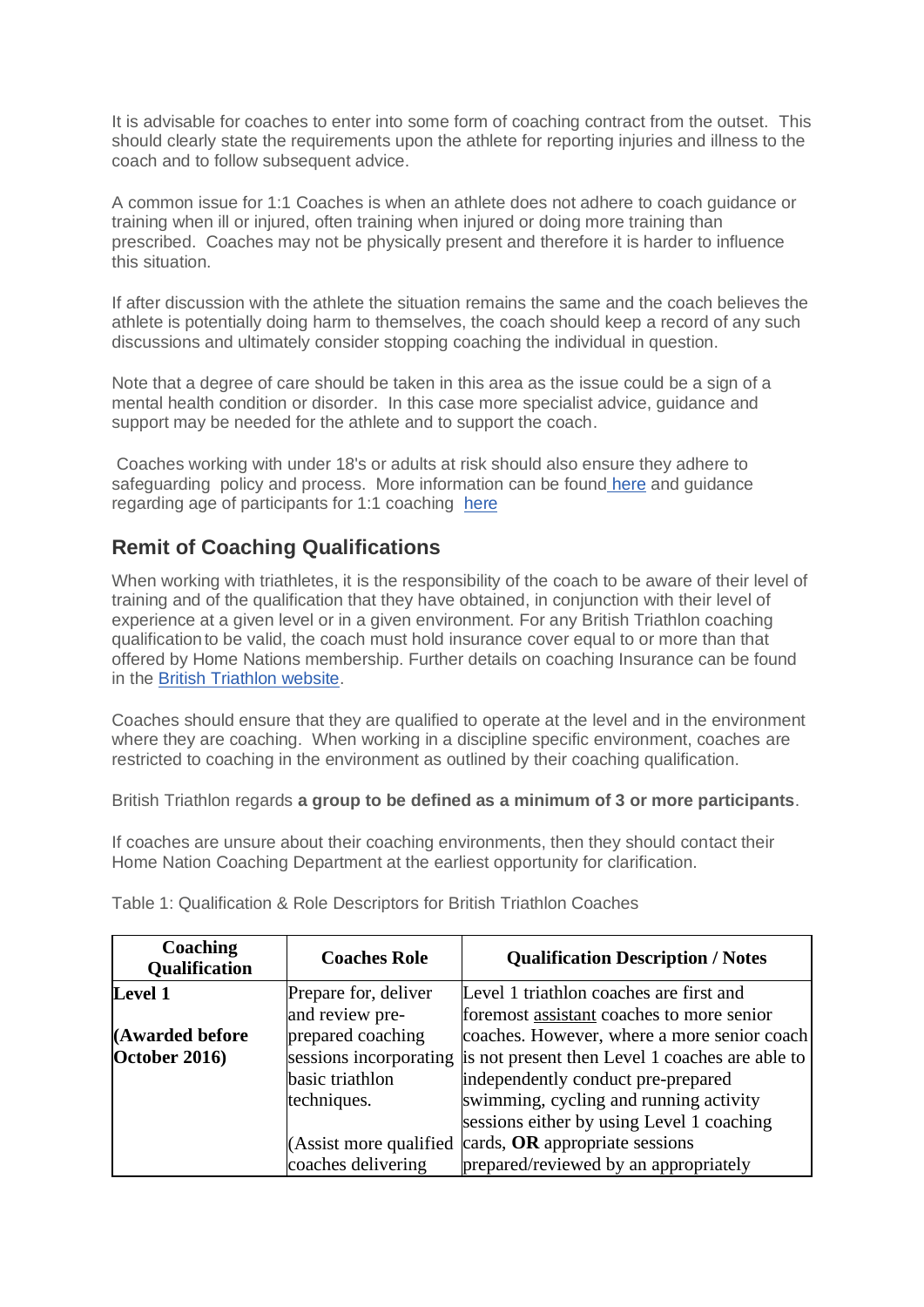|                     | aspects of their                    | qualified triathlon coach (i.e. Level 2 or Level                       |
|---------------------|-------------------------------------|------------------------------------------------------------------------|
|                     | coaching sessions                   | 3).                                                                    |
|                     | normally under direct               |                                                                        |
|                     | supervision).                       | Level 1 coaches can only deliver 1 in 4                                |
|                     |                                     | coached sessions independently from a Level                            |
|                     |                                     | Coaching groups only. 2 or 3 triathlon coach. (I.e. three sessions out |
|                     |                                     | of four must be directly supervised by a more                          |
|                     |                                     | qualified coach).                                                      |
|                     |                                     |                                                                        |
|                     |                                     | Level 1 coaches can coach independently for                            |
|                     |                                     | up to 4 months from certification. This may be                         |
|                     |                                     | relevant in circumstances when a new club is                           |
|                     |                                     | being established or replacing a coach.                                |
|                     |                                     |                                                                        |
|                     |                                     | Scottish Level 1 coaches should confirm remit                          |
|                     |                                     | directly with Triathlon Scotland.                                      |
| <b>NEW Level 1</b>  | Prepare, deliver and                | The Level 1 qualification was revised in 2016                          |
|                     | review pre-prepared                 | and will allow a coach to lead and deliver                             |
| (From October 2016) | coaching sessions                   | (pre-planned) sessions or prepare basic                                |
|                     | incorporating basic                 | sessions on their own (reviewed by higher                              |
|                     | triathlon techniques.               | level coach) in a range of club environments                           |
|                     |                                     | (without the need to be directly supervised).                          |
|                     | Coaching groups only.               |                                                                        |
|                     |                                     | Coaches must be at least 16 years of age.                              |
|                     |                                     | Coaches over 18 once qualified can work                                |
|                     |                                     | independently; those under 18 must have                                |
|                     |                                     | supervision.                                                           |
| Level 2             | Plan, deliver and                   | Level 2 triathlon coaches are trained $\&$                             |
|                     | evaluate coaching                   | qualified to plan & deliver a series of                                |
|                     | sessions incorporating              | structured and progressive sessions                                    |
|                     | basic and intermediate              | incorporating basic and intermediate skills                            |
|                     | triathlon techniques.               | techniques, independently of a higher-level                            |
|                     |                                     | coach.                                                                 |
|                     | Coaching groups only <sup>1</sup> . |                                                                        |
| Level 2 Diploma     | Plan, deliver and                   | A new qualification for 2018. This will allow                          |
|                     | review individual                   | certified Diploma coaches to deliver 1:1                               |
| (From 2018)         |                                     | coaching programmes. coaching in addition to their level 2 remit.      |
| Level 3             | Plan, implement,                    | Level 3 triathlon coaches are qualified to                             |
|                     | analyse and revise                  | prescribe training programmes to individuals.                          |
|                     | annual coaching                     |                                                                        |
|                     | programs                            | Level 3 coaches are also able to coach the full                        |
|                     | for <b>individual</b>               | range of discipline specific skills, techniques                        |
|                     | triathletes through                 | and tactics, as outlined in the coach education                        |
|                     |                                     | individualised training course technical syllabus.                     |
|                     | prescription.                       |                                                                        |
|                     |                                     | Training prescription should be based on the                           |
|                     | Plan, deliver and                   | triathletes' current and potential performance,                        |
|                     | review coaching                     | needs and aspirations, to achieve specific                             |
|                     |                                     | sessions incorporating training/competition goals.                     |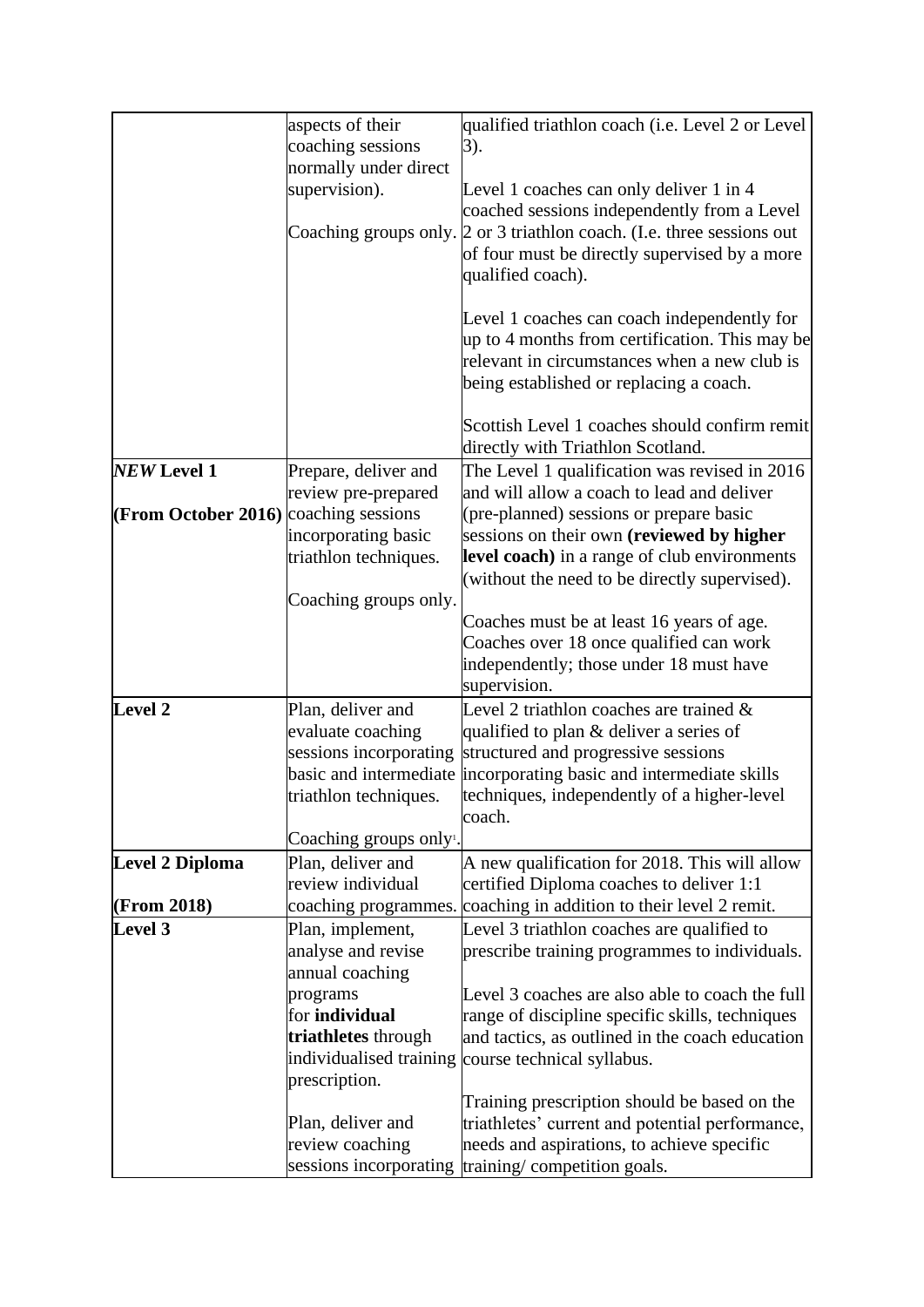| advanced discipline<br>specific skills,<br>techniques and tactics. |  |
|--------------------------------------------------------------------|--|
| Coaching groups and<br>individuals <sup>1</sup> .                  |  |

<sup>1</sup>See [section on coaching individuals.](https://learninghub.britishtriathlon.org/mod/book/view.php?id=4019&chapterid=11343)

<sup>1</sup> On a session where a coach has planned a group activity, but less than 3 people turn up, the coach should decide if the session will be effective based on the numbers and either revise or postpone the session. Where less than 3 people regularly attend a coached session, the coach should suspend and review the delivery of the session. A coach who continues to deliver sessions to less than 3 participants will find themselves coaching outside their remit.

### **Insurance During Qualification**

Trainee coaches will be insured to deliver sessions/training programmes as required to complete their qualification, during their qualification period. Please refer to the qualification criteria or course tutors for further information.

Currently the cover is only in place for coaches to deliver sessions which contribute to the qualification they are undertaking; full coaching remit only applies once certification is confirmed.

### **Level 1**

No coaching outside the course is required, any coaching practise must be done under direct supervision of a qualified level 2/ 3 coach.

### **Level 2**

Trainee coaches are required to coach 6 sessions for their practical coaching experience.

#### **Level 2 diploma**

To work with one athlete over a 12-week period.

#### **Level 3**

Due to changes in Level 3 assessment criteria candidates should check in with their home nation or course tutors to confirm requirements.

### **Coaching Ratios and Age Guidelines**

These coaching ratios have been established to provide the coach with a maximum ratio to ensure a **safe** and **effective** coaching session. The coaching ratios cover two separate influences, the level required to be safe and also the level required to provide a good level of coaching to athletes. They should be considered in conjunction with other safety ratios and guidance such as lifeguard cover.

Furthermore, these are recommendations, and coaches at the respective coaching level should only coach the number of participants they feel comfortable with. This may also vary depending on the level of age, competency of the group, the coaching environment and the weather conditions.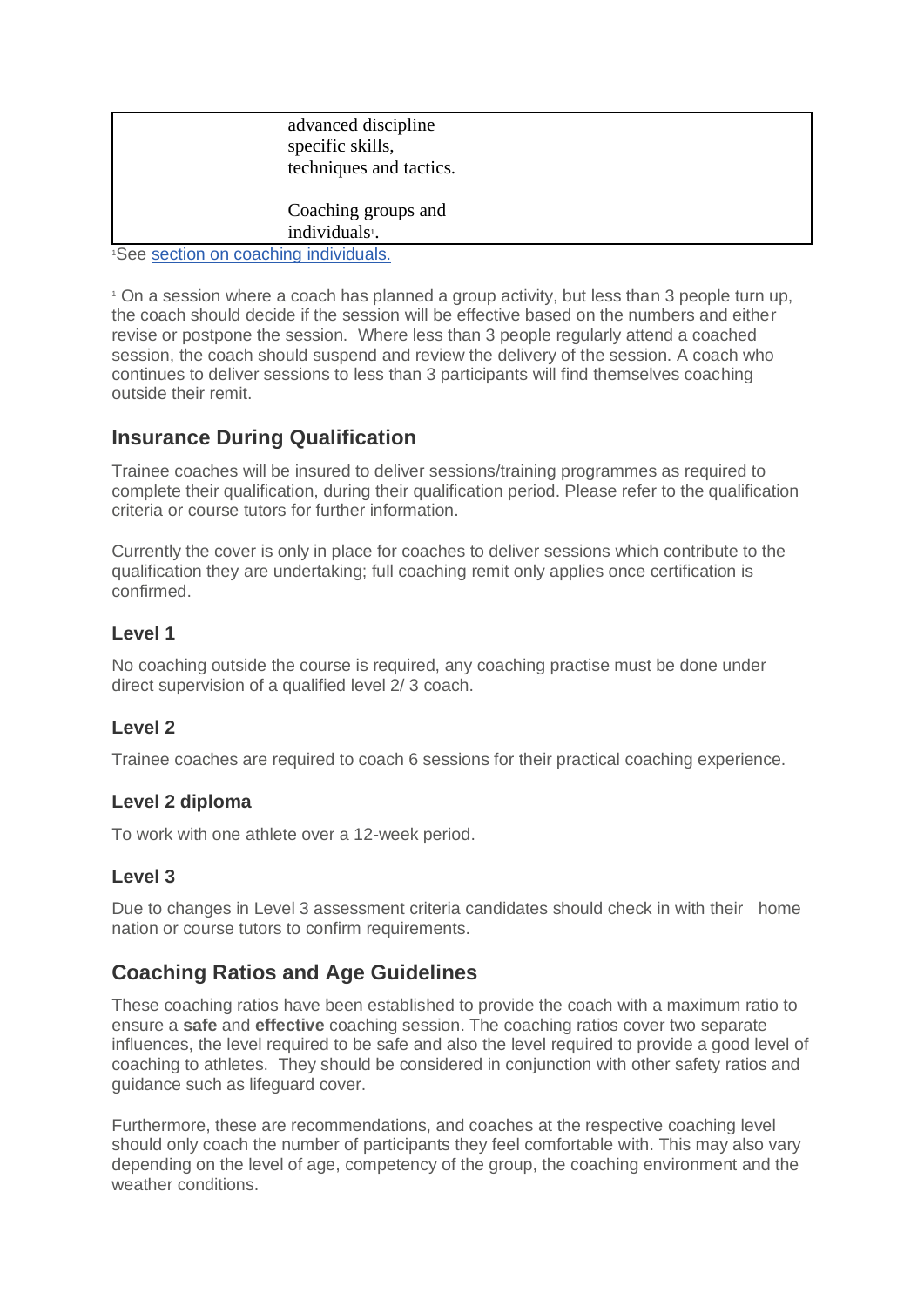**COVID 19- during this period you should refer to the ratios given [here](https://www.britishtriathlon.org/the-big-reboot) these will supersede the ratios shown below. These are subject to change based on the governments roadmap.**

| <b>Session delivered</b>                                                                           | Level 1                                                                  | Level 2           | Level 3          |
|----------------------------------------------------------------------------------------------------|--------------------------------------------------------------------------|-------------------|------------------|
| Pool Based Swimming Sessions.                                                                      | 1:8                                                                      | 1:16              | 1:24             |
| E.g. managed local authority pool.                                                                 |                                                                          |                   |                  |
| Open Water Swim Sessions.                                                                          | Assistant role<br>only when<br>directly<br>supervised by<br>senior coach | 1:14 <sup>1</sup> | 1:20             |
| Cycling (small traffic free area) e.g.<br>playground, grass field, car park<br>closed to vehicles. | 1:8                                                                      | 1:16              | 1:20             |
| Cycling (closed road circuits).                                                                    | 1:8                                                                      | 1:16              | 1:20             |
| Cycling (indoor fixed bike session)<br>e.g. turbo session in sports hall.                          | 1:8 <sup>3</sup>                                                         | 1:16              | 1:24             |
| Cycling (public highway).                                                                          | Assistant role<br>only when<br>directly<br>supervised by<br>senior coach | 1:8 <sup>2</sup>  | 1:8 <sup>2</sup> |
| Running sessions.                                                                                  | 1:12                                                                     | 1:20              | 1:24             |
| Strength and conditioning. <sup>4</sup>                                                            | Assistant role<br>only when<br>directly<br>supervised by<br>senior coach | 1:16              | 1:20             |

# **Table 2 Recommended coach: participant ratio**

**<sup>1</sup>** Level 2 coaches who commenced their Level 2 course before October 2011 are not qualified to deliver open water sessions unless they have completed an additional open water coaching module. This could be a 1-day BTF open water CPD or the ASA open water qualification.

The number of participants will depend on a range of factors including: safety cover, the environment, level of experience of participants, the coaches' experience and additional training. **Refer to [section 6 on Open Water.](https://learninghub.britishtriathlon.org/mod/book/view.php?id=4019&chapterid=11317)**

**<sup>2</sup>**At Level 2, coaching on a public highway is permissible, however careful risk assessment and planning is needed due to the nature of the environment, where not all factors are under the control of the coach. The demands of the environment naturally mean that there will always be a trade-off of taking account of safety issues or being able to adequately provide coaching input. Refer to the [cycling environment sections](https://learninghub.britishtriathlon.org/mod/book/view.php?id=3942) for more information

**<sup>3</sup>** Level 1 coaches should complete the [Safe Static Cycling Module](https://learninghub.britishtriathlon.org/mod/book/view.php?id=3939) and deliver according to their wider qualification status.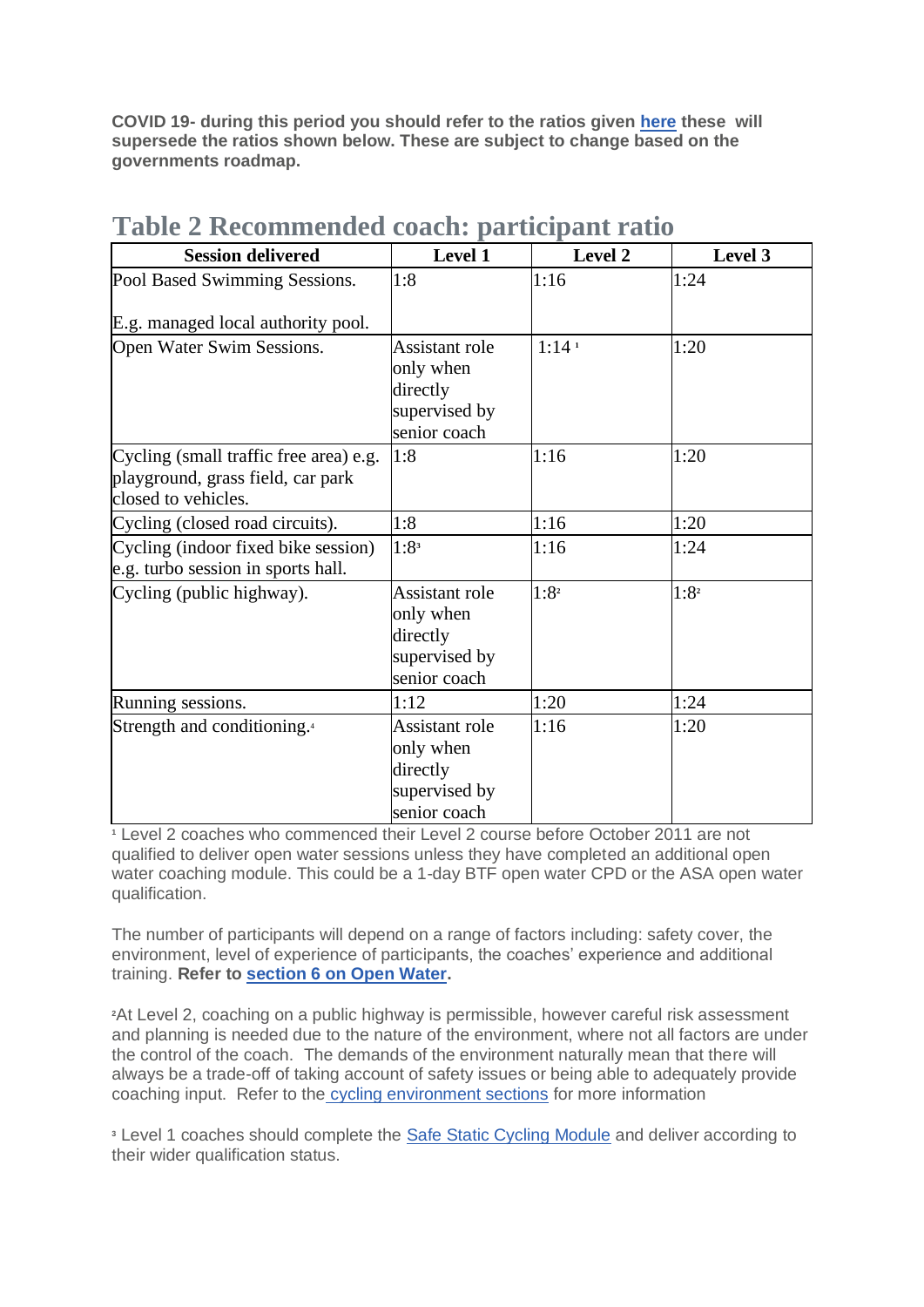<sup>4</sup>Coaches must have completed the [Strength and Conditioning Module.](https://learninghub.britishtriathlon.org/mod/book/view.php?id=4019&chapterid=11350)

### **Example Scenarios of Ratios**

#### **Swimming Pool – 3 lanes 24 participants**

A pool session covered by a Level 2 and Level 1 coach, with 3 lanes. Level 2 is responsible for 2 lanes and Level 1 for one lane. Provided lifeguard ratios (usually 1:25) are not exceeded then the session can be considered safe, especially if the Level 2 coach takes 16 athletes and the Level 1 takes 8 athletes. If on occasion the Level 2 coach is replaced by another Level 1 coach this could still be safe, as the lifeguard manages the majority of the safety aspects. The coaches should focus on ensuring safety, and then may provide some coaching. Their ability to manage a high-quality session may not be as high as if the Level 2 were present, however it is safe and allows the session to continue.

#### **Swimming Pool – Whole pool, 30+ participants**

Safe options would include two Level 2 coaches, or a Level 2 and two or more Level 1 coaches. However, most pools have a lifeguard ratio of 1:25, so a second lifeguard may be required for safety purposes. Consider the balance of experience of the coaches. An experienced Level 2 should be confident in this situation, but a newly qualified Level 2 who is leading a session with for two Level 1 coaches and 30-40 swimmers may find it harder to manage the safety aspects and two other coaches whilst also delivering sessions themselves.

### **Closed Road Cycling Circuit 20 adults**

An experienced Level 2 may be able to cover this session with some additional help, especially if the group is out of sight for a while. A lot may depend upon the experience of the athletes. It would be sensible to reduce numbers for a novice session. The issues are mainly concerned with managing the group(s) so there are no collisions. Collisions are much more likely with novice athletes; however more advanced athletes may also be a risk if they are undertaking a demanding session at speed.

#### **Closed Road Cycling Circuit 20 Children**

It would make sense to split this group of 20 into two smaller groups and have two coaches cover the session. A Level 1 may be able to take a smaller group and a Level 2 manage a larger group.

For both cycling sessions above, it may make sense to have an experienced rider follow each group round the circuit, so they can observe any issues and report back to the coach or be able to raise an alarm should anything untoward happen.

#### **Open Road Cycling Coached Session 10 Riders aged 16+**

Following the guidance in the cycling section on route selection, for this session it would be advisable to split the group into two and use a small circuit (e.g. Industrial estate at a safe time). There should ideally be two coaches for this session, however if the groups are split into two groups of five, a safe option would be to have a static (non-riding coach) and an experienced rider or lower level coach to follow each group from behind, for observation and first response in case of emergency.

If your club has a situation that you are unclear of how to apply a ratio please contact [British](https://learninghub.britishtriathlon.org/mod/book/view.php?id=4019&chapterid=11360)  [Triathlon Coaching](https://learninghub.britishtriathlon.org/mod/book/view.php?id=4019&chapterid=11360) detailing: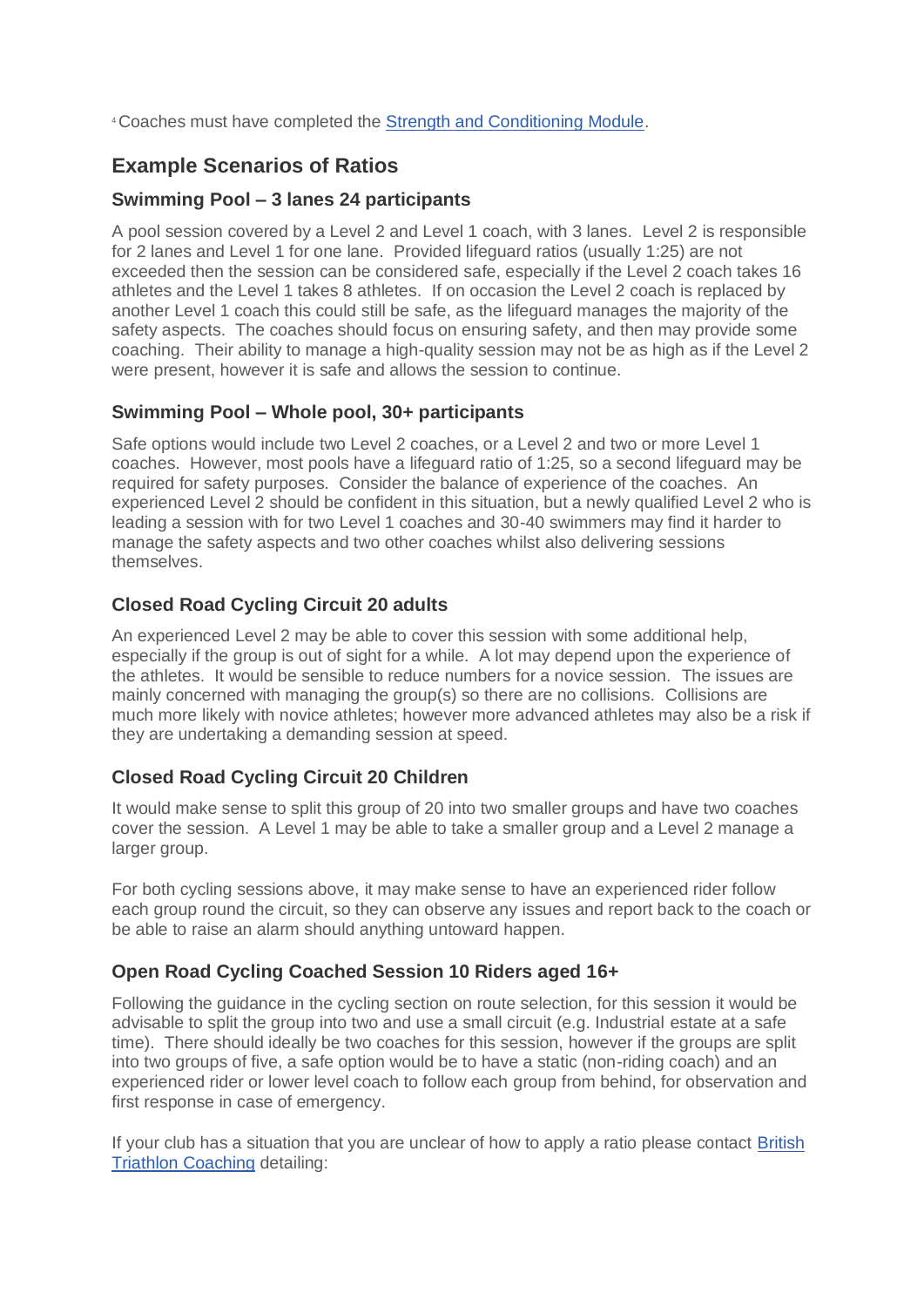- who the session is for:
- what the session is:
- the environment:
- and where and why you are doing this.

We will then reply with quidance to support you.

### **Coaching Children and Adults at risk**

The coaching ratios table on the previous page should in several cases be reduced for coaching of children, especially when the level or experience of the children and/or coach is low.

Any coach working with athletes under the age of 18 on a regular basis, must hold a valid Disclosure and Barring Service (DBS), and should adhere to the British Triathlon Safeguarding and Protecting Children Policy.

A coach should consider the environment/activity/support/numbers when working with this group. All of these areas may have to be adapted to create safe and effective sessions.

#### **Request a [DBS check.](https://learninghub.britishtriathlon.org/mod/feedback/view.php?id=4030)**

### **Coaching Mixed Age Groups**

As the minimum age for a sprint distance triathlon is 15; that is, they can take part in a sprint distance event in the year they turn 15 i.e. by the 31 December. Some clubs may wish to allow their more competent over 14s to train within the adult sessions particularly in swimbased sessions. For this to take place a club should carefully consider the following:

- The need to ensure all safeguarding matters are considered.
- The coaches are happy to coach children in a mixed environment, they are properly

qualified and have had the necessary DBS checks carried out.

• That the adult participants are happy for children over the age of 14 to take part in

the session. This change will affect the dynamics of the session.

- If the club is not a junior club this will change the type of club from adult to junior/adult. The club will then need to have a trained welfare officer added to the committee.
- Parents are happy and provide informed consent for child to take part in session.

This section is extracted from [club Safeguarding Policy.](https://www.britishtriathlon.org/about-us/safeguarding/clubs-and-coaches) Any questions on this area can be addressed via the Safeguard lead at British Triathlon.

# **Coaching and Teaching to swim**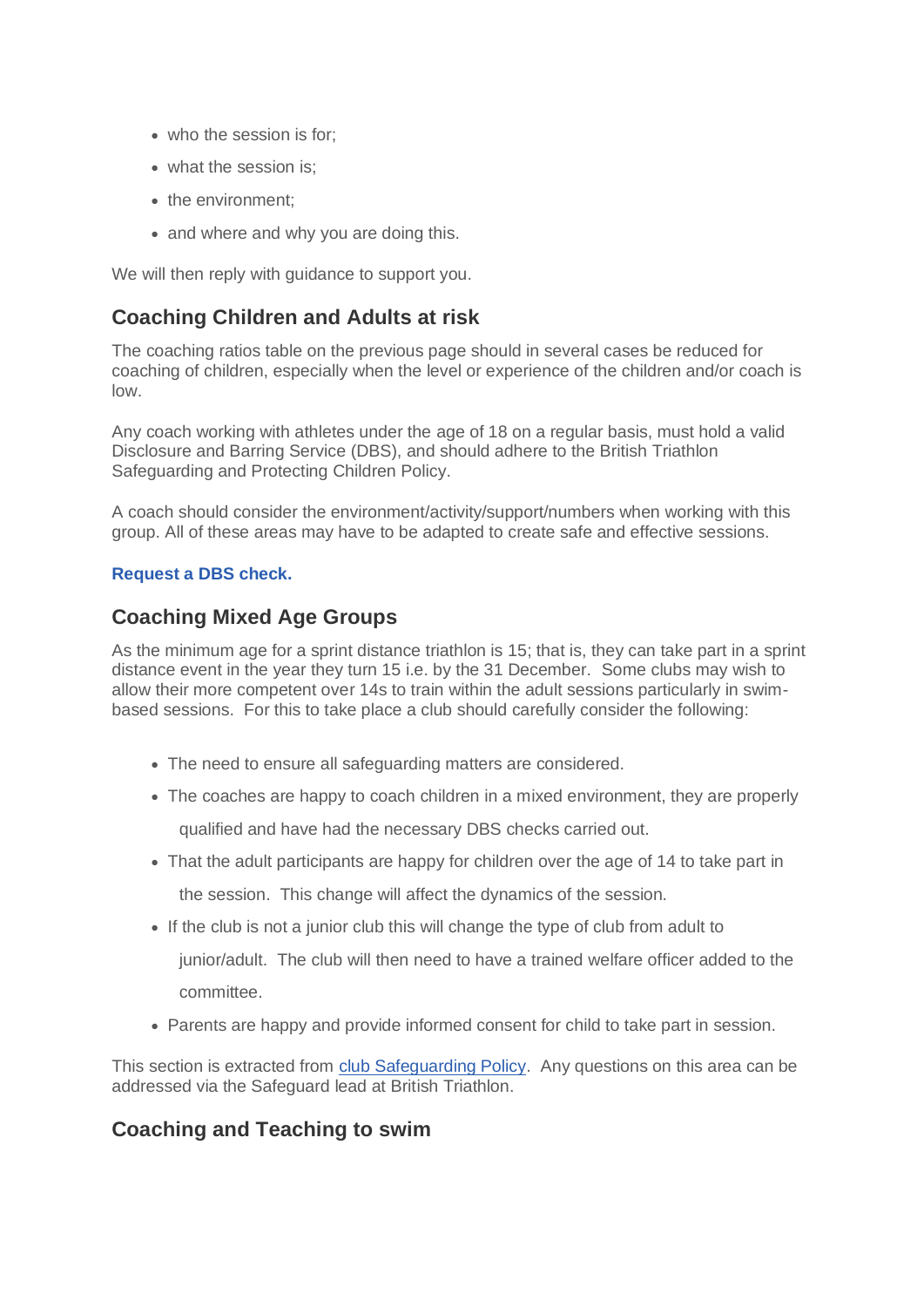Generally Coaching assumes that we are working with athletes who can already swim; most clubs will have a minimum distance that a person can swim before they can attend sessions, e.g. 100m non-stop.

A challenge for triathlon coaches and clubs is catering for people who lack water confidence or haven't swum in years or even decades. Excluding people based on poor swim capability is not very inclusive and is a barrier to entry into the sport. Therefore, it doesn't make sense to place such a restriction on this type of coaching\teaching.

However, it does demand a different skill set from the coach and requires a coach who understands the needs of individuals, their own skill set and the environment when taking on very novice swimmers.

Working with a small group of novice adult swimmers to build confidence and ability can be achieved by a triathlon coach and may be a key way into the sport for many people who hadn't considered it an option. A coach should consider the following:

#### **Appropriate techniques and training**

- Self-reflect on your experience and training, can you offer what they need? For some people the wrong coaching or coach could be worse than having no coach at all, possibly putting them at risk, but more likely putting them off swimming or triathlon.
- Can you undertake additional teaching to support your development in this area, e.g. swim teaching qualifications?
- Working with a group of children, e.g. 5-8 year olds, would be best served by a qualified swim teacher or swim school.
- For nervous adults consider using the simpler and more basic [swim](https://learninghub.britishtriathlon.org/mod/book/view.php?id=3932&chapterid=10956)  [smooth](https://learninghub.britishtriathlon.org/mod/book/view.php?id=3932&chapterid=10956) drills and [equipment](https://learninghub.britishtriathlon.org/mod/book/view.php?id=3930) to assist, so they have a simple method of progression and feel safe and supported by using floatation aids for example.

#### **Adaptability of coached session**

- Clear progression in your sessions and ability to adapt if something isn't working will help provide appropriate sessions for mixed abilities.
- Understanding anxiety –which is a key issue for novices. It is important coaches don't underestimate this and structure their approach to gradually build confidence and skills with the participants.
- Really understand your athletes, what their strengths are, and where they need to improve. If you aren't sure, get them to complete some kind of 'test' initially, e.g.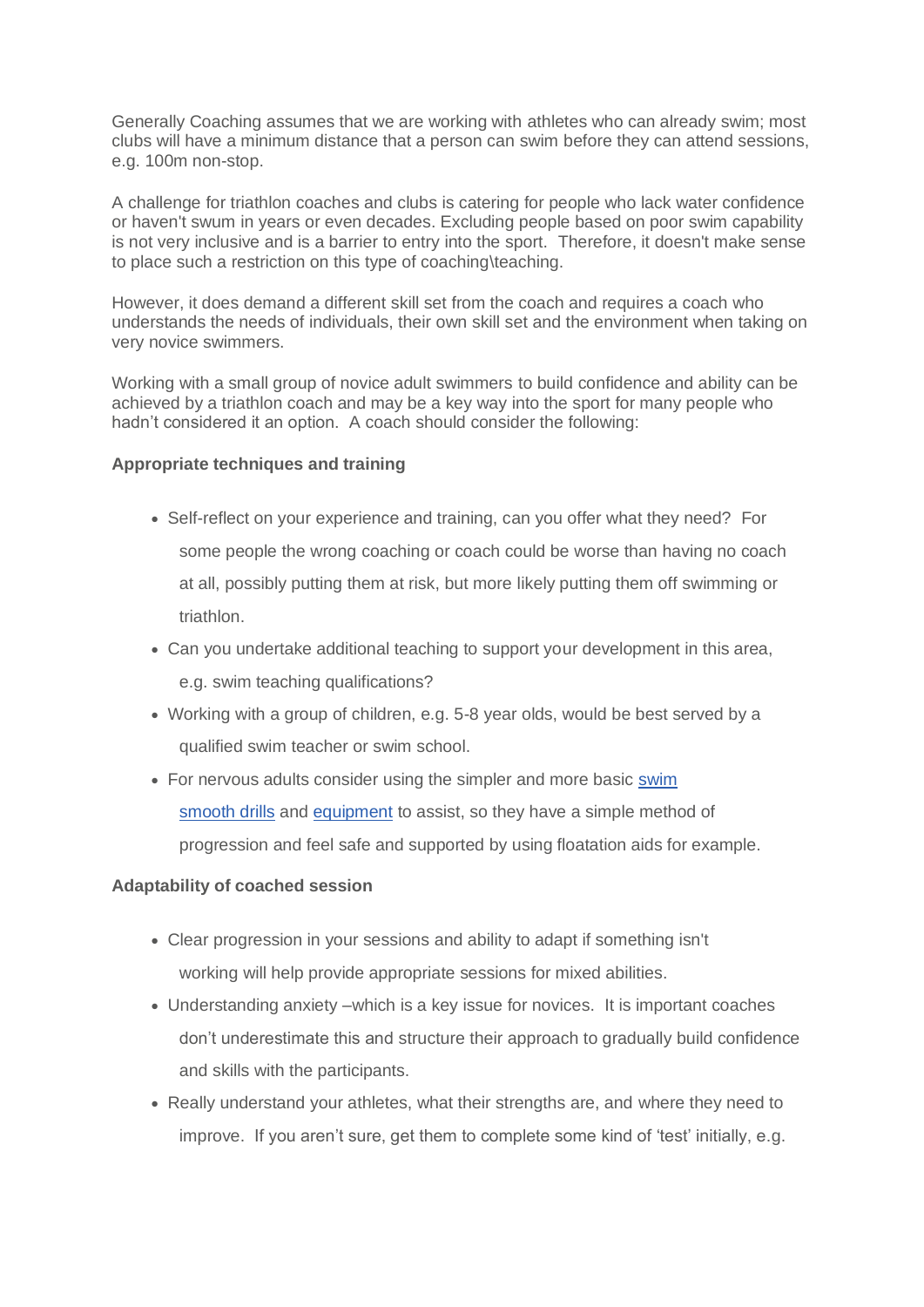swim a length, start them in shallow water so if they have overstated their position they don't get into difficulty.

• Positioning - we generally don't recommend a coach is in the water with athletes; but in some cases, this may be appropriate. The coach should consider how they can best deliver the session, and any challenges or issues that may develop, e.g. how they will deal with a person who panics and grabs them. Safeguarding issues should also be considered before getting in the water. The coach should remain in close proximity at all times, until the swimmer's capabilities have improved. The coach should ideally remain in shallow water or near the sides and consider how they can get out quickly to deal with any situation arising.

#### **Athlete safety and welfare**

- Ensure that there is lifeguard support, and they are aware you are working with novices. Often lifeguards assume a club session means that everyone is a capable swimmer.
- Numbers of athletes and support you will need. **The less able the swimmers, the lower the ratio should be to the coach.**
- Pool layout and depth. Often you will have a lane, but it may be better if possible to stay in shallow areas and uses widths initially if capabilities are very low. Alternatively consider just using the shallower end of the lane you have. Ensuring this can also help address the anxiety issues.
- Safety cover. In the event of a panic attack, how will you deal with this? Use the lanes next to the wall and have a method of the swimmer grabbing onto a rope or pole for assistance. Also consider how you will help them with the anxiety if they have a panic attack. Dealing effectively with this may increase their chance of persevering with swimming.

**We would generally recommend a person who cannot 'swim' i.e. no fundamental ability to swim any stroke and who may require physical support in the water, should be referred to a swim teacher to gain the key competencies of swimming.**

**It should also be pointed out that triathlon coaches are insured to deliver coaching in the context of triathlon, so if a coach is offering specific 'swim lessons' to 'swimmers' outside a triathlon club with no overall triathlon goal/ event target this will be outside their British Triathlon Membership cover.**

### **Coaching Pool Based Swimming Sessions**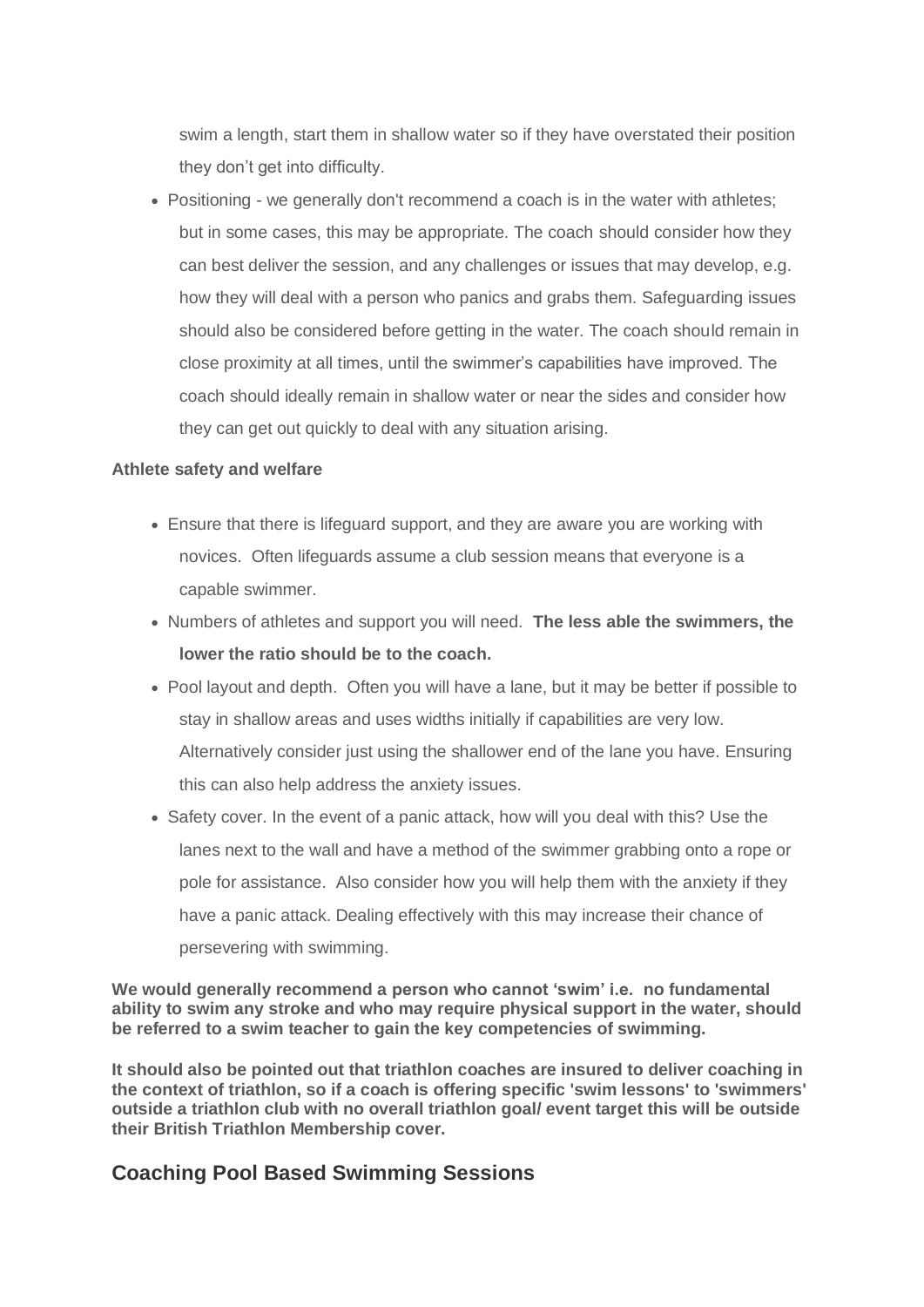In addition to standard athlete safety and welfare guidance in previous sections, information specific to swimming environments is detailed in this section.

### **Safe Supervision**

In 2018 we reviewed pool safety requirements in conjunction with the RLSS. Historically we have always stated there should be a suitably trained lifeguard present when coaching, and in most facilities, this will always be the case.

We still continue to advise that a coach should not operate in the role of coach and safety cover at the same time - with the exception of those that hold the [NRASTC.](https://learninghub.britishtriathlon.org/mod/book/view.php?id=4019&chapterid=11358) (National Rescue Award for Swim Teachers & Coaches)

We have identified that safety requirements in the pool environment has evolved and our guidance has been revised accordingly:

- Safety provision must be considered and reasonable for the activity, participants and facility.
- It is important to note that the coach is responsible for the safety of their athletes,

but how this is covered will better reflect the pool environment they are working in.

**We have created a flowchart to help identify what safety cover is required - click on the image to see the full PDF**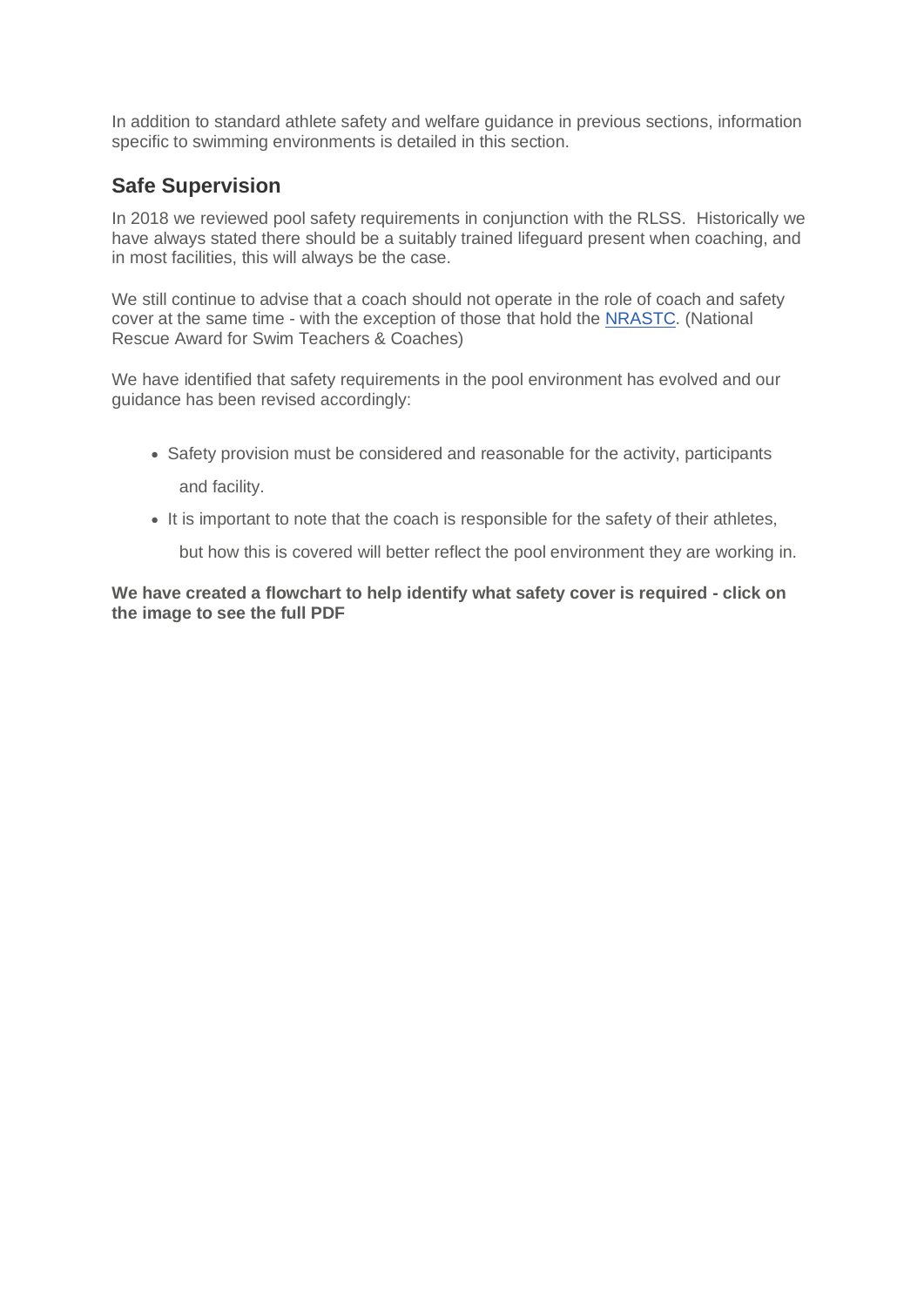

Swimming Pool Safety Cover and Lifeguarding **Ensuring Appropriate Safety Cover** 





'Mational Rescue Award for Swimming Teachers and Coaches (NRASTC) RLSS UK. This qualification allows swim teachers and coaches to work in specific pool environments without the need for additional safety cover. Whilst it does not remove the need for safety cover, for coaches working in private<br>pools (that meet the criteria), it gives a level of safety cover to ensure

# **Safety Cover and Lifeguarding**

In most managed facilities a qualified NPLQ 'lifeguard' will be on duty for all sessions, but some pools will operate alternative safety cover. We have defined some of these alternatives:

• **Site specific trained staff.** These will act as lifeguards- generally will hold a first aid qualification and have been trained in rescue methods for the pool they will

work at. This is normally for modern pools with uniform depth.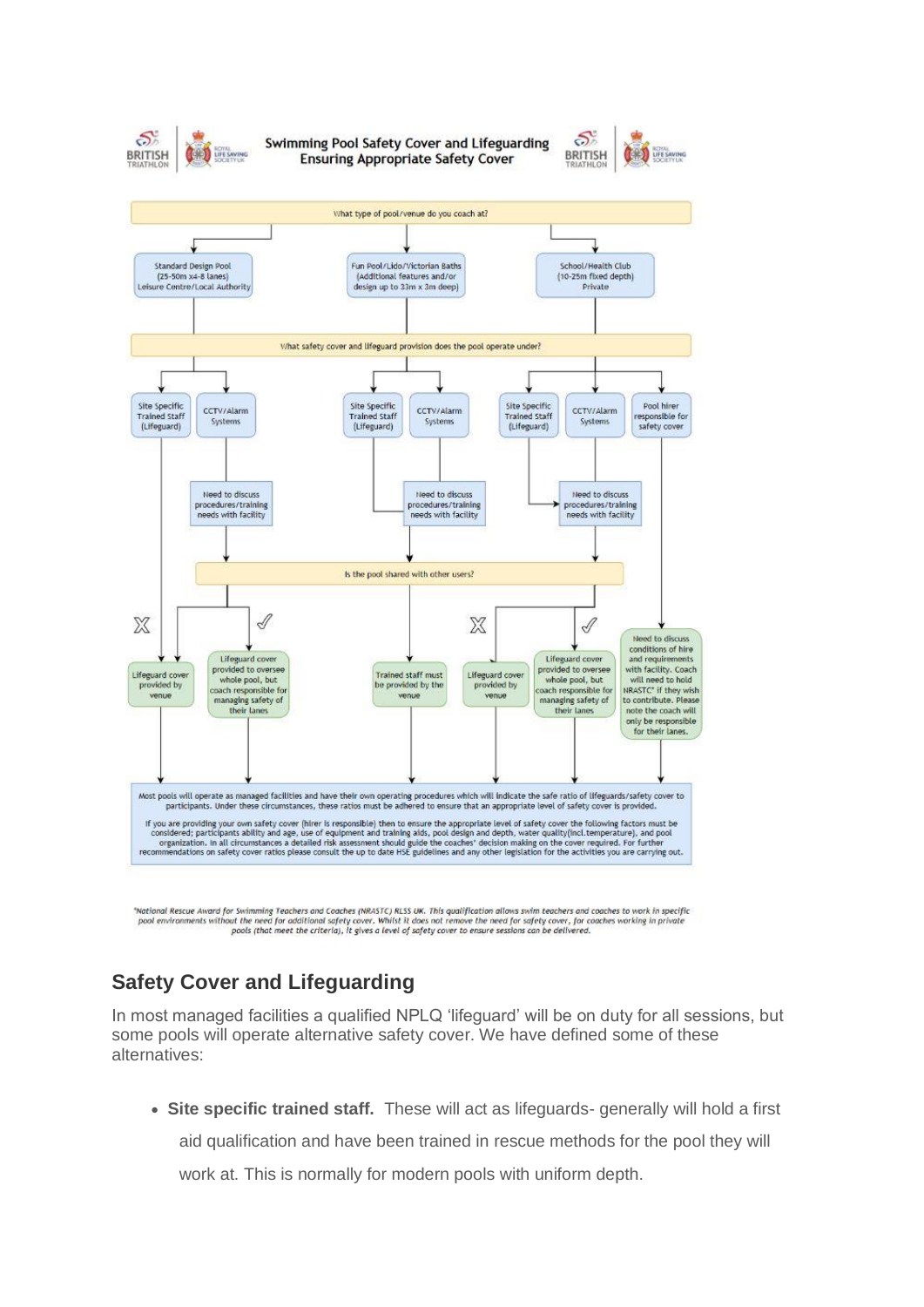- **CCTV/Alarm systems**. These are often found in health and fitness clubs. There are no staff on poolside, but as above trained staff will react to issues and alarms. Coaches should discuss with centre staff/ management, and whilst systems may be in place they may not be monitored.
- **Pool hirer takes responsibility for safety.** The hirer must ensure they provide safety cover as outlined in the conditions of hire. A coach should check carefully with the facility operator to understand their requirements. In these situations, it is likely that the Coach will be able to contribute to the safety cover if they hold the National Rescue Award for Swimming Teachers and Coaches (NRASTC) RLSS UK.

### **National Rescue Award for Swimming Teachers and Coaches (NRASTC)**

This qualification has been designed to allow swim teachers and coaches to work in specific pool environments without the need for additional safety cover. Whilst it does not completely remove the need for safety cover, for coaches working in private pools (that meet the criteria) it gives a level of safety cover to ensure sessions can be delivered.

More details on the qualification can be found on the [RLSS Website.](https://rlss.org.uk/professional-qualifications/national-rescue-award-for-swimming-teachers-coaches-nrastc/)

### **How a coach should ensure safety cover**

The coach should start by talking to the venue, they will define the requirements for safety. The coach can then risk assess the venue based on the facility, the activity and the range of participants.

In general terms a coach will need more safety provision for larger, mixed ability groups or children and when working in pools that don't have a uniform depth or design.

The coach also needs to consider that their role is to coach, and whilst all coaches need to constantly consider safety, their effectiveness as a coach will be reduced when taking on additional safety roles.

Here are some examples:

- **School / health club Pool with CCTV & Alarm single coach working with group of competent swimmers**. The pool is of modern design (easy access), single depth (can stand up in any section) in this situation the risks are low, but the coach should consider: is anyone monitoring the CCTV and when the alarm is pressed what help can be expected to help effect a rescue. A coach holding the NRASTC should be able to work in this environment.
- **Coach hiring a Victorian pool (33m up to 3m depth) no safety provision given. Large mixed ability children's group**. This type of pool needs a site-specific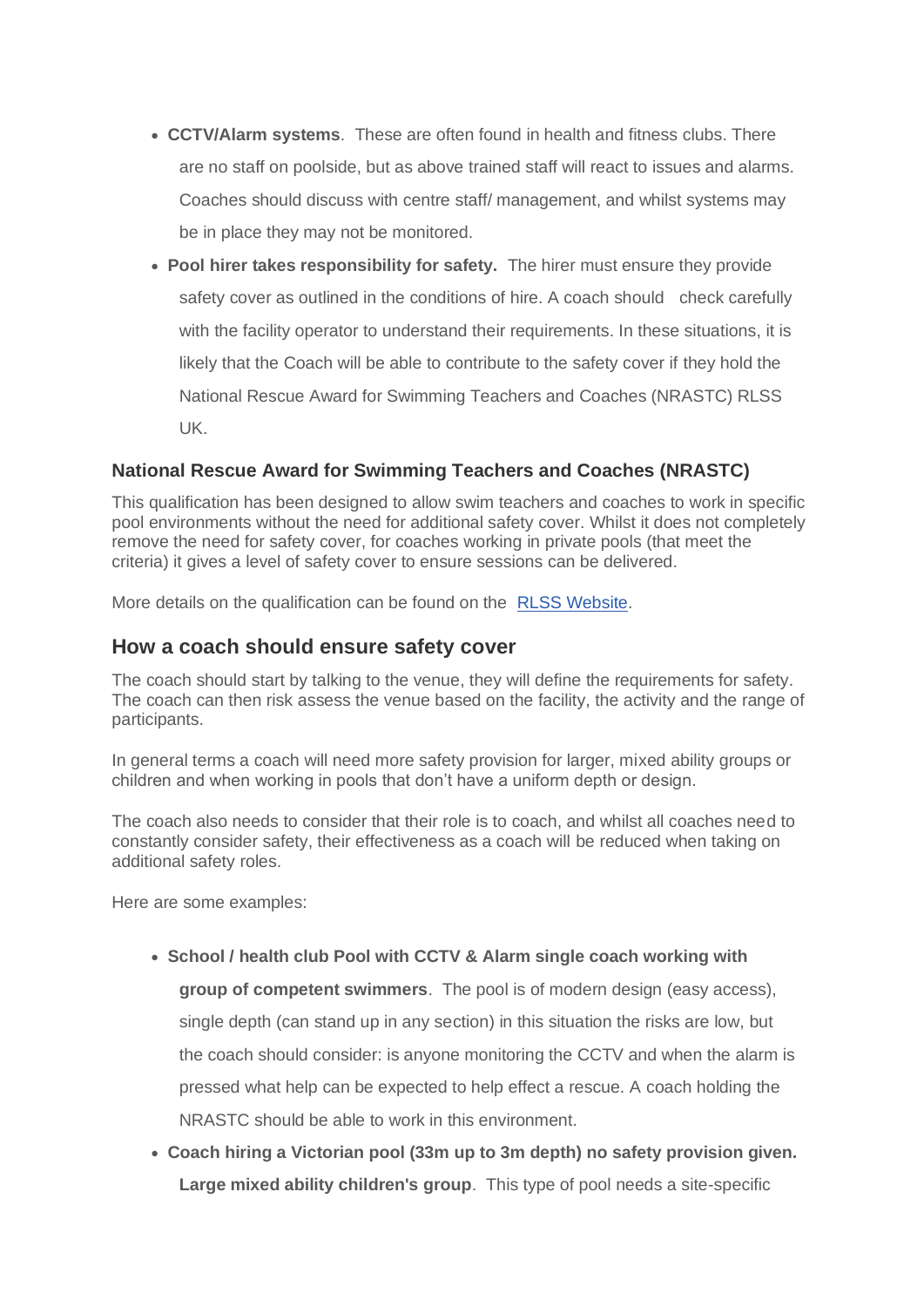trained person, extracting a person from deep water with a high edge on the pool is challenging. To deliver safely at this pool the coach would need to make sure there is a team of appropriately trained lifeguards available to conduct a rescue.

• **Local Authority pool 25 or 33m – 2 lanes hired, rest of pool open for general users.** This is the usual set up for most club sessions, a lifeguard will cover the whole pool, but the coach is still responsible for ensuring the sessions are safee.g. lane discipline and direction. The coach should liaise with the venue on creating risk assessment and emergency action plan, and the lifeguard at the start and finish of each session.

**The next section outlines areas which the coach should review, and risk assess.**

### **Facility Requirements**

Most indoor and outdoor swimming pools operate as managed facilities. In these circumstances the venue will have their own operating procedures which will indicate the safe ratio of lifeguards/safety cover to participants.

In these circumstances, venue specific guidance on lifeguarding/ safety cover ratios should be adhered to in order that an appropriate level of safety covered is provided. Wherever possible it is advisable to engage with the facility to provide lifeguard/ safety cover.

**Where the pool is in** *shared use* **and clearly divided between coached and recreational swimming activities, the facility must provide appropriate lifeguard/safety cover**. Whilst the coach is not responsible for the safety of the wider pool & users, the coach should understand the general safety requirements & responsibilities as they will contribute to creating a safe pool environment.

### **Participant's Ability**

The factors to be considered include:

- Age of participants.
- Range of their swimmer's ability. This should be known by the coach and each new participant should be checked at the first session, in shallow water (for example get participant to swim a width to demonstrate level of competence).
- Use of flotation aids (e.g. arm bands, this doesn't mean training aids e.g. pull buoys or kickboards) is generally to be avoided unless needed due to disability/ injury. This should always be discussed before a session starts.
- Ability of participants to comprehend instructions including their command of the language in which the session is delivered.
- Any physical or learning difficulties.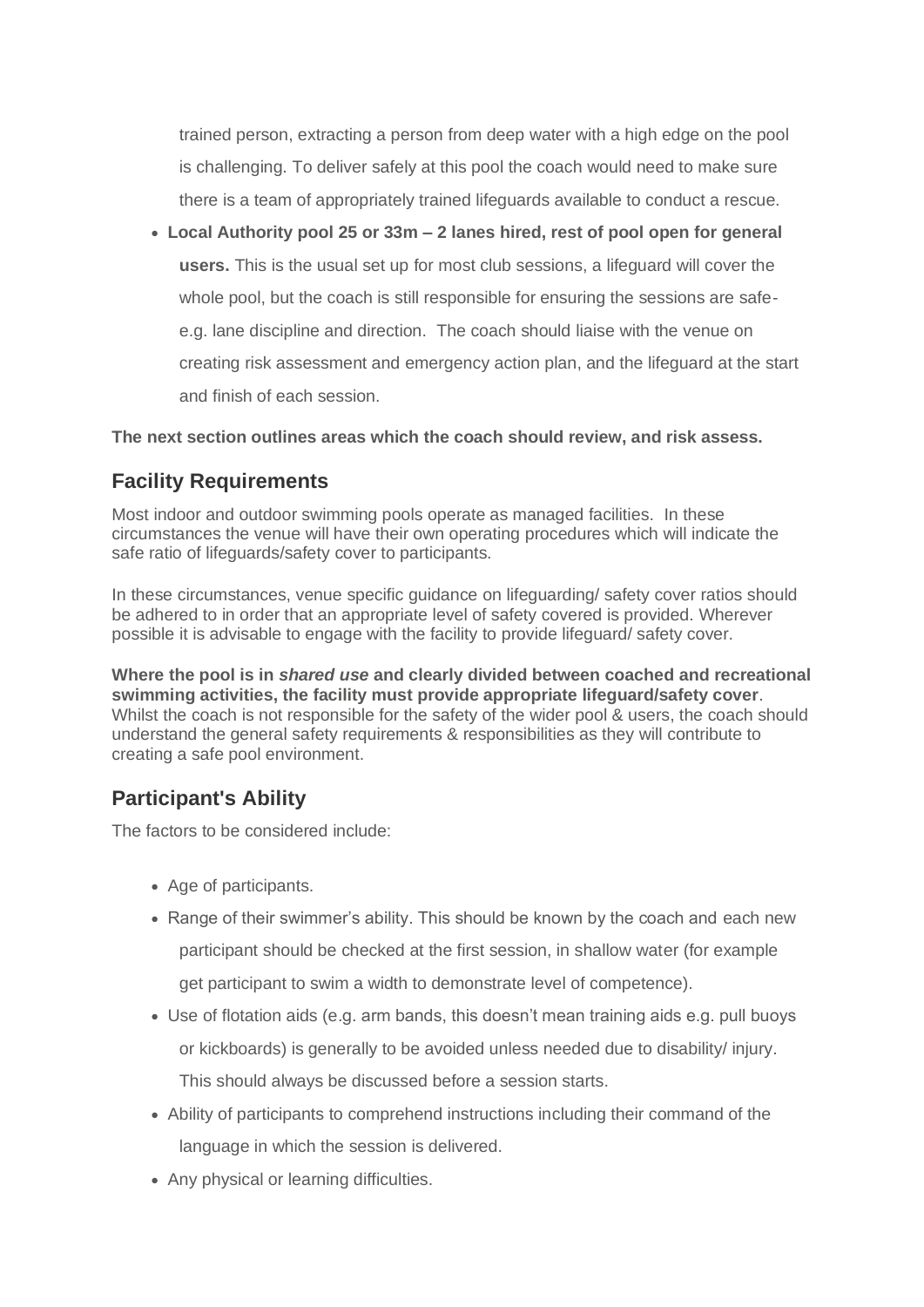• Smaller (younger) athletes will lose heat more quickly in colder pools and this

should be taken into consideration.

Most clubs will have a minimum distance that a person can swim before they attend club sessions, it is important to note that some people may not be able to do what they have stated, new participants should be observed and guided carefully.

### **Equipment and Training Aid Hazards**

A range of equipment in swimming can present risks if not used safely, some of the common training aids are listed here:

• **Training fins (flippers)** should be of soft design, maintain gaps between

swimmers.

• **Paddles** ensure adequate space is given between athletes. Coaches should be

have a clear outcome for using paddles and should err on the side of caution for

those inexperienced in using paddles.

• **Pull buoys and floats** ensure safe storage- can be a trip hazard if on pool side.

Some training aids may not be allowed in certain pools; this should be checked by the coach before starting a session. Coaches should be aware that over use of above equipment may lead to injury or may lead to reliance on equipment (e.g. pull buoys).

### **Pool Specific Risk Assessment Factors**

Owners, operators and occupiers of swimming pools must follow the general duties and responsibilities in the Health & Safety at Work Act 1974, Guidance on the Management of Swimming Pools (HSG 179) and the Management of Health and Safety in the Work Place Regulations 1999.

Generally, operators are expected to take all reasonable and practical measures to ensure that their facilities and operations do not cause harm. This will include making sure that staff and anyone hiring the facility knows how to operate safely.

Venue operators are obliged to take all reasonable and practicable measures to ensure that coaching activities are conducted safely. They have the overall responsibility for every person on the premises. It is advisable that coaches are familiar with the core principles pertaining to swimming pools so that they are aware of issues before it is too late, as often they may be the first person to observe issues.

Each pool will have unique features that make particular demands on safety. This section highlights important factors.

#### **Pool Design**

The suitability of the general design of the pool area for coaching includes:

• Blind spots resulting from the position of features or equipment.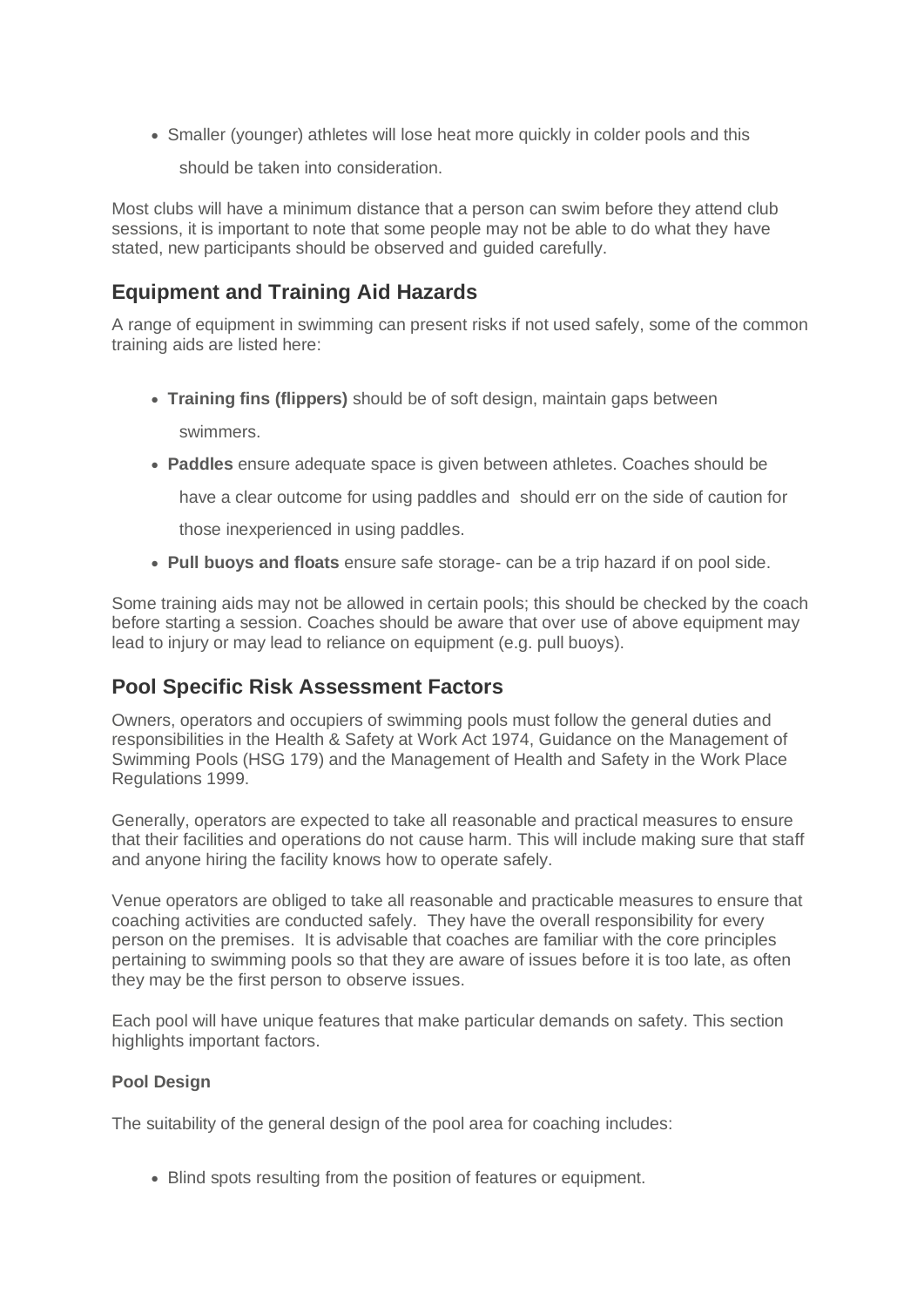- Glare, reflection, lighting and noise.
- Access into and around the pool.
- Height of pool walls, deck level pools (water at same level as floor) allow easier access and reduce waves.
- Larger pools (e.g. 50m) that can be split into 2x 25m sections.

#### **Depth**

Importance in relation to the ability and height of the participants includes:

- The depth and extent of shallow water areas.
- The extent of deep-water areas.
- The pool floor profile, in particular sudden changes in depth,
- The possibility of being able to segregate the shallow water area (e.g. roping off and using a boom).
- Pool with adjustable depth- usually this will be displayed- but coaches should not assume when working with this type of pool.

#### **Water Quality**

The following factors need to be considered:

- Temperature of the pool water (and the air) in respect of comfort bearing in mind participants' size, age and physical ability. Ideal operating temperatures for indoor pools are around 27-29 degrees centigrade.
- Clarity of the pool water- is the bottom of the pool visible?
- Water quality testing, the facility will have its own schedule, but the coach should report any issues as they come up e.g. contaminants, swimmers complaining of poor taste/smell/clarity/minor irritation.
- Any acute reaction to the water e.g. burning eyes or skin/difficulty in breathing should be treated as an emergency.

**Coaches should be aware of these issues especially if they are the first users of a pool on a particular day and ensure the relevant tests have been completed before participants enter the water.**

#### **Pool Organisation**

The arrangement of the coached session must consider: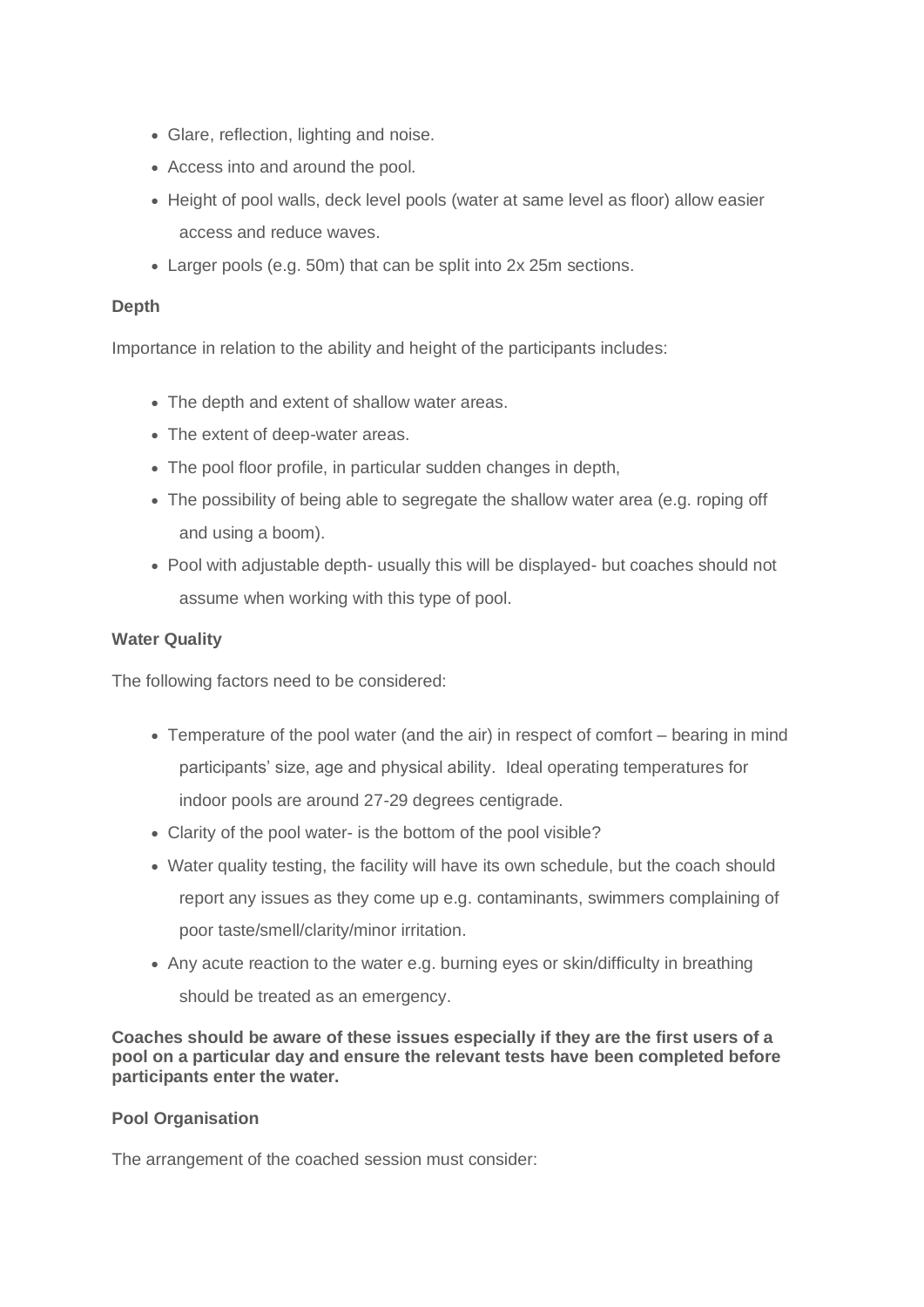- Who has the overall responsibility for the pool?
- Is there exclusivity of use?
- Is there shared use with other activities?
- If use is shared what are the implications? (e.g. life guarding responsibilities)
- Pool etiquette/lane direction

**Coaches may wish to consider sessions which do not include lane ropes to better simulate and prepare athletes for open water environments; however, they need to carefully consider the abilities and experience of the participants, be aware and address increased risk factors such as collisions due to lack of lane ropes.**

### **Coaching Open Water Swim Sessions**

It is important to note that this guide is intended as a reference for coaches to coach in a venue that is managed by a suitably trained and qualified operator. Coaches who have not had further training should be aware that they don't have qualifications or skills to manage an open water venue in the same way that they are not qualified to manage an indoor swimming pool.

The [Sh2out programme](https://learninghub.britishtriathlon.org/mod/book/view.php?id=4019&chapterid=11354) has been set up to support clubs and facilities to run safe open water venues, further details can be found in the final section of this chapter.

At no point should you exceed the maximum ratio as outlined in [section 4 on ratios.](https://learninghub.britishtriathlon.org/mod/book/view.php?id=4019&chapterid=11308) The below factors including but not limited to, should be considered when making decisions on how many participants you will have in your sessions.

- Open water environment (sea/lake/river/reservoir/marina).
- Experience of participants.
- Your own open water coaching experience.
- Level of safety cover provided by venue.
- Temperature of water.
- Environmental conditions e.g. weather/swell/tides.

If you find you have large numbers of people simply wanting to swim, the club should consider if these sessions are to run un-coached but under the safety cover of a managed venue.

### **Qualification Requirements for Open Water Swimming**

**Level 3 coaches** may deliver open water sessions independently, in appropriate open water environments.

**Level 2 coaches** can deliver open water swim sessions independently if either: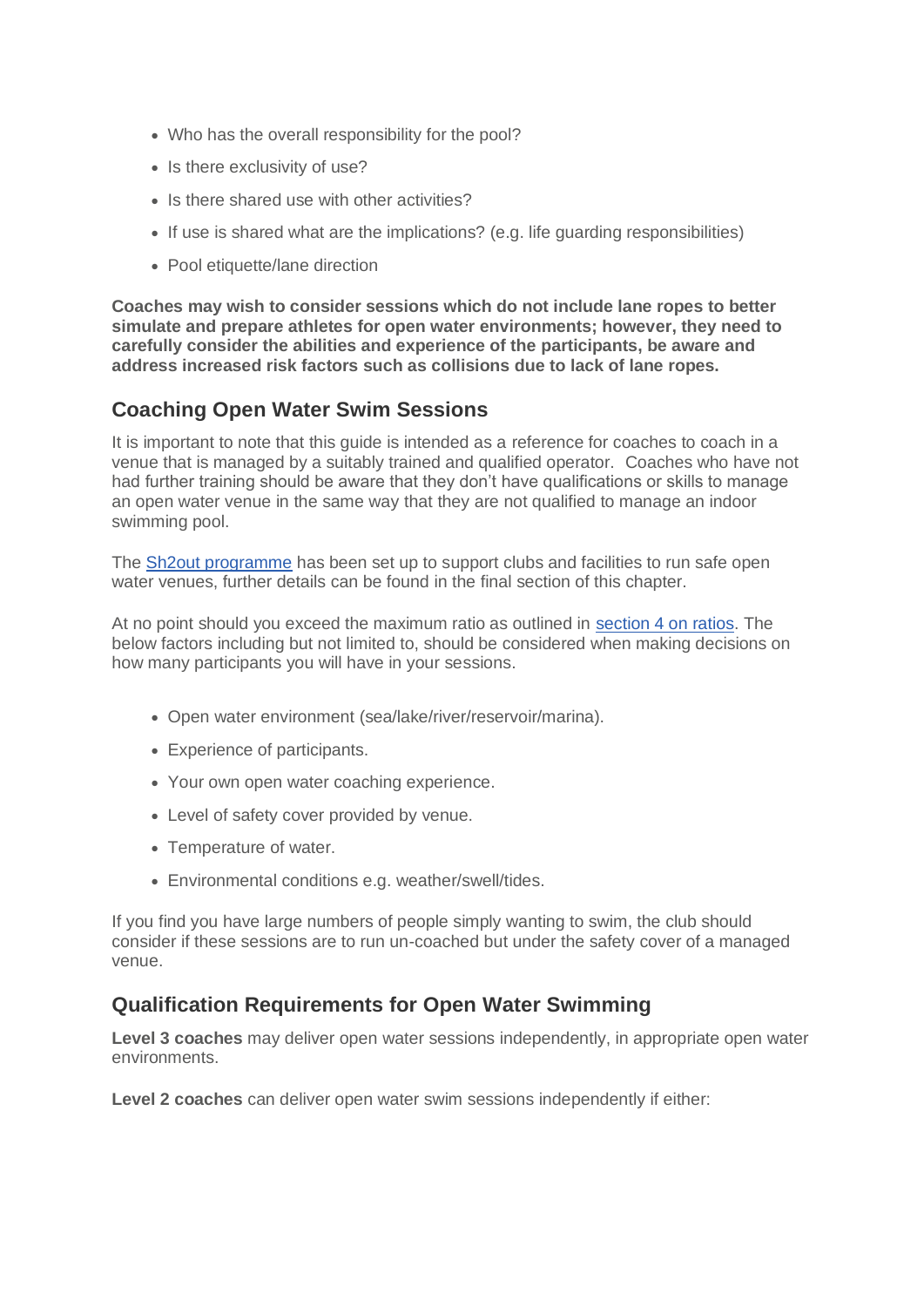- Completed their Level 2 qualification and have attended the British Triathlon Open Water Coaching CPD Workshop.
- Completed and certificated as a Level 2 coach on a course commencing after October 2011.

**Level 1 coaches** can only assist open water swim sessions under direct supervision from level 2 or 3 coach.

**Open Water Coaching CPD Workshop** is now (from 2017) accessible by all levels, but coaches must still adhere to their wider qualification remit.

Please Note: Open water swimming skills can be delivered by a Level 1 or 2 Session Coach (not meeting above requirements) only in a swimming pool.

### **Venue Selection**

Ideally venues used for open water coached sessions should be a managed facility with appropriate safety procedures including lifesaving staff and water quality checks. This is not always possible in some locations and in these cases the following general advice should be taken when selecting venues:

- Ensure that the water quality is sufficient to minimise the risk to participants [\(see](https://learninghub.britishtriathlon.org/mod/book/view.php?id=4019&chapterid=11323)  [Open Water Specific Risk Assessment Factors section\)](https://learninghub.britishtriathlon.org/mod/book/view.php?id=4019&chapterid=11323).
- **Under no circumstances should open water swimming take place until the**

**results of the tests are known and acceptable readings have been recorded.**

- The site is easily accessible by participants but also by emergency services should they be required.
- There is adequate safety provision for participants.
- Entry and exit from the water are safe and does not create issues for safety or emergency services staff needing quick access.
- There are suitable facilities to deal with any injuries or accidents, especially being able to get them into a suitable environment for example in cases of hypothermia.
- The conditions in the water, such as temperature, currents, waves, tides, depth are suitable and appropriate to the capabilities of the participants.
- Water owner/operator permission for open water swimming has been granted, preferably in writing.

These guidelines are focussed around coaching, and this section is designed to give coaches an understanding of what is needed to deliver safe open water coaching. An initiative has been launched in partnership with the [RLSS](https://rlss.org.uk/) to give clubs and venues support and guidance for open water. Details can be found at the end of this chapter.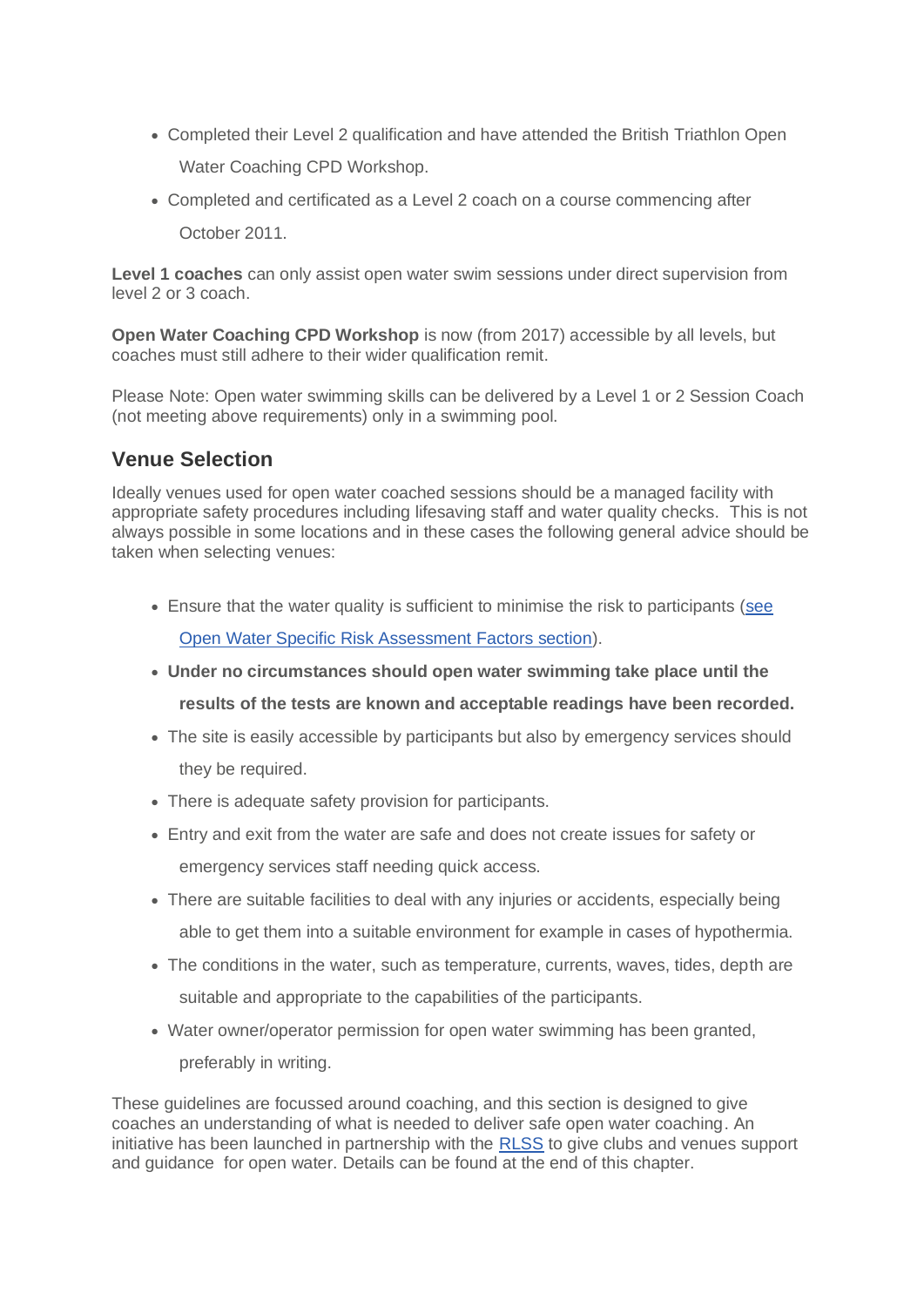### **Safe Supervision**



Due to the nature of open water

environments safe supervision of participants requires a much greater degree of resources and actions to ensure a safe environment.

A coach should NOT provide a dual role of coach and safety personnel. They can act as an additional safety person, but only over and above the minimum requirements. Best practice safe supervision is about having sufficient cover to spot and come to the aid of someone who appears to be getting into difficulty before it becomes an emergency, i.e. that they should be proactive, rather than just wait for an alarm to be raised and respond to that alarm.

### **Safety Craft and equipment**

In a managed facility it is the responsibility of the owner/operator to provide appropriate safety equipment; this could take the form of:

- Powered rescue craft.
- Human powered rescue equipment (boards/boats).
- Safety line/flotation devices.
- Resuscitation equipment.

The coach must ensure the appropriate equipment is available for the venue and how this will be accessed/ contacted in the event of an emergency. The ratio of safety craft to participants will be site specific. Anyone using safety craft or equipment must be trained in their use.

#### **Lifeguards/ Safety Personnel**

Providing lifeguard and safety provision for open water is very different to coaching at a pool. Open water rescue is based around the equipment that will be used and the specific environment e.g. lake or beach. It is not possible for British Triathlon to formally define the qualification required, for the above reasons.

A coach should ensure adequate provision is made; generally, this will be down to the facility owner/operator to provide. They should also check that the personal are suitably qualified/trained.

In most instances the venue staff will be first aiders/lifeguards who have received site specific training for rescues (e.g. use of powered craft).

For more information regarding qualifications see [Royal Lifesaving Society.](http://www.rlss.org.uk/)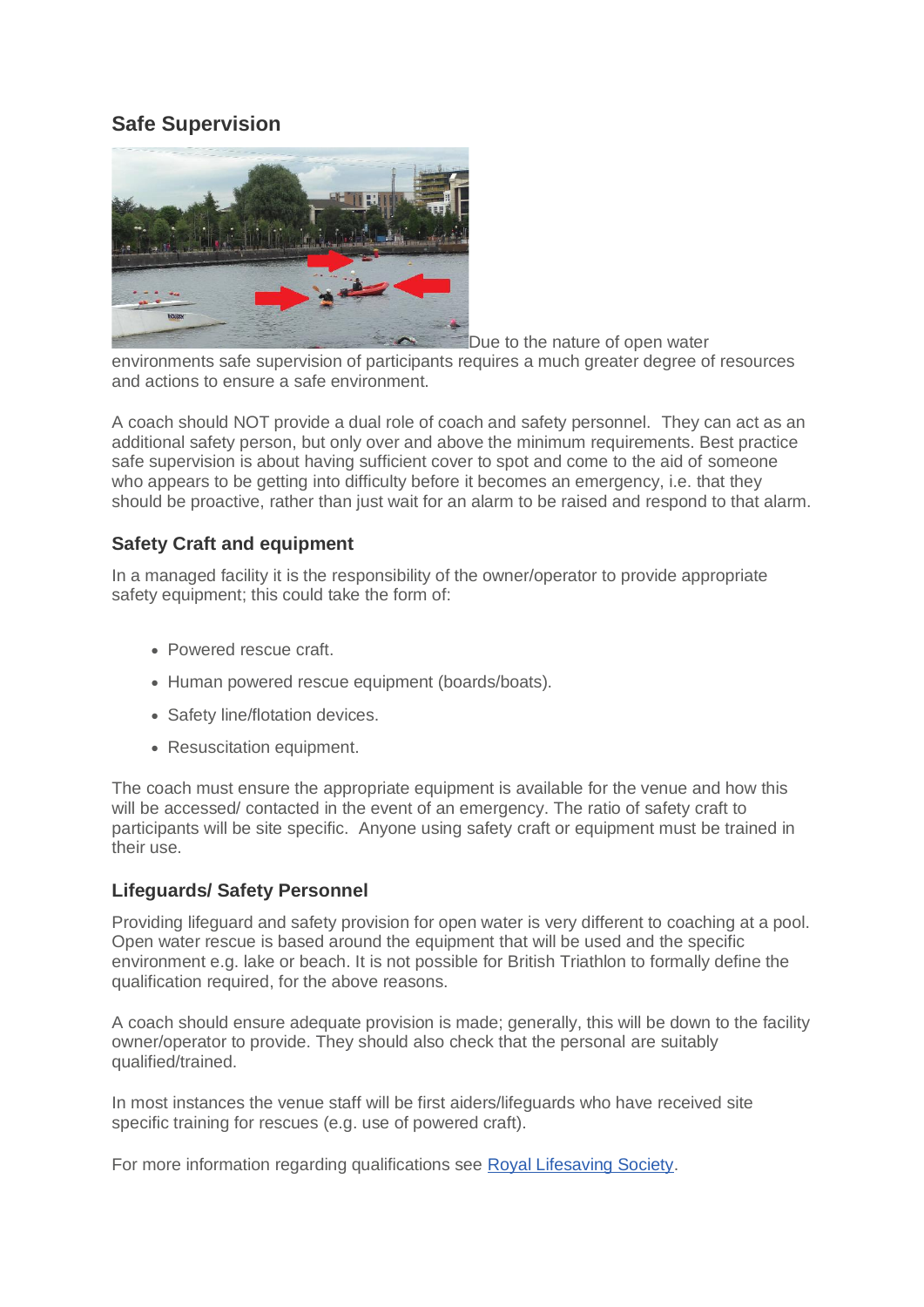# **Participant's Abilities**

Even strong swimmers can get into difficulty in open water environments due to a variety of factors. It is even more crucial therefore to gain a better understanding of the participants than in other environments.

Factors that should be considered and affect risk assessments and likely actions to minimise risk include, but are not limited to:

- Swimming ability of participants,
- Open water experience, even experienced swimmers can become stressed in cold

water.

• Over-confidence, inexperienced swimmers may be over confident, for example

assuming that because they have swum in a warm lake overseas before, a cold

quarry will be just the same.

• Those with lower body fat are more susceptible to issues in cold water.

Children often fall into several if not all of these groups and for this reason extra caution should be considered when coaching children in this environment. Additionally, children are less aware of body temperature than adults and this can exacerbate any issues.

### **Use of Equipment and Training Aids**

The most common elements of equipment are swim cap and wetsuit. Swim caps should be a bright, easily identifiable colour, and as well as providing temperature protection to the head, also offers a safety element allowing safety crew to see participants in the water. Wetsuits should ideally be swim specific wetsuits and should be of a good fit. A poor fitting wetsuit may allow water to flush through the suit and reduce its temperature protective properties.

Generally, within the UK wetsuits are highly advisable, and coaches should consider making them mandatory for training sessions. This is even more important with novice swimmers. The only exception to this is when temperatures become too high, and there then becomes a risk of overheating in a wetsuit, whilst rare in the UK, it is a possibility when water temperatures exceed 22 degrees, depending upon the length of the swim and other temperature affecting factors (see [Water Temperature](https://learninghub.britishtriathlon.org/mod/book/view.php?id=4019&chapterid=11323) section). A wetsuit will serve as a flotation device should a swimmer have problems such as cramp or is fatigued.

Use of buoys as swim markers is a common piece of equipment in open water, however care should be made to minimise the risk of participants coming into contact with anchor chains or other elements of a buoy which could be sharp or hard should there be a collision between the buoy and the swimmer.

Some swimmers may elect to wear additional temperature protection, such as booties and/or gloves and neoprene caps. Whilst some of these pieces of equipment are not permissible in race situations they should be allowed and possibly recommended in training where appropriate.

### **Open Water Specific Risk Assessment Factors**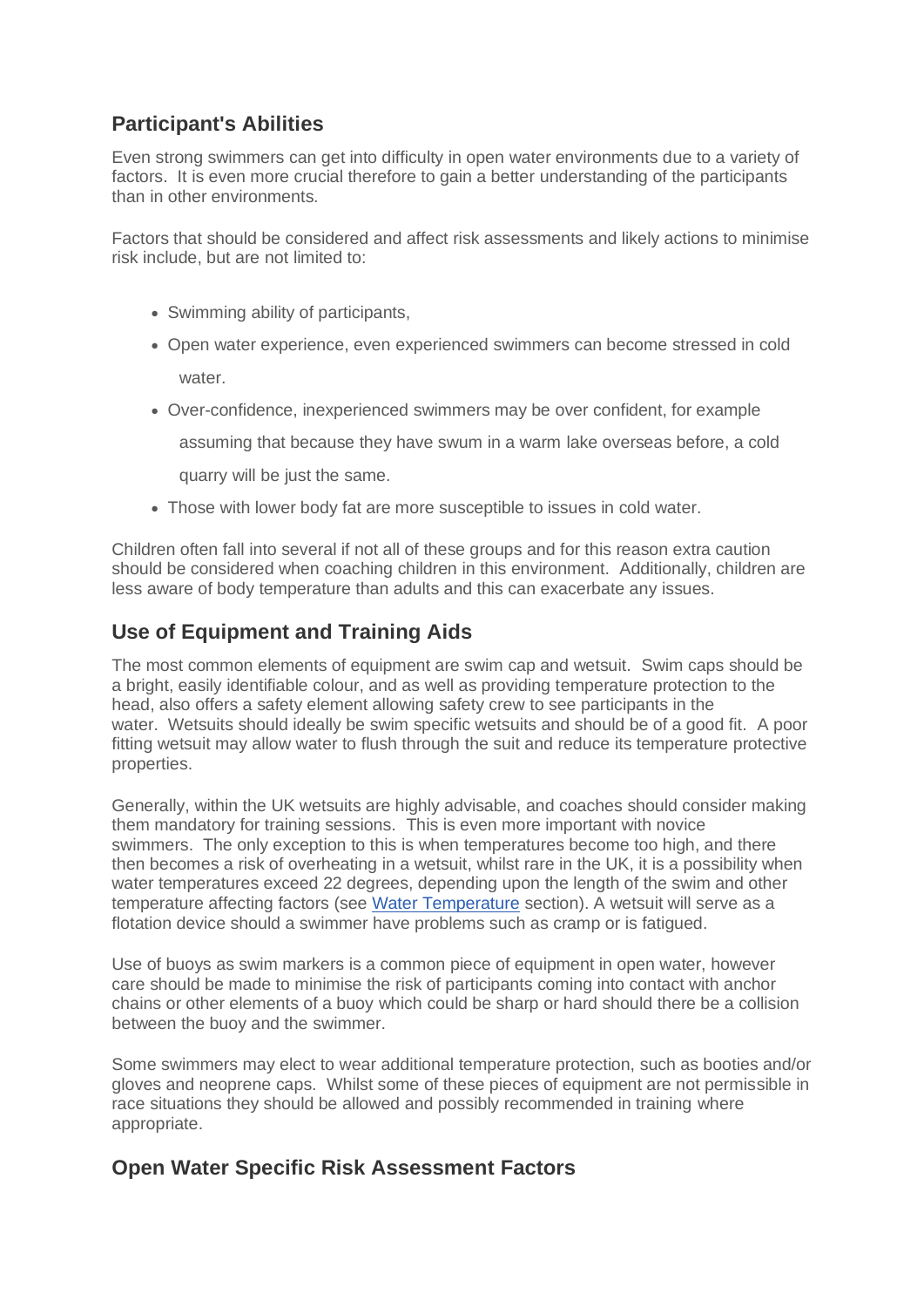The risk assessment will assist the coach (and the site owner) to identify whether the body of water is suitable for open water swimming and that participants are not being placed in danger due to the location or condition of the venue. There are several factors that need to be considered and documented including both physical hazards and people related hazards.

Responsibility for the content of the risk assessment lies with the Lead coach (or club) although a designated third party e.g. a safety officer can be engaged to write the document.

#### **Water Quality**

Water quality should be tested regularly to ensure it remains safe and suitable for swimming. Testing of water quality should include tests for acidity (pH), evidence of bluegreen algae and other water-borne pathogens. In a managed facility testing should be carried out by the facility on a regular basis, the coach should clarify this is the case and that checks have been done. In a non-managed facility, the coach/organiser may need to organise testing. The Environment Agency or Local Authority can undertake the necessary tests and give guidance on the frequency of the testing.

Coaches should be aware of external factors, such as heavy rain which for example may wash farm chemicals/waste off into a lake and may affect water quality or visibility.

Issues such as algae are more common later in the summer or after periods of warm/dry weather.

Whilst water quality tests provide an indication of the suitability of a venue for open water swimming they do not mean that that there is a complete absence of potential pathogens. It should be noted that there is always a risk when swimming in open water. There are simple practices that triathletes should be advised to adopt to minimise risk of infections further:

• Cover all cuts and abrasions, however minor, with plasters or other appropriate

medical barriers. You should not consider swimming if you have deep cuts.

- Wash hands in fresh water before eating after you have swum.
- Take a full shower at the earliest opportunity and also wash out any kit used.
- Try NOT to ingest any water whilst swimming.
- Report any ill symptoms experienced after an open water swim to a doctor, as soon as possible, stating that you have participated in an open water swimming session/event. The speed of response to any water borne infection is important. Often the symptoms presented are flu like and this can delay diagnosis and treatment.

#### **Water Temperature**

The [BTF Competition Rules](https://learninghub.britishtriathlon.org/mod/data/view.php?d=169&rid=24411) gives guidance around minimum temperatures for racing and maximum temperatures for wetsuits. You will need to understand your athletes' abilities, tolerance of cold and preferences.

Coaches should note that training sessions may not be as physically demanding as race situations, and athletes may cool more in training than race scenarios.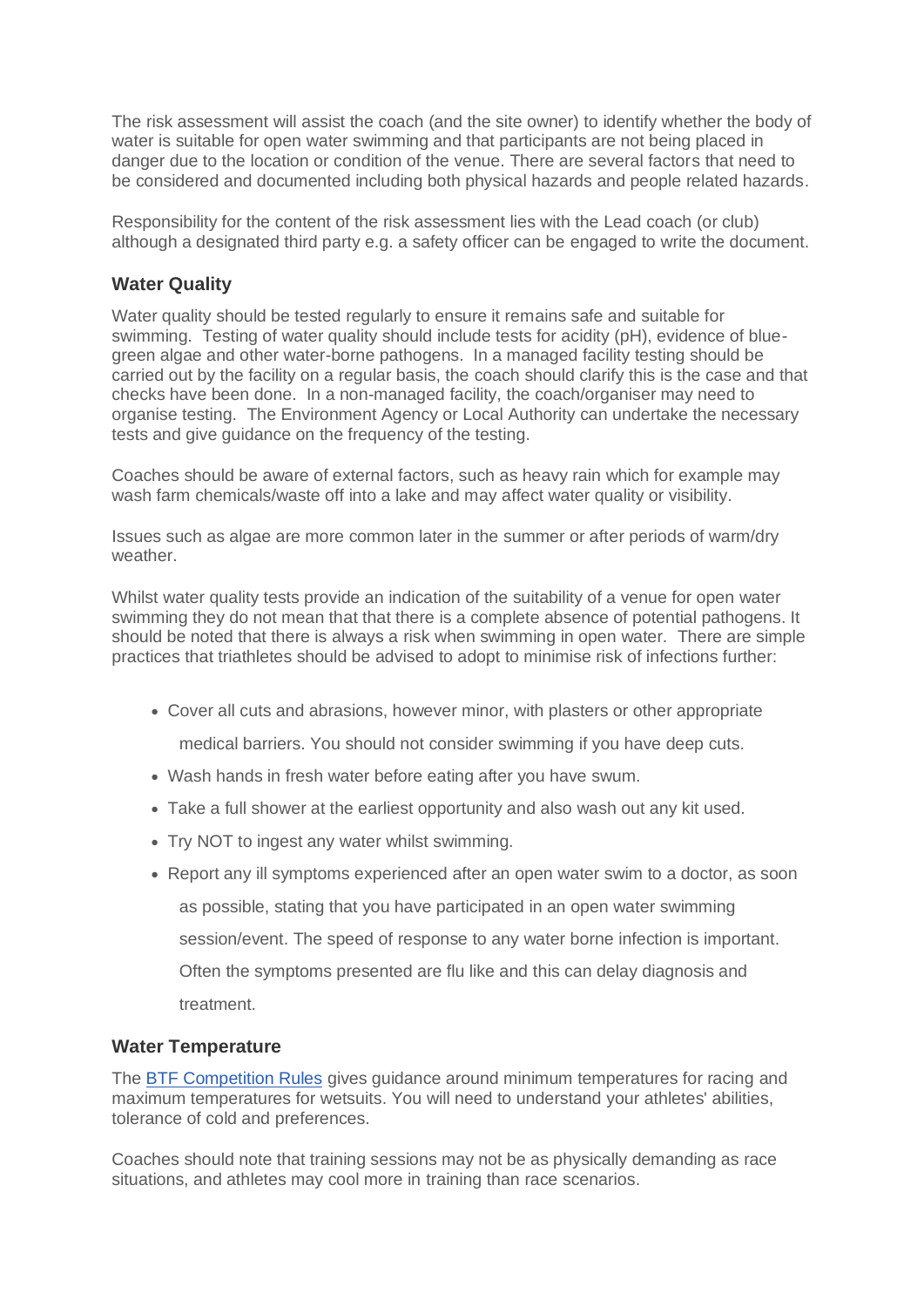In training sessions elapsed time in the water should be considered in conjunction with water temperature, in a similar way that distance and temperature are considered for races.

#### **Factors Effecting Water Temperature**

- Most large open bodies of water will often have large variances in water temperature- warm in the shallows, cold in deeper water.
- Air temperature- water will not heat up as quickly as land, and can have huge variances e.g. 25' air temp with 7' water temp.
- Sea temperature does not rise until late summer, often still being very cold into May and June.
- Other weather factors such as wind and rain can have a significant impact on participant comfort levels.

### **Water Based Hazards**

In addition to the sections previously mentioned these additional factors should be considered (non-exhaustive list):

- Access and egress, condition and proximity of start and finish points;
- Likely water temperature which will have implications for recommended swimming distances and immersion times;
- Nature of water e.g. lake, river, sea;
- Currents or eddies;
- Hidden, overhanging or underwater hazards;
- Other water users, e.g. other groups including sailing, windsurfing, jet ski;
- Depth (changes);
- Conditions underfoot, especially on shore and in standing depth water;
- Wildlife, e.g. geese and swans;
- Reduced visibility due to topography of sight, buildings or natural features, overhanging trees and position of the sun;
- Some plants growing around the banks of open water can be poisonous if brushed against and although rare in the UK, some jellyfish can also carry stings which can affect swimmers.

### **Medical and swimmer specific issues**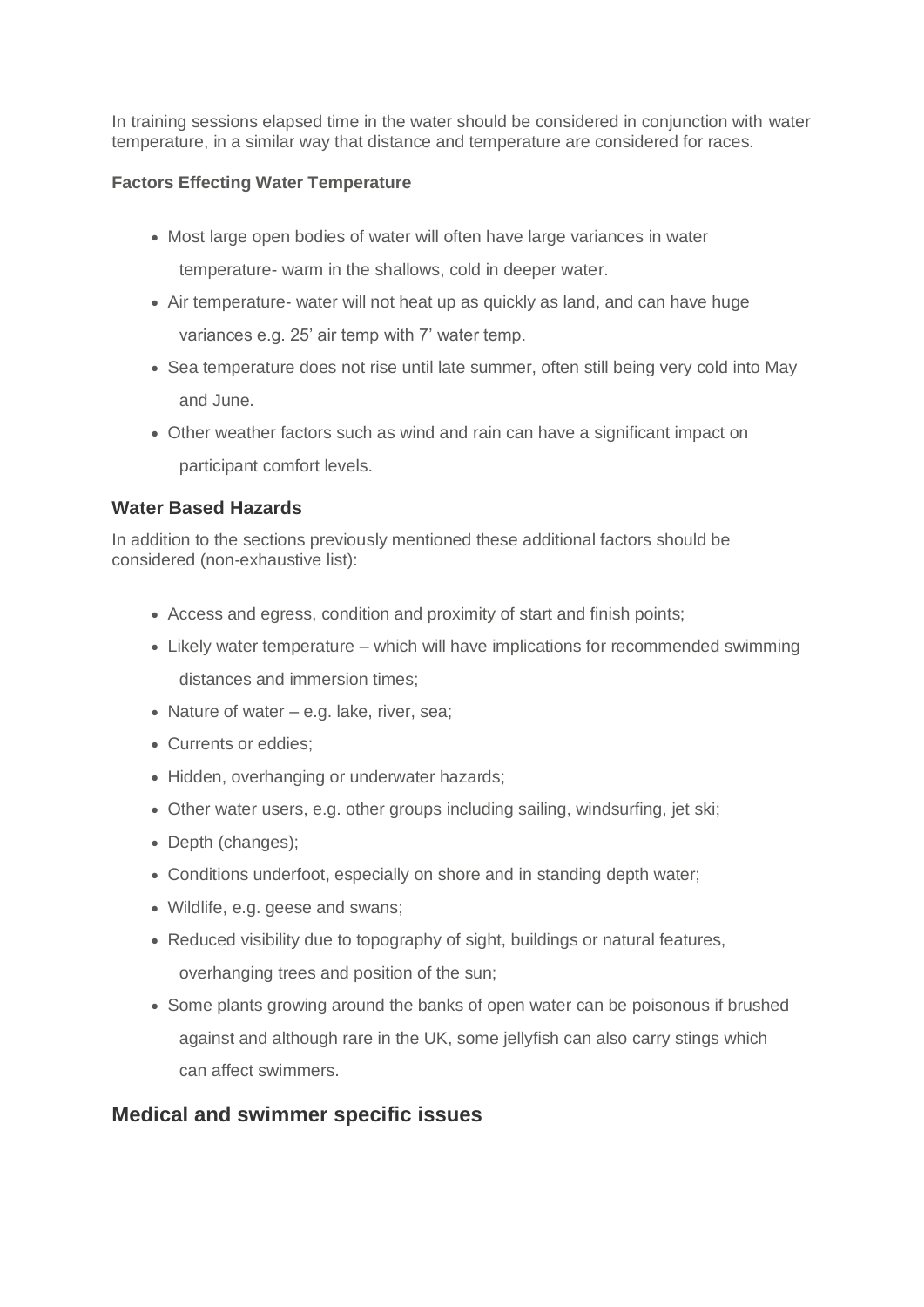In addition to checking for general medical issues, illness and injuries there are some specific issues that are particularly applicable to open water swimming which coaches should be aware of, and be ready to react to.

### *Swimming (Immersion) Induced Pulmonary Oedema (SIPE)*

The current theories suggest that immersion in cold water leads to peripheral vasoconstriction and a pooling of blood around the centre of the body. This happens in parallel with increased output from the heart due to exercise. The result is a pooling of fluid within the lungs (not caused by swallowing/breathing in water). There is as yet insufficient information for conclusive research about the full cause of this condition. However, it is real and potentially life threatening.

#### **The symptoms of this condition are:**

- Acute shortness of breath and/or wheezing.
- Coughing up frothy pink (or blood stained) sputum.

#### **Factors increasing the risk of SIPE:**

- Pre-existing heart conditions.
- Hypertension (high blood pressure).
- Tight fitting wetsuits may be a factor due to increased pressure in the chest cavity.
- Having experienced the condition before.

#### **Treatment:**

- Immediate evacuation from the water.
- Contact paramedics and/or transfer to hospital.

#### **Further Information:**

- [http://www.ukdmc.org/medical-conditions/immersion-pulmonary-oedema/](https://eur01.safelinks.protection.outlook.com/?url=http%3A%2F%2Fwww.ukdmc.org%2Fmedical-conditions%2Fimmersion-pulmonary-oedema%2F&data=02%7C01%7Ccoaching%40britishtriathlon.org%7Ce71fceddae6c4701258f08d6e923d614%7C07fe2f50667547739a65ffe43ba4930e%7C0%7C0%7C636952737468967810&sdata=lCjPRp1ISnsV0b5QoWQ0vdawfpnfIw1ldXXrjBziwO8%3D&reserved=0)
- [https://blogs.bmj.com/bjsm/2015/05/05/swimming-induced-pulmonary-oedema](https://eur01.safelinks.protection.outlook.com/?url=https%3A%2F%2Fblogs.bmj.com%2Fbjsm%2F2015%2F05%2F05%2Fswimming-induced-pulmonary-oedema-raising-awareness-about-this-potentially-life-threatening-condition%2F&data=02%7C01%7Ccoaching%40britishtriathlon.org%7Ce71fceddae6c4701258f08d6e923d614%7C07fe2f50667547739a65ffe43ba4930e%7C0%7C0%7C636952737468967810&sdata=MGPmK0ofhHIzjP1uZAAXyWabzwgxtun%2FliVldhKUvR4%3D&reserved=0)[raising-awareness-about-this-potentially-life-threatening-condition/](https://eur01.safelinks.protection.outlook.com/?url=https%3A%2F%2Fblogs.bmj.com%2Fbjsm%2F2015%2F05%2F05%2Fswimming-induced-pulmonary-oedema-raising-awareness-about-this-potentially-life-threatening-condition%2F&data=02%7C01%7Ccoaching%40britishtriathlon.org%7Ce71fceddae6c4701258f08d6e923d614%7C07fe2f50667547739a65ffe43ba4930e%7C0%7C0%7C636952737468967810&sdata=MGPmK0ofhHIzjP1uZAAXyWabzwgxtun%2FliVldhKUvR4%3D&reserved=0)

#### *Cold Water Shock*

Cold water shock occurs when an individual is rapidly submerged in cold water (usually 15c and below), for instance when diving in at the start of a triathlon or in a training situation. The sudden immersion in cold water causes the blood vessels closest to the skin to close, increasing resistance to blood flow. The heart rate also increases in addition to any increased heart rate due to being active (swimming) or stress situation. Cold water shock can therefore cause heart attacks even in young, fit and healthy individuals. The sudden cooling effect can also cause the athlete to gasp for breath, which can also lead to them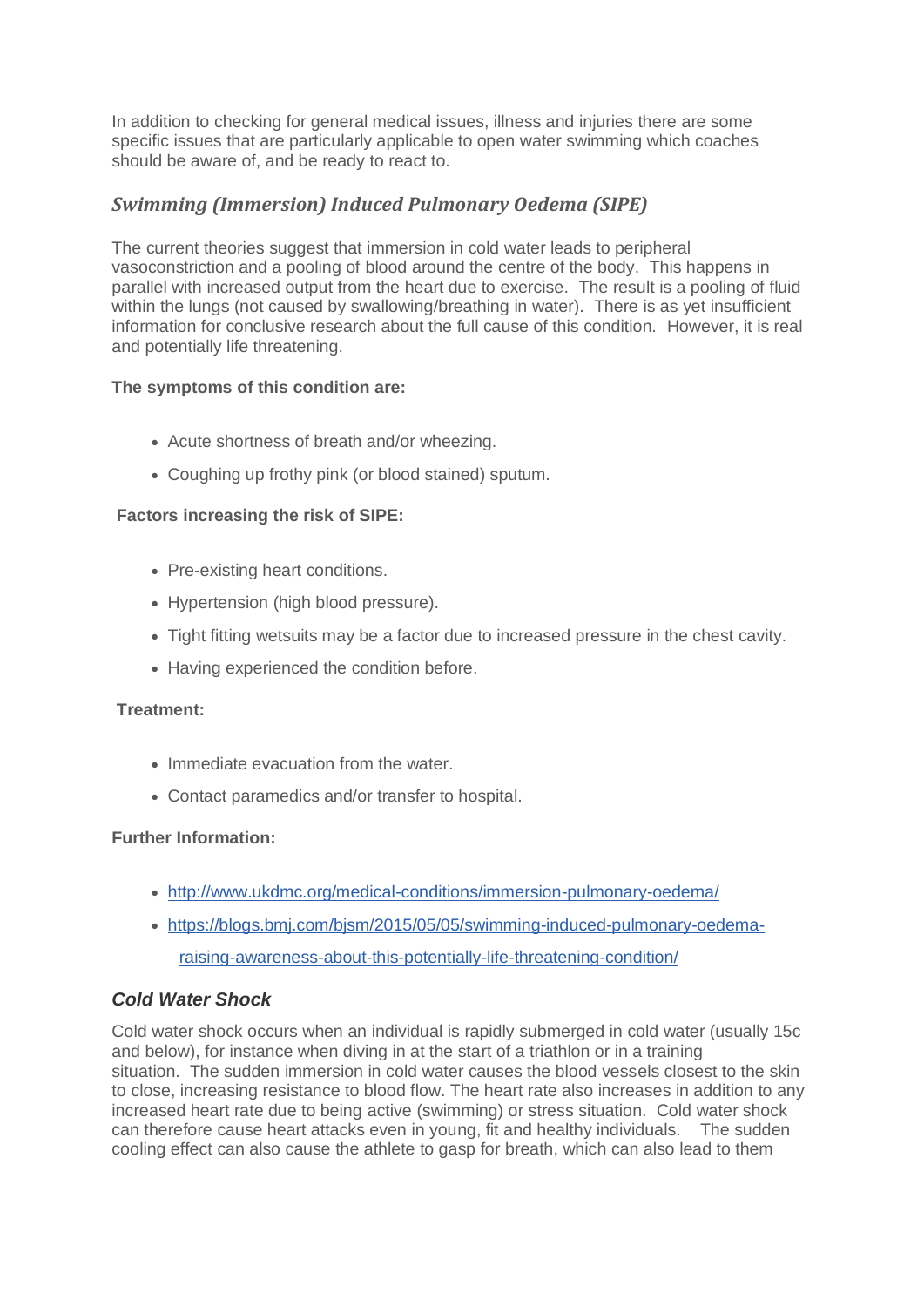inhaling water directly into the lungs. This is a life-threatening situation and requires immediate resolution.

#### **Treatment:**

- Get the person in the water to float on their back.
- Hold onto something that aids flotation.
- Evacuation from the water.

#### **Mitigating the risk:**

- Swimmers to wear a wetsuit, especially novices.
- Take time to slowly acclimatise to the water.
- Ensure safety craft are in proximity to swimmers to be able to initiate evacuation quickly.

#### **Further Information:**

• <https://rnli.org/safety/know-the-risks/cold-water-shock>

### **Additional Emergency Action Plan points**

With increased risk comes a need for a greater focus on an **Emergency Action** [Plan](https://learninghub.britishtriathlon.org/mod/data/view.php?d=169&rid=24393) (EAP). The following points are in addition to generic ones covered earlier in this document. Open Water Swim EAPs should additionally include:

- Description of venue including maps, diagrams of swim course;
- Access arrangements for club;
- Access arrangements for emergency vehicles, including either grid reference or postcode and description of how vehicle access is to be gained to water side;
- Any points raised in venue's own normal operating procedures;
- What to do when an injury to a swimmer occurs in the water;
- What to do when a swimmer gets hypothermia;
- What to do when a drowning or near drowning occurs:
- What to do if a swimmer becomes distressed in the water;
- What to do if deteriorating weather occurs e.g. lightning, high winds, poor visibility, including how to evacuate swimmers from the water;
- What to do if an unauthorised craft entering the swimming zone: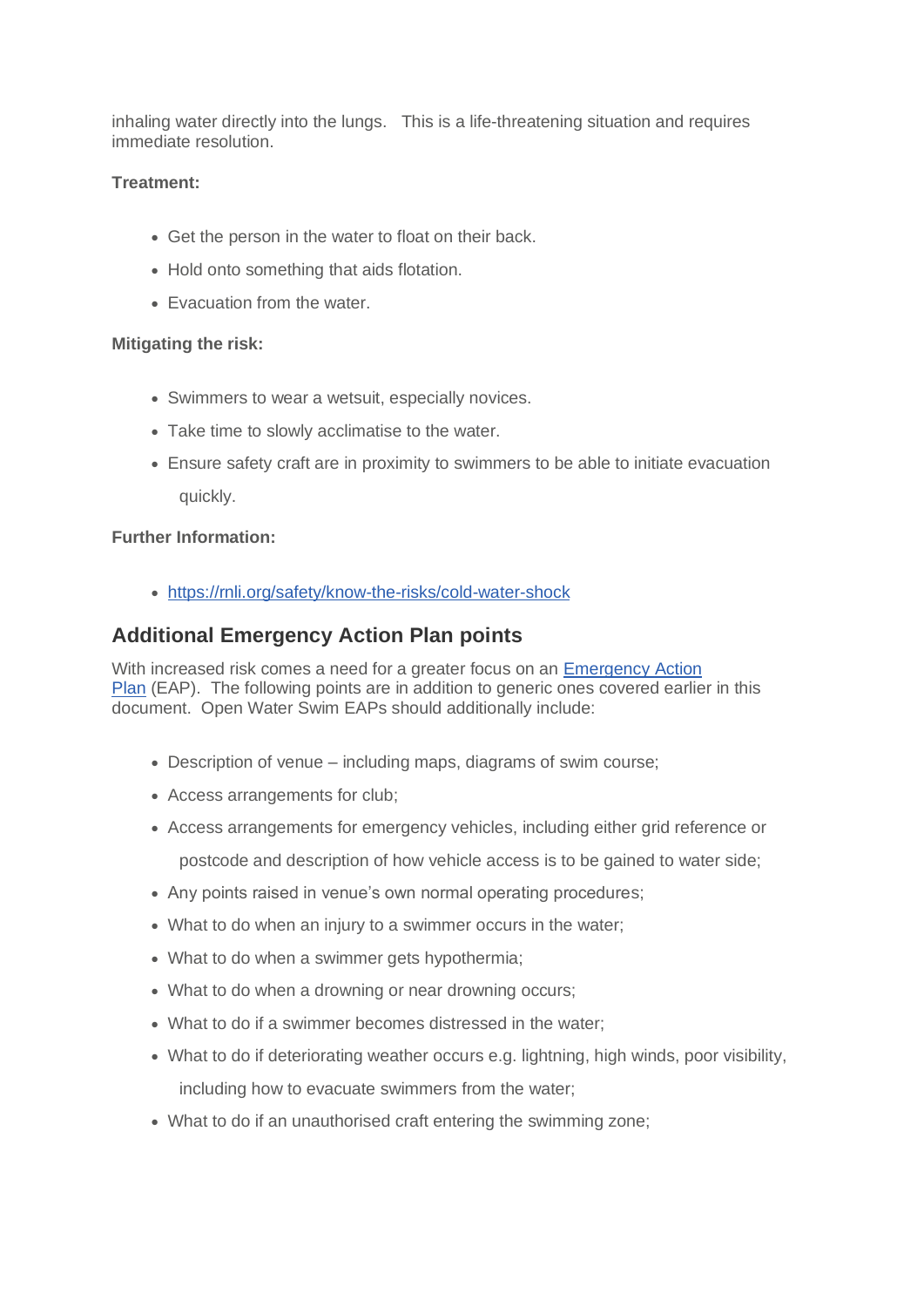- A safety officer should be appointed for the specific session with the role of liaising with the venue and coach. Consideration should be given to how communication will work in reality, use of whistles, walkie-talkies etc;
- A register should be taken, and swimmers counted into and out of the water;
- Consideration should be given to changing facilities, hot showers, provision of blankets, a warm environment for treating those who may need it, especially those in shock or with hypothermia;
- Where possible it is advisable to practice scenarios to test the EAP remembering that when an incident does occur safety cover needs to be maintained for all swimmers and that all attention should not be focused on where an incident is occurring.

### **Suggested Club Open Water Session Rules**

The following list is a suggested list of recommendations to be given at club based coached session, this is non-exhaustive but is included as a guide to the type of provisions that should be made:

- No entry into the water will be allowed until all safety arrangements are in place and the safety officer/session leader has indicated that it is safe to do so;
- Wetsuits must be worn always, except in unusually warm conditions, e.g. optional between 20-24 degrees in training sessions. Note this band is higher than race scenarios and the coach should always consider the safety element of wearing a wetsuit;
- Brightly coloured swim hats must be worn by swimmers;
- Swimmers will use a defined course set by the session leader/coach using landmarks where buoys etc. are not available;
- Swimmers are to swim parallel to the bank/shore where possible;
- Safety cover will be provided at all sessions and this will not be below the required minimum standard identified in the venue risk assessment;
- Register to be taken before entry into the water and after exiting the water;
- All participants to have provided their emergency contact details along with any medical issues to the session leader/coach. This information will be recorded;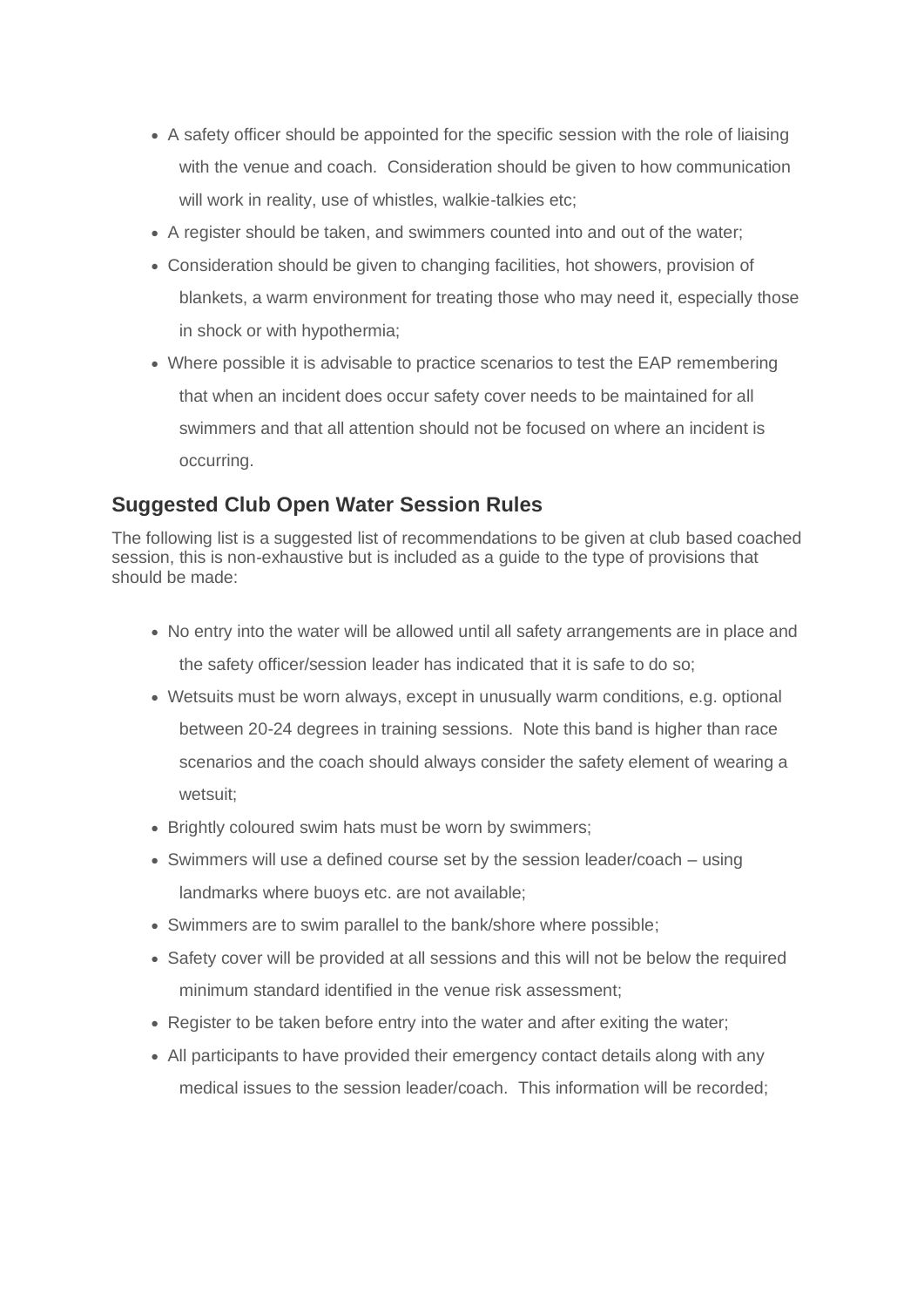- Before every session a pre-swim briefing will be given. This will provide clear guidance on the session, the group structure, the course to be swum, and information on what to do if a swimmer experiences difficulty;
- Sessions will not stray into water space used for other activities;
- All sessions will finish at the allotted time.

#### **Suggested Session User Rules:**

Additionally, the following list details a suggested list of rules that should be given to swimmers. Before taking part in an open water coached training session, swimmers must:

- Provide the session leader with information about any medical issues;
- Provide their emergency contact details;
- Sign up to the club's safety code and rules for open water swimming;
- Swim within their own ability and adhere to any directions given by the safety

officer/session coach and anyone providing safety cover;

• Be of a Minimum age of 8 (as at 31<sup>st</sup> December in the current year).

### **Coaching Guidance**

A coach should not take part in their own sessions; however, as coach you should consider the best place to coach from:

- From bank/shore:
- From pontoon;
- In a boat or canoe (if they are competent, a coach who cannot control the boat or canoe can become a hazard themselves);
- In the water- this would only happen where the water is shallow around the bank

and the swimmers have to walk out to be able to swim. The coach should position

where they can stand up comfortably, i.e. no more than waist deep;

#### **When selecting a position to coach from the coach must always consider their own safety and that of the participants.**

A coach should consider how they will observe their athletes and control the group, if they are at distance from the coach this will be challenging, and the risks to the athletes will increase.

Coaches should consider courses set out for coached sessions and make use of small laps close to the shore, which reduced the burden on safety staff and craft, and reduces stress on inexperienced participants.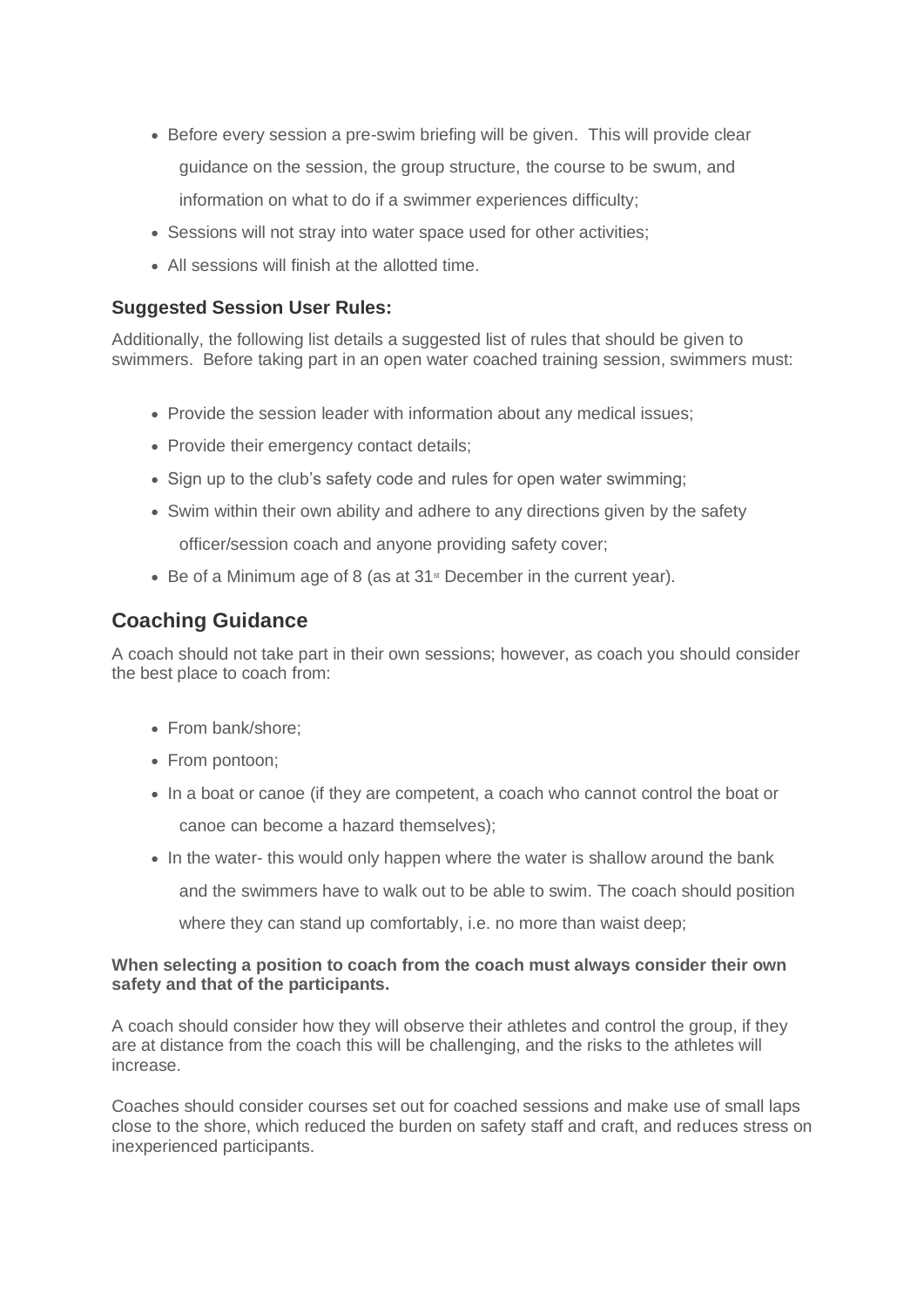# **SH2OUT**

SH<sub>2</sub>OUT is an exciting new programme that has been developed to further promote and progress open water swimming and the safety within the sport. By contributing to the sport's growth, the partnership will provide appropriate resources and support the development of standards that ensure safe and compelling experiences for participants.

The joint venture aims to help promote safety and enjoyment in open water swimming with five key strategic objectives:

- Safe Venues delivering a publicly recognised quality standard for open water swimming venues;
- Quality Event ensuring open water swimming events are delivered to approved standards;
- Vibrant Community providing a compelling offer to all open water swimming;
- Industry Guidance proving market leading education, support and advice to the triathlon and lifesaving communities;
- Inspiring Participation develop a clear and supportive participation pathway,

enabling more people to take part in open water swimming.

For more information visit the SH<sub>2</sub>[OUT website](https://www.sh2out.org/)

# **Coaching Cycling Sessions**

The following sections cover guidance for coaches and participants during coached cycling sessions.

# **Cycling Clothing**

Clothing should be appropriate to the activity, environment and weather conditions, taking into consideration possible changes in weather. Trousers or shorts should not be loose or baggy, to avoid getting caught in chain or on seat during mount/dismount activities. Shoes should be appropriate to the activity and experience of the participants. Appropriate cycling gloves are recommended in most situations.

Participants and coaches should be dressed suitably for the session. Due to the nature of cycling, wind chill can have a far greater effect than inexperienced participants would consider. Clothing should preferably be of a layered nature to enable easy modifications to be made. Water proof layers may be required, which will also provide wind chill protection.

For indoor turbo sessions, the opposite is true, and there is great potential for participants to overheat, loose fitting (except cycling shorts) and light clothing is recommended here.

Consider the cost of clothing when advising athletes, in particular younger athletes who are still growing. Some items can be used for running and cycling.

### **Helmets**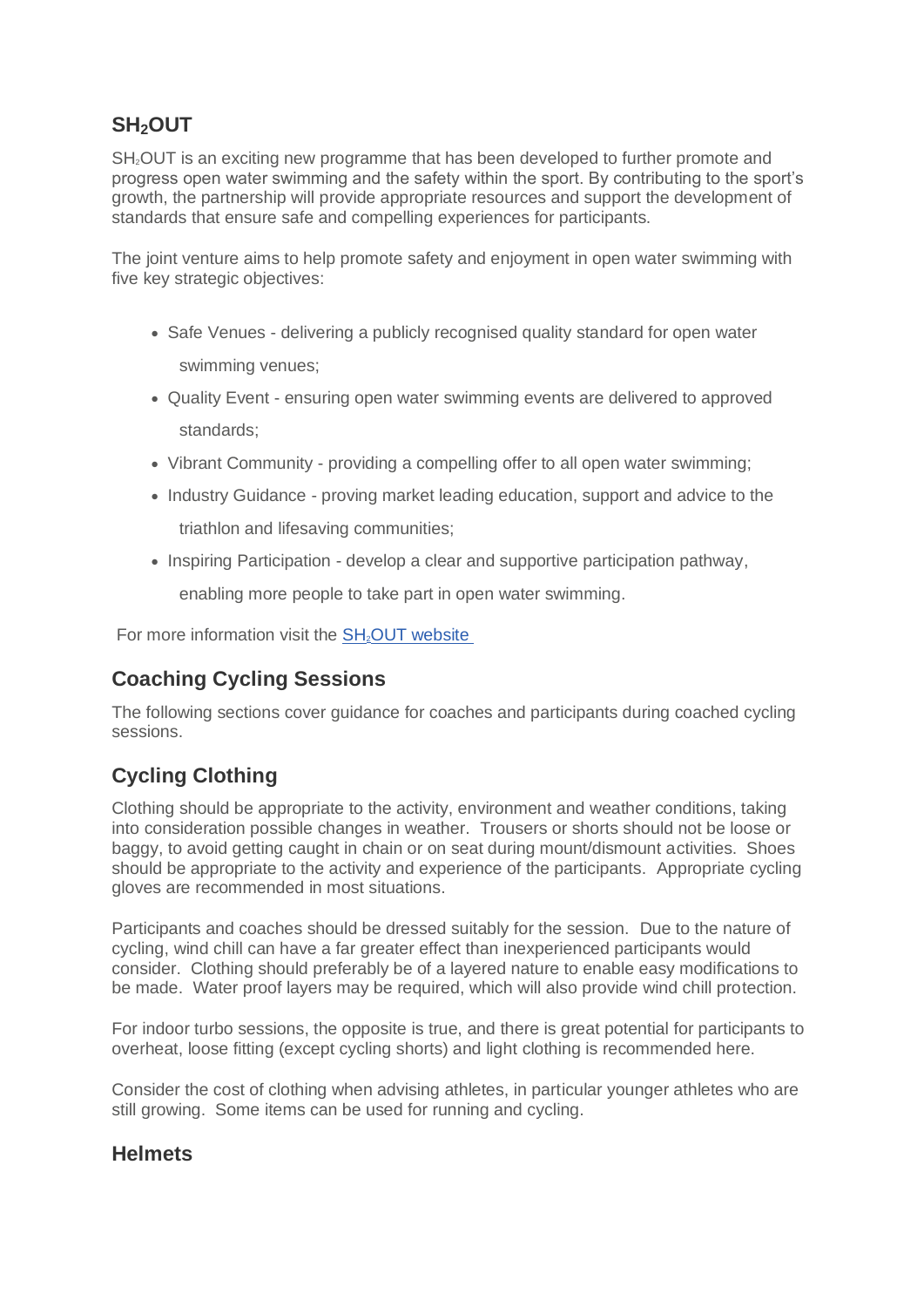Within competitive triathlon, helmets are a mandatory requirement. British Triathlon strongly recommends that riders always wear a helmet for training sessions as well as racing, with the exception of static bike (turbo) training sessions. British Triathlon qualified coaches should, within reason, insist upon wearing of helmets within coached sessions.

The only possible exception may be when wearing of a cycle helmet may not be compatible with religious, faith or disability issue. In these occasions the cyclist may be permitted to participate but the ultimate decision will rest with the coach who conducts the session and be based on a risk assessment for that session.

Helmets should be:

- Undamaged and in good condition;
- Correct size for the rider;
- Confirm to an appropriate standard such as BS EN 1078:1997 (Europe) or SNELL B95 (USA);
- Worn correctly, namely, the right way around, covering the forehead, shouldn't move around on the head, it should not be possible to move chin strap over the chin.



Image shows acceptable and inappropriate helmet positions. Children in particular may push the helmet back (as shown in A & D) , coaches should give guidance on this as this will give little protection in frontal impacts.

### **Bikes**

Any bikes used within a coached session should be fit for the purpose of the session. For example, this may mean that a bike that is acceptable for a slow-moving skills session in a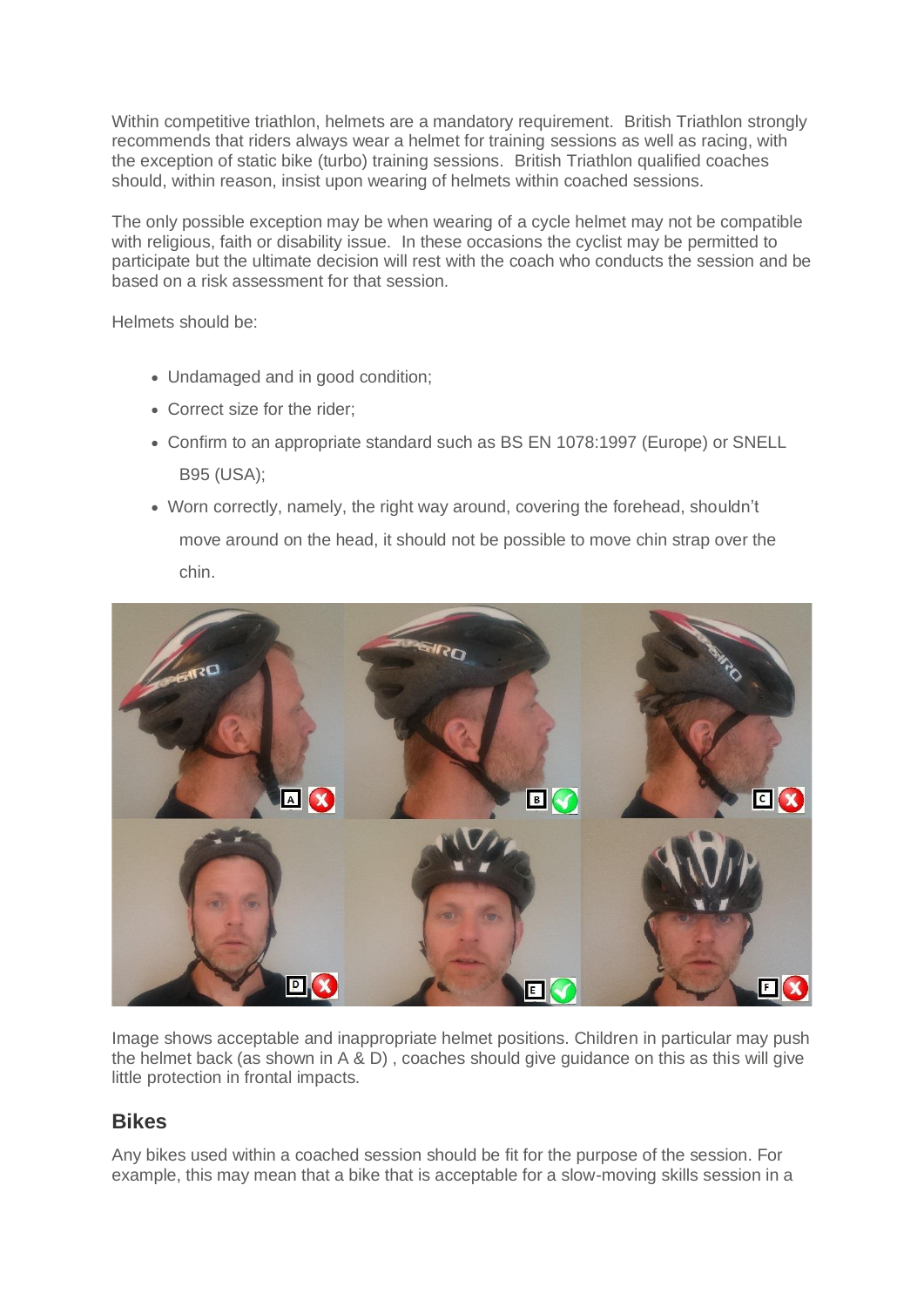playground may not be suitable for a closed road session with larger groups moving at speed.

Coaches should be aware of, and consider advising participants, of the general rules for bikes within triathlon races (see [BTF Competition Rules.](https://learninghub.britishtriathlon.org/mod/data/view.php?d=169&rid=24411) These are evolving to take into account areas such as disk brakes, in most cases this won't affect a coaching session, however for example a coach should be aware that a person who arrives with a new bike with disk brakes, may need a chance to get used to increased stopping power before riding in a group.



From a safety perspective the following points should be prominent in the coaches thinking and advice to participants:

- There must be a brake on each wheel. Disc brakes are allowed; however, coaches should seek to make riders aware that disc brakes can be more powerful. Therefore, when riding in a group be aware that a rider's brakes may be more effective than those of riding companions. This can reduce the risk of following riders crashing into the back of a rider with disc brakes.
- Both wheels must be classified as free wheels;
- Handlebars and tri-bars must be plugged **(pictured)**;
- Add-ons, such as computer or lighting brackets and mounting points, must be positioned so as to prevent injury in the event of a crash or collision with other competitors or spectators;

For training sessions where groups are riding in close proximity at speed (e.g. practicing for draft legal racing on closed road circuit there are additional requirements:

- Only traditional drop handlebars are permitted;
- Clip-on handlebars (tri-bars) will be permitted, and they must not be longer than the brake levers' foremost line;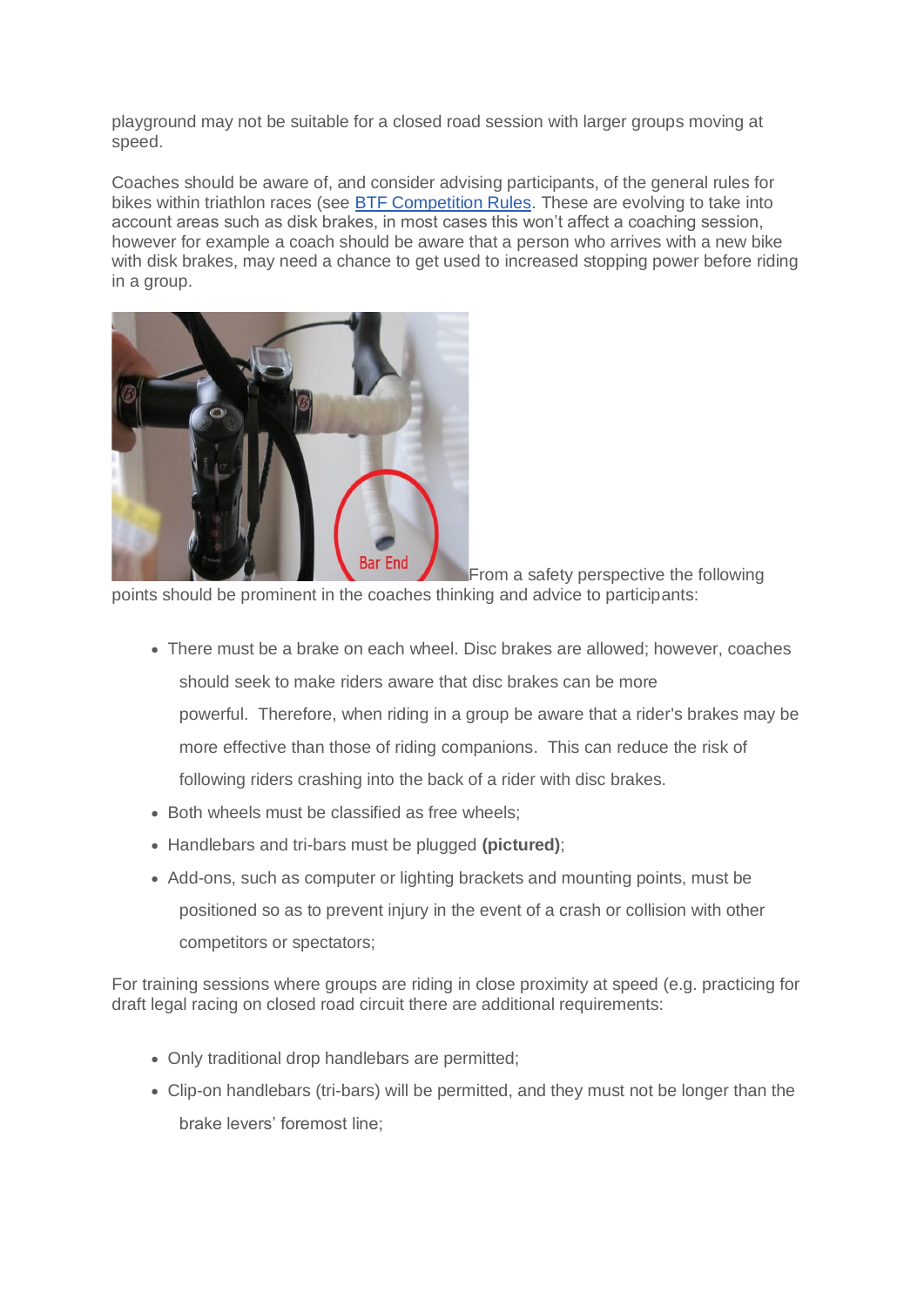- Straight forward clip-on handlebars must be bridged with a solid material, and must not carry forward-facing brake levers;
- Forward-facing bar or gear shifters are NOT allowed on the end of the clip-on handlebars, the only exception will be a grip shifter;
- Wheels shall have at least 12 spokes (no disc wheels).



A triathlon coach is not trained in the maintenance or repair of any cycling equipment. A coach should not attempt to repair a participant's bike that they are not qualified to perform. The triathlon coach should encourage all athletes to check their own equipment, using bike 'M-Check' [\(see Cycling Section: M-check for details\)](https://learninghub.britishtriathlon.org/mod/book/view.php?id=3936&chapterid=11015). A coach who isn't trained could damage equipment or directly lead to injury by incorrect maintenance.

It is the athlete's (or the parent's, in case of those under 18) responsibility to have basic understanding of bike maintenance, (e.g. puncture repair) and to ensure their equipment is fit for purpose.

If a coach feels that an individual's bike isn't safe, they should not allow an athlete to take part in a session until this is resolved.

### **Coaching Equipment**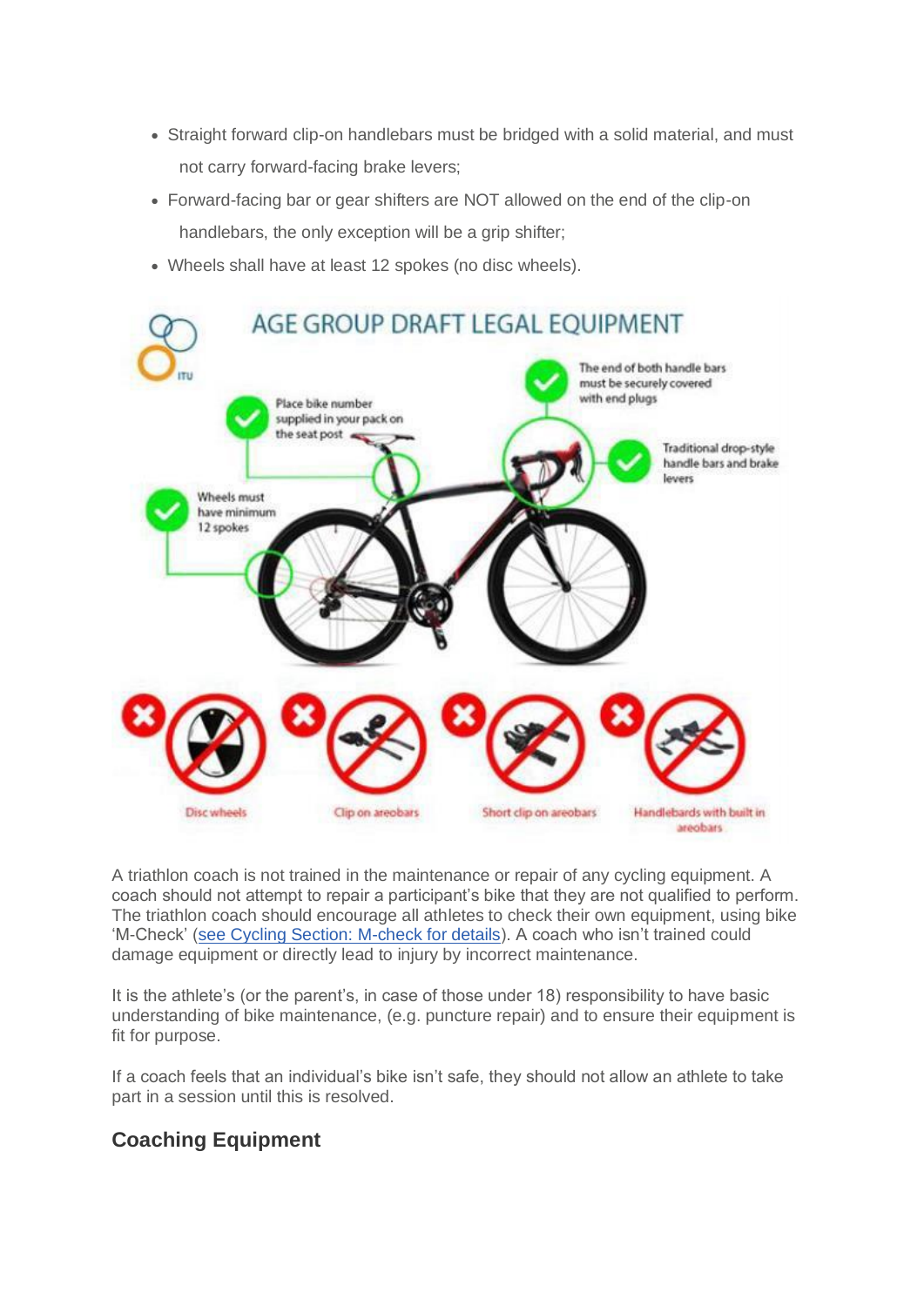Additional equipment may be used within a session, for example cones for marking courses, and in skills sessions. It is recommended that only soft (dome shaped) rather than road traffic cones are used.

Other equipment may be used as appropriate to the knowledge and experience of both coaches and participants, such as water bottles to pass to participants.

2-way radios can be very useful when working with groups over larger areas.

Any equipment used should be fit for purpose and the coach should be clear on how to use safety and effectively. This is particularly important with any shared or borrowed equipment, any loss or damage should be reported.

### **Participants**

The coach should pay due care and attention to the health and safety of the participants, others involved in the session and themselves, particularly when coaching on open roads. The weather and environmental conditions must be conducive to learning and allow safe participation in the session.

Weather can have a greater effect on different participants, children are more likely to become cold more quickly than adults.

A coach must be prepared to cancel a session at any point if the weather will make the session unsafe. The coach should monitor the weather before any session and have a plan of how they will cancel or end a session early.

### **Surface Conditions**

The coach should consider the ride surface in line with the proficiency, and experience of the participants and as appropriate for the session, taking into account elements such as:

- pot-holes and gutters;
- glass, litter and debris such as wet leaves:
- painted markings especially when wet;
- pedestrians and observers of the session;
- recently resurfaced roads;
- street furniture (e.g. traffic lights, sign posts);
- drain covers, manhole covers and other metal work on the road (especially when wet);
- rain following dry spells will give roads a surface film which can be slippery;
- in cold weather any areas that could be icy even if other areas are clear (e.g. areas in permanent shade/ near water sources.

### **Level 1 Coaching Environment**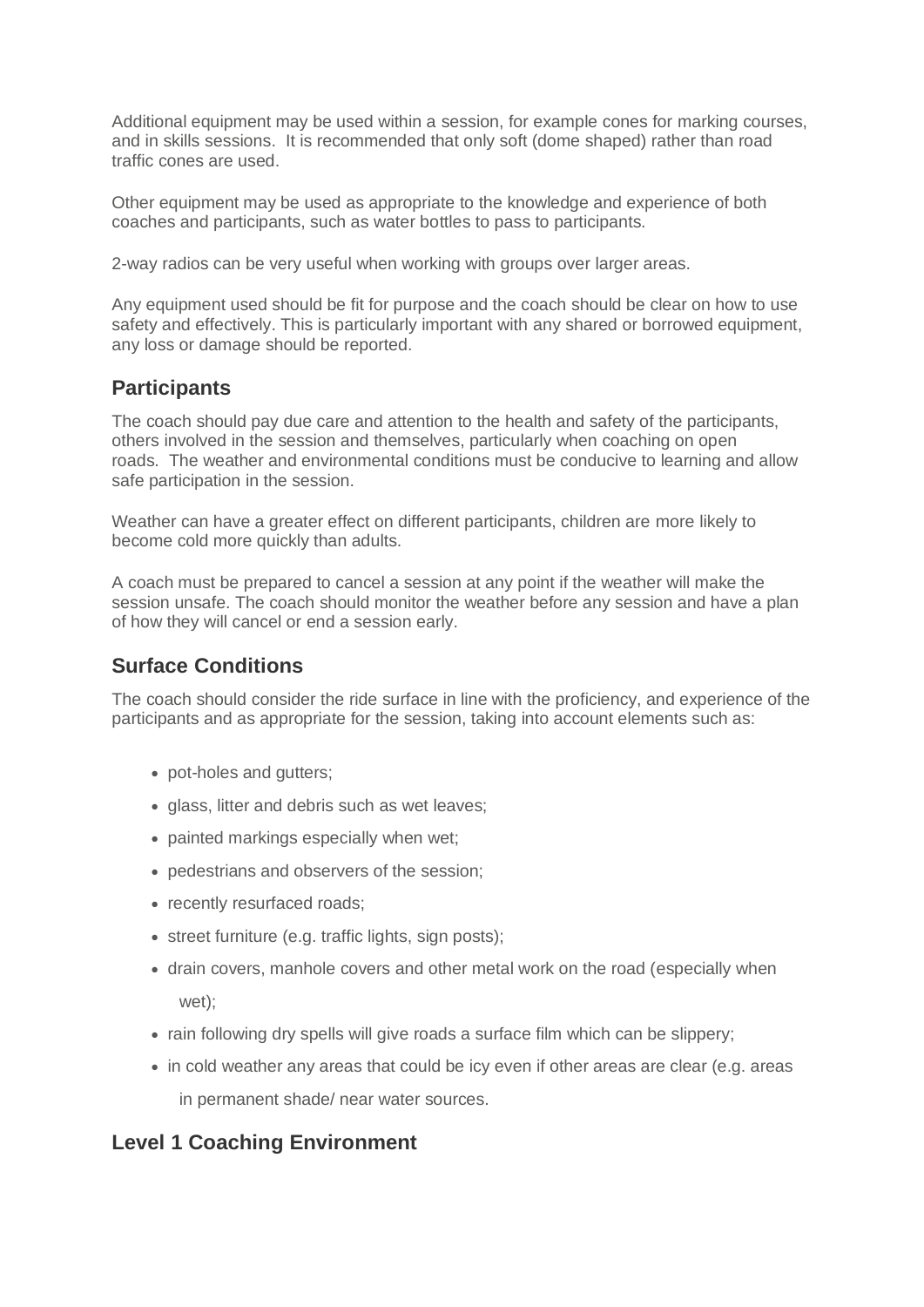An appropriate environment for a cycling activity session conducted by a Level 1 Coach should meet the following criteria:

- Indoor or outdoor traffic-free venue/location (e.g. a multi-use courts, playing field, or car park where access to vehicles is restricted);
- Has a surface that is appropriate for the bicycles and the activity (e.g. grass, tarmac, concrete);
- Is an appropriate size for the activity and size of the group;
- Appropriate for coaching the basic and selected intermediate triathlon techniques (e.g. gear selection, cornering and group riding);
- Easily accessible for the participants it is not appropriate for a Level 1 Assistant Coach to have to lead a ride to get to the venue/location:
- Optionally does include undulations to aid delivery of gear selection sessions;
- From 2016 Level 1 coaches can also deliver static cycling sessions, see [Static Bike](https://learninghub.britishtriathlon.org/mod/book/view.php?id=4019&chapterid=11337)  [Section.](https://learninghub.britishtriathlon.org/mod/book/view.php?id=4019&chapterid=11337) Coaches who completed course pre-2016 can upgrade by completing the Level 1 bridging course).

### **Closed Road Facilities**

Level 1 coaches qualified from October 2016, or Level 1 coaches who have completed the 2016 bridging pack can also coach in the following locations. Level 1 coaches should be aware of their own abilities and experience and should gain support from a senior coach when starting sessions on these venues.

#### **Closed Road Circuits**

Most commonly this may be a purpose-built closed road circuit. The circuit should be:

- Well maintained, particularly the surface;
- Have a region around the whole length of the circuit where riders may run off the circuit safely, such as a grass verge;
- Ideally restrict access to non-participants to stop them crossing the circuit (e.g. dog walkers);
- Ideally not have ball sports in a proximity, to avoid balls and other athletes crossing onto the circuit.

#### **Outdoor 'Velodrome' Facilities**

These are usually concrete or tarmac of an oval shape and may include banking. Following a review with our Insurers in 2016, coaches can utilise these venues providing they meet the following requirements: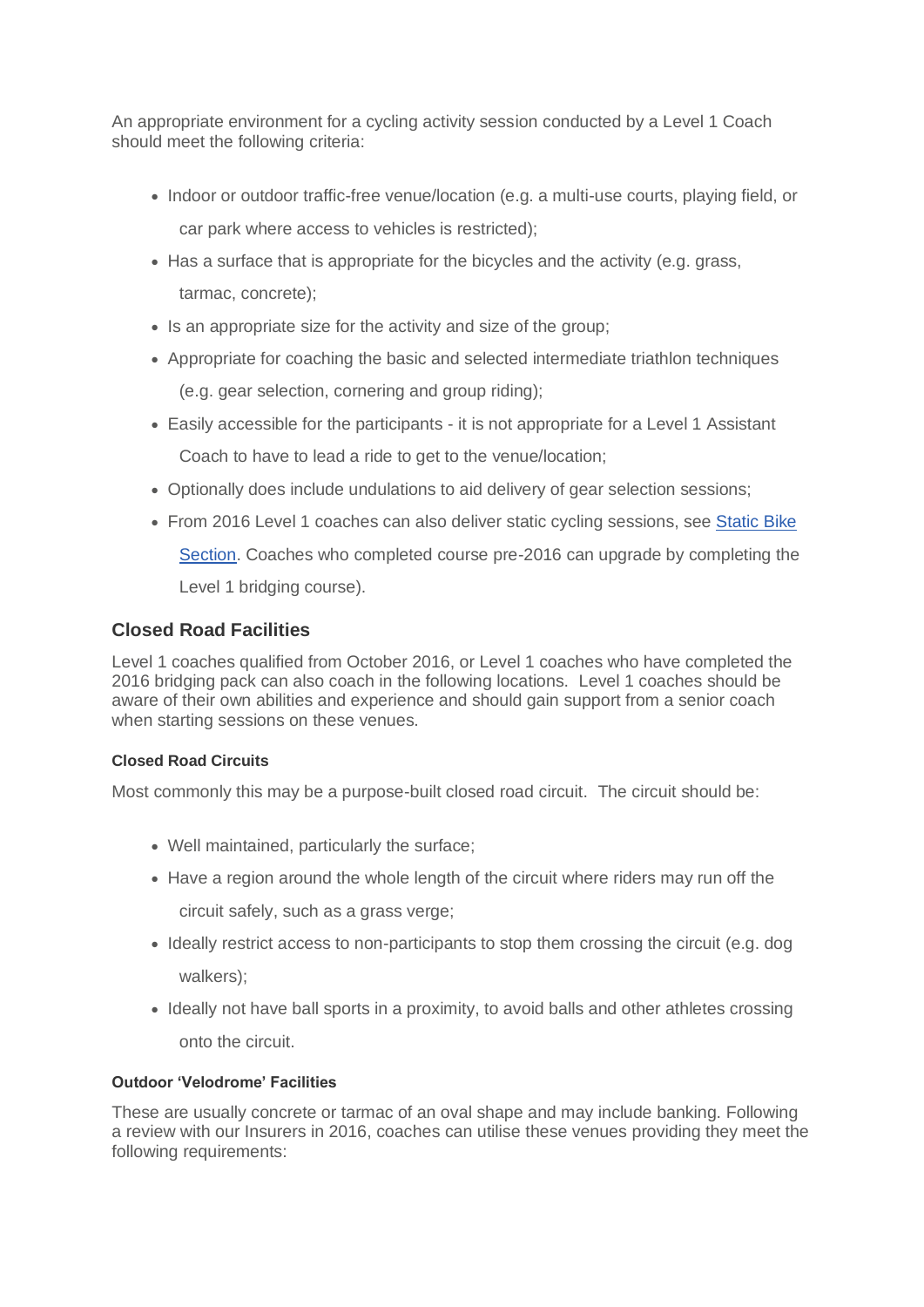- •
- o Conduct full risk assessment and emergency action planning process in line with general guidance;
- o Dynamic risk assessment each time used and review use of venue in wet or icy conditions;
- o Review venue NOP and rules of use. Please be aware some venues may require a track certification/ formal induction for all users;
- o Liaise with any other users who may use the track or surrounding area;
- o Ensure any users have an orientation to the facility on first use and understand any risks;
- o **Standard bikes must be used by participants - and must have front/ rear brakes and free wheel (non-fixed). Track-bikes are not allowed;**
- o Consider novice and junior ability when planning sessions, in these sessions avoiding any banked sections until participant ability is developed;
- o Do not engage in any activities beyond the scope of coach or athletes e.g. track style racing/training (Keirin or Derny pacing).

# **Level 2 & 3 Coaching Environment**

Coaches are qualified to deliver sessions in the environments including all the Level 1 environments plus:

### **Open Roads**

Coaching on open road environments is challenging to deliver effective sessions and presents several risks. If possible, it is advisable to find a suitable off-road solution, however this isn't always possible.

A coach should first consider the nature of the session, is this a coached session? or is it simply a group/ led ride. You can find more guidance around this [here](https://learninghub.britishtriathlon.org/mod/book/view.php?id=4019&chapterid=11347)

At Level 2 or 3 coaching on public highway is permissible, however it is vital that the following considerations for this environment are considered:

• Current legislation governing road use should be adhered to. The coach and

participants always adhere to current legislation and best practice, this may differ

in England, Scotland and Wales.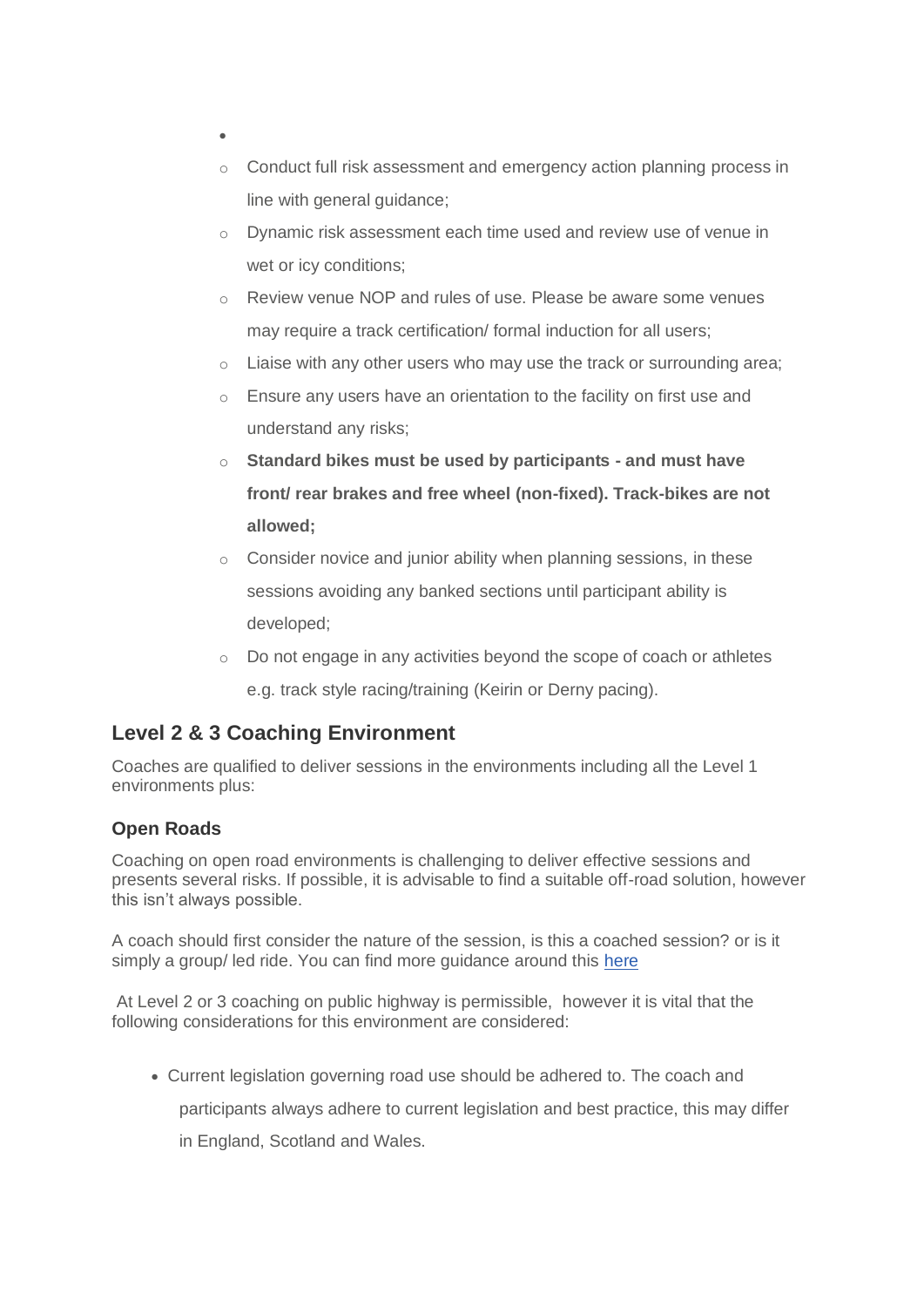- Other road users, sessions taking place on public highway present a risk to both those involved in the session, but also other road users, such as motor vehicles, pedestrians and horses.
- All riders should be over 14 years of age; Coaches working with young athletes on the athlete development programme (academy onwards) should contact the coaching team for guidance.
- Younger riders (those aged 14-18) should have parental consent, and the coach should have a clear supervision plan in place, further guidance is given in the next section.
- Road and weather conditions, length of the ride as well as the type of road (e.g. steep inclines) and areas where road climb to higher ground, all can have a significant effect on fatigue and air and wind chill temperatures, which can impact safety of participants greatly.
- The full route should be risk assessed, which is why it makes sense to have a short circuit as risk assessing a long-convoluted route is not practical. Therefore, a short circuit of approximately a mile would be best, so that the group can easily be managed, and they can reform if a split occurs. The selected route should ideally incorporate good visibility throughout, and the route should be selected so as to not risk impeding traffic.
- The content of the session must be carefully planned to ensure that activities practised will be safe in the location chosen.

Coaches should seek to minimise these risks by:

- Avoiding busy roads, or areas where other events are taking place;
- Giving plenty of warning to horse riders, and passing wide of horses more slowly;
- Avoiding riding in large groups (greater than 8), where necessary split larger groups into smaller groups, each with a leader, and ensure sufficient gaps between groups to allow other vehicles to overtake safely;
- Ensuring participants have a prior basic knowledge and understanding of cycling proficiency on open roads. Coaches may choose to direct participants to a Government approved Bikeability course, and ideally riders would have progressed through a Level 3 British Cycling Bikeability course. For further information, see [http://www.britishcycling.org.uk/cycletraining;](http://www.britishcycling.org.uk/cycletraining)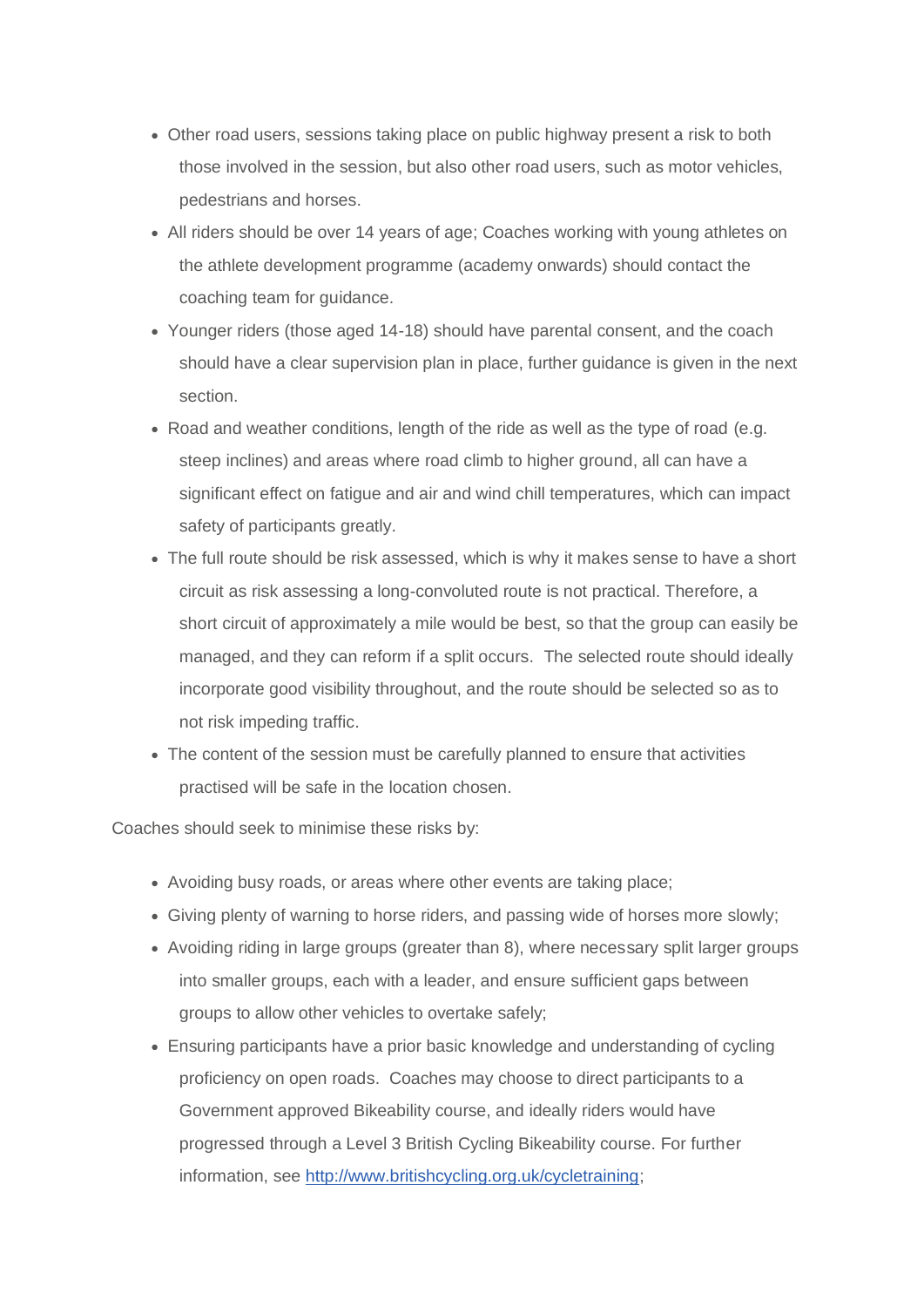- Seek to give feedback to riders in safe static situation, e.g. pull off the main carriageway into a car park or lay-by where the risk of injury or accident is significantly reduced, and participants and coach can give full attention to each other and the coaching points without having to overly consider safety implications;
- Support needed to ensure all group are visible at all times, which is why it's advisable to have a second coach or experienced athlete following the group. Pace to be controlled at all times and within limits of cyclist's capabilities;
- As with all sessions group control and emergency procedures should be in place along with Emergency First aid provision (for example the coach is trained as a first aider and has first aid kit);
- The coach also needs to consider logistics and safety of moving the group from a start/meeting position to the training area. This can be effectively managed as a non-coached group ride out to the training location;
- Sessions should be cancelled if the weather is poor, road conditions have changed adversely (e.g. excessive mud, flooding or ice), traffic on the route is heavier than expected;
- Have an appropriate plan in place in case of session cancellation;
- Industrial estates outside of normal working hours are usually a good option for sessions of this nature;
- Country lanes can have limited traffic but should be carefully reviewed. Issues include vehicles travelling faster than expected, limited passing places, farm traffic, livestock & mud on road,
- Ensure riders are signed in and out of the sessions.

### **General Guidance for Younger Riders**



When coaching participants under 14 years of age **(closed road facilities only)**, the riders should remain in sight of a coach or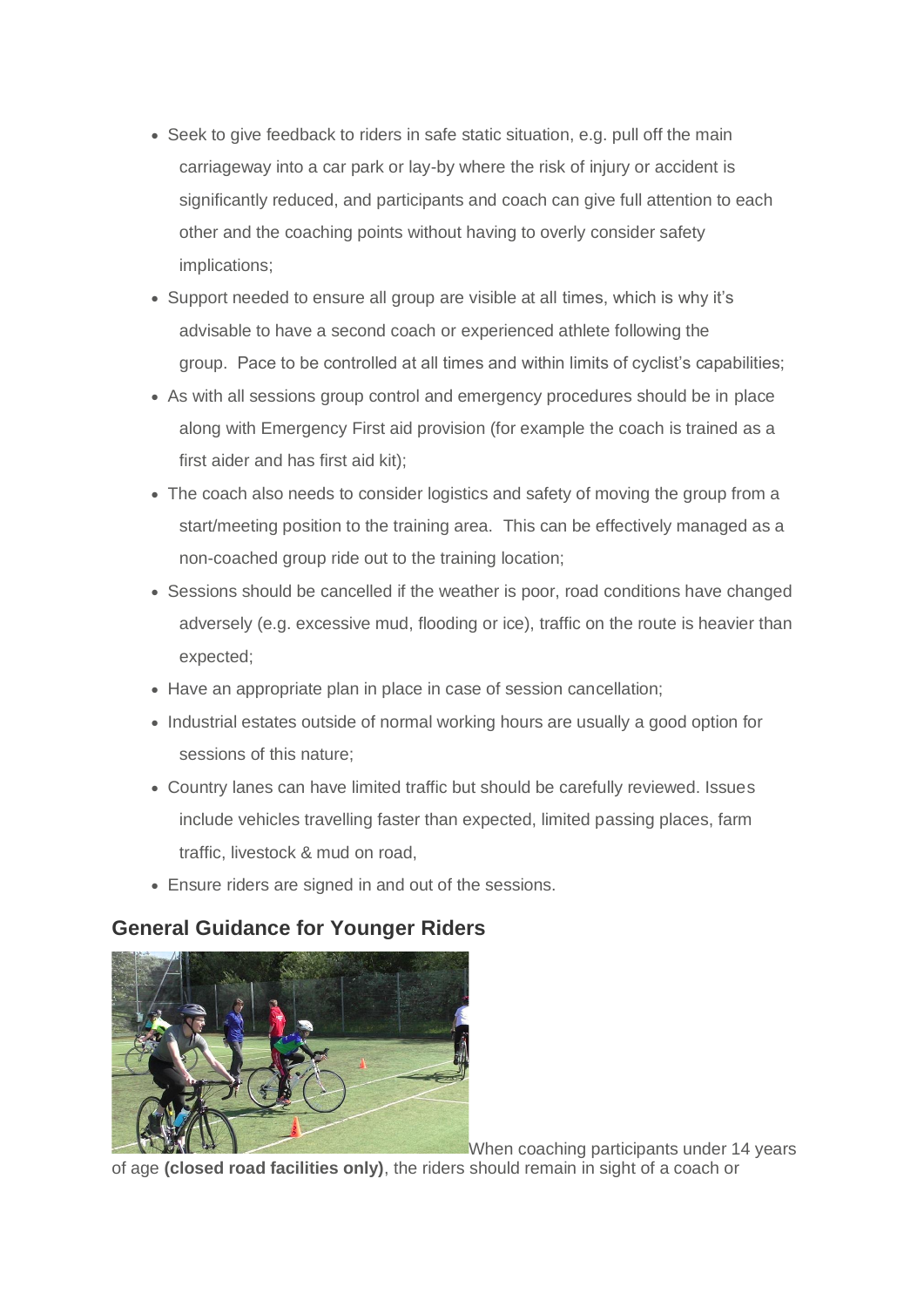responsible adult always, an option could be to get parent to ride around with group, it's to help for instance if there is an accident out of sight, so that they can respond quickly throughout the session. It can also help with session discipline to ensure riders remain on task.

For participants between 14 and 18 years of age the coach should exercise discretion regarding the length of time riders may be out of sight of a coach or recognised volunteer. When making this decision the safety of the rider should be paramount.

Additional support will be needed in these sessions, for example positioning support coaches or approved parent helpers when athletes are out of sight.

### **Static Bike Sessions (Turbo and Spin)**

Prior to delivering these sessions a coach should ensure they are suitably trained to lead these sessions. Since 2016 level 1 and 2 coaches are required to complete a static bike module as part of their course.

Coaches who qualified before this can access & complete the module [here.](https://learninghub.britishtriathlon.org/mod/book/view.php?id=3939)

For sessions which take part on static bikes, the following considerations are important:

- Spin bikes (i.e. bikes that rely on a flywheel and have fixed pedals (i.e. the pedals with keep rotating even when the participant stops pedalling) are permissible under British Triathlon insurance provided that the coach has undergone the static bike module on the Learning Hub (released to Level 2/ 3 September 2015 and to all coaches from September 2016);
- Spin bikes are adequately maintained with minimal chance of mechanical failure.
- Where a coach is hiring a bike from a facility, the coach should confirm the maintenance schedule and be given an orientation to the bikes on safe use.
- Bikes are set up appropriately for participants, in line with basic advice given on [coaching courses,](https://learninghub.britishtriathlon.org/mod/book/view.php?id=3943) to avoid serious injury due to poor bike fit;
- Bikes should be checked to ensure they are securely fastened to the turbo trainer, and there is no danger of bike (and participant) toppling over during the session;
- Adequate spacing between bikes should be maintained to ensure riders can get on/off without coming into contact with other participants;
- Ventilation and air flow should be considered to ensure participants don't overheat, provision of fans in more enclosed environments is recommended;
- Coaches should ensure that participants have adequate access to drinks;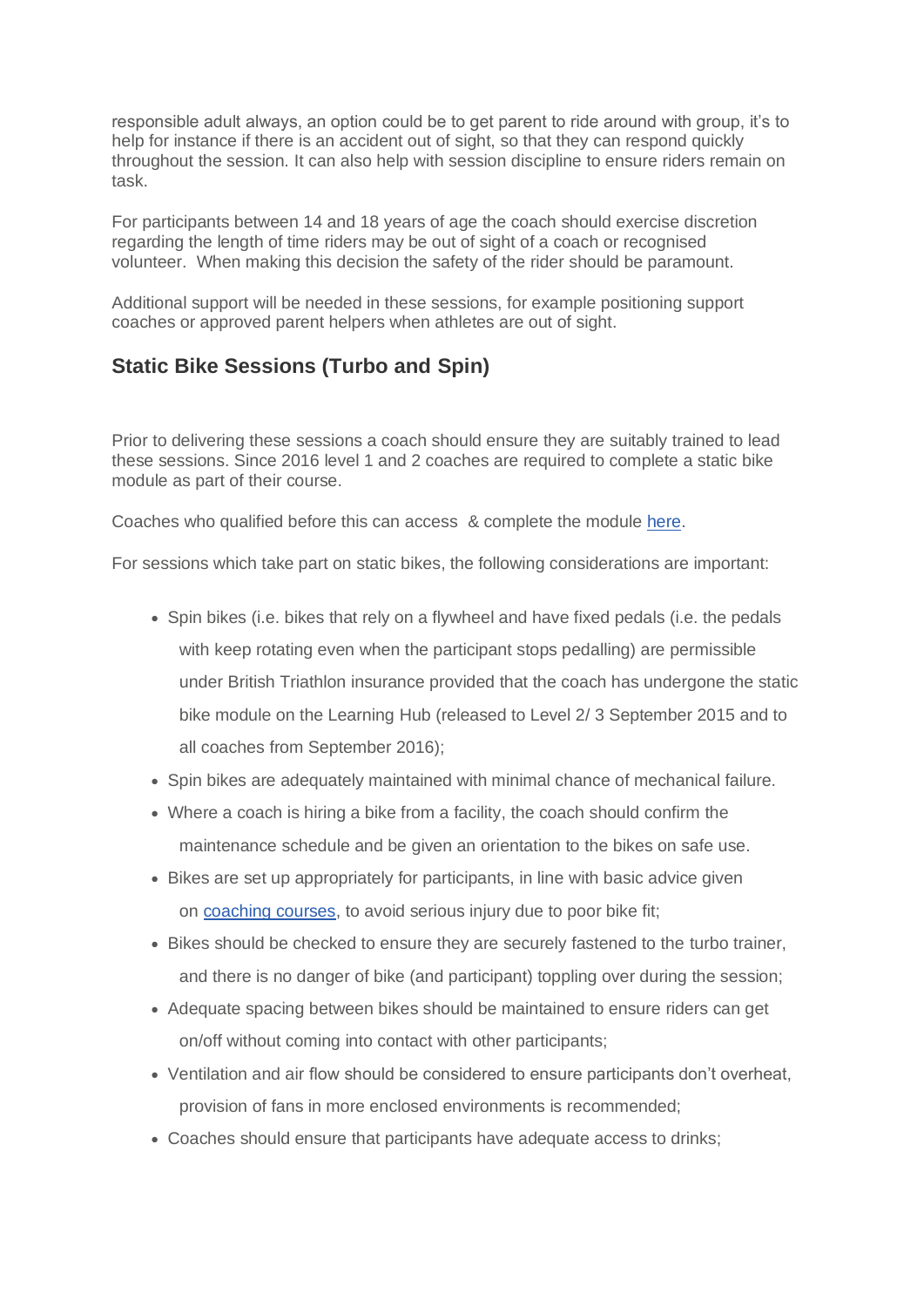• Participants should have their own towels to soak up sweat and avoid potential slip hazard of pools of water forming, additionally coaches may wish to warn participants of the corrosive nature of sweat on bike frames and tell the athletes to seek to minimise sweat on bike frames.

**Further information is available through the [static bike module on Learning Hub](https://learninghub.britishtriathlon.org/mod/book/view.php?id=3939)**

# **Coaching Running Sessions**

Running is generally the safest sport in terms of life-threatening situations, but the most likely sport for injuries to occur.

### **Environments**

Coaches across all levels can coach in all the below coaching environments:

- Athletics tracks (tartan, grass or cinder surfaces);
- Off road paths and tracks;
- Parkland areas;
- Playing fields;
- Astroturf playing surface.

### **Non-fixed Environments**

If the coach is not operating at a static venue, e.g. they are using paths or trails with their coaching group, rather than an athletics track, then the coach needs to consider the age and abilities of the group and anticipate fatigue and injury. This places additional burdens on the organisation of the session and the coach needs to consider how to manage the group safely and equitable, whilst operating within child safeguarding and protection guidelines (if appropriate).

This will usually require a greater number of coaches or recognised helpers; in case the group needs to be split based on ability or those unable to continue can be safely returned to the base location for the session. For these reasons shorter loops are preferable so that younger and inexperienced groups can be catered for if there is a need to modify the plans. Greater coach/helper : participant ratios also ensure children can be kept in sight at all times.

### **Specific Hazards**

Coaches should consider the following hazards in addition to any standard risk assessment that has been produced:

• Surface and kerbing – slipping/tripping due to worn or uneven surface or loose

kerbing;

• Other users, including pedestrians, cyclists, dog walkers;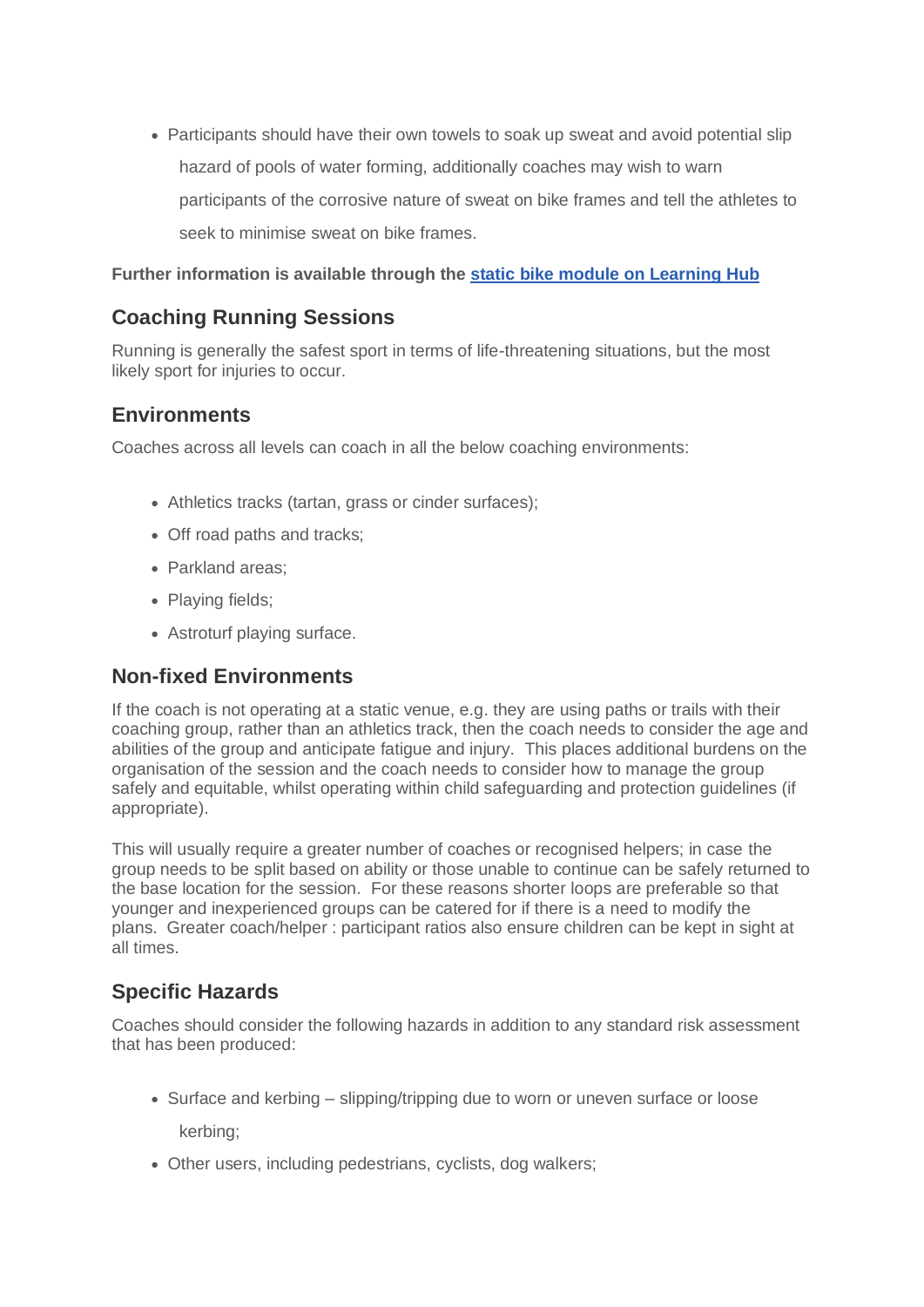- Surface conditions debris and stray equipment;
- Weather conditions, e.g. rain or snow/ice, note that some running tracks can become icy/slippery in temperatures above freezing or overheating, heat stroke, sunburn;
- Other users of the track and field events (e.g. throwing objects or ball-based sports playing on infield);
- Observe lane discipline specific to the track ensure participants are fully aware of which lanes they can and cannot use during the session.
- Light- during the winter months a coach must consider the time it will get dark. Floodlights may be available for tracks / courts but may need to be arranged in advance. Coaching sessions where there is no available lighting (e.g. trail/ park) is not recommended after dark even where users have head torches

For all coaching environments coaches and athletes must exercise greater caution during the session when there are other groups or members of the public in the same environment.

# **Equipment and Clothing**

Any equipment needed for the session must be:

- available and in good working order.
- manoeuvred in an appropriate way;
- tidied away and stored appropriately for other users.

Coaches should only make use of equipment they are trained and competent to use (for example using high hurdles is not a piece of equipment triathlon coaches will have been trained in using). Some equipment/facilities may need to be set 'out of bounds' such as long and high jump areas.

Coaches should check that participants are:

- wearing appropriate clothing for the session and weather conditions;
- wearing appropriate footwear for the session, weather and terrain;
- visible to other participants and road users (for example using high visibility clothing if appropriate);
- running on an appropriate surface to the participants and the session activity.

# **Coaching Individual Triathletes**

Coaching individual triathletes refers to when a coach works on a 1:1 basis with an athlete.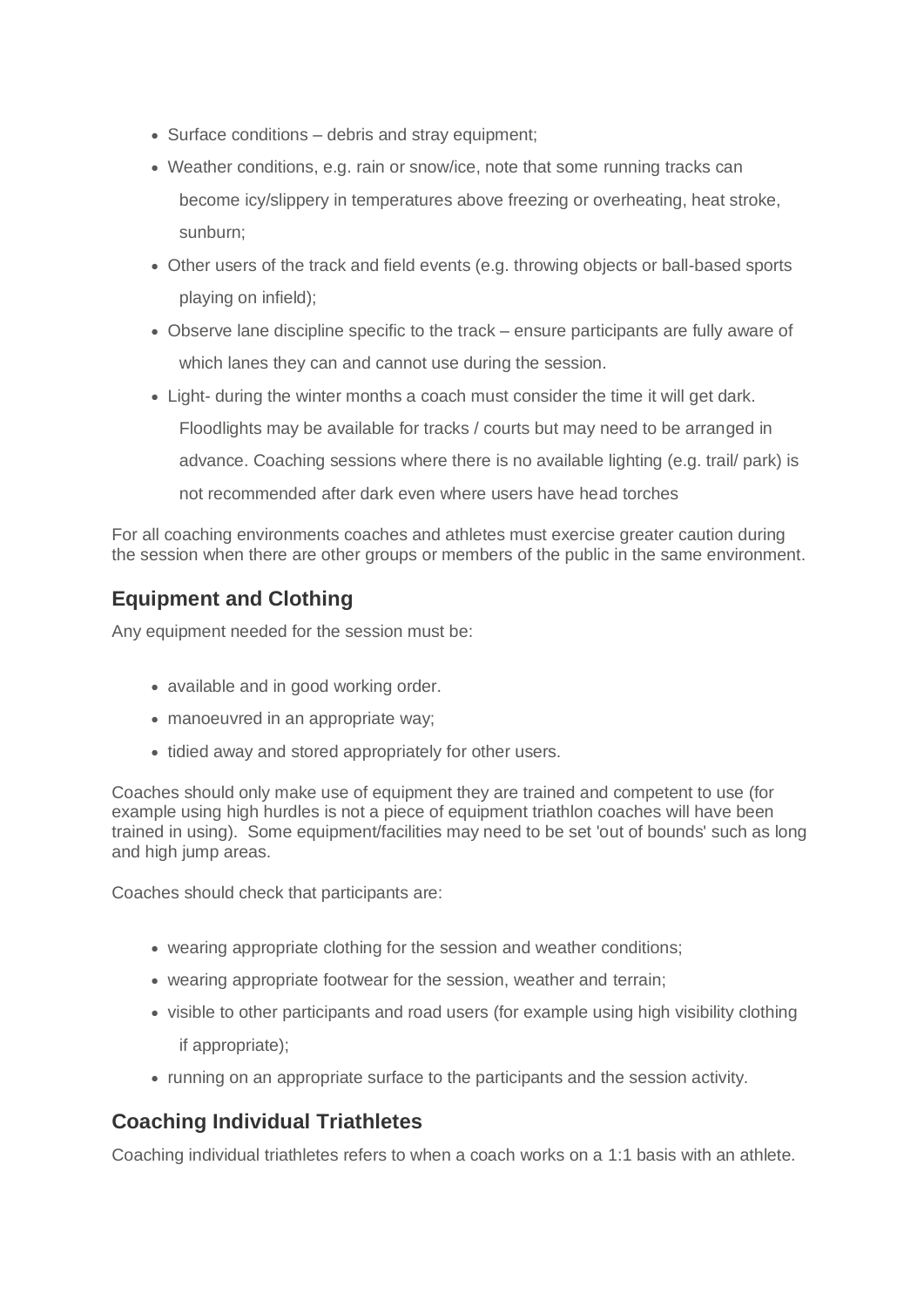This can either be in a face-to-face session(s), or by writing training programmes.

Guidelines for the new Level 2 Diploma Coach qualification can be found in this section.

### **Qualification Level and Insurance**

Coaching triathletes on a one to one basis is only applicable to coaches who are in possession of a valid British Triathlon/1st4sport Level 3 Coaching Qualification or the Level 2 Diploma (new in 2018).

#### **Level 2 Diploma**

This is a new qualification that bolts on the level 2 qualification. further details can be found [here.](https://www.britishtriathlon.org/get-involved/coaching/become-a-coach/qualifications/level-2-diploma)

Guidance around insurance cover for level 2dip coaches can be found [here.](https://learninghub.britishtriathlon.org/mod/book/view.php?id=3858&chapterid=10517)

#### **Level 3**

This has evolved significantly over the last 15 years; however the overall remit remains the same for all coaches who hold this qualification.

All level 3 coaches have received in depth and face to face training on a range of areas, including additional technical knowledge across all disciplines and working with specific groups.

The latest version of the level 3 course focussed on a very different delivery model- details can be found [here](https://www.britishtriathlon.org/get-involved/coaching/become-a-coach/qualifications/level-3)

#### **Level 1 and 2 coaches**

Are only trained and qualified to deliver group sessions. Within these sessions, a coach can work with individuals on technique/performance and give general guidance to athletes, in line with the training they have received, and experience gained. Additional guidance for level 2 coaches can be found in section 9.3.

**Level 1 and 2 coaches who coach/train individuals (e.g. prescribe individual training programmes) will be working outside the remit of their qualification, and in effect working without insurance cover. In the event of legal action, a coach could find themselves without support from the Home Nations Association or British Triathlon.**

### **Individual Training Prescription**

In addition to the general points listed in these guidelines, when prescribing training for an individual, the coach should also consider the following points.

- *British Triathlon regar*ds a *group* to be defined as a *minimum of 3 or more participants***.**
- The **minimum** age for prescribing training programmes to triathletes (i.e. training

prescription to an individual triathlete) is **14 years old**. This takes into the

consideration the early maturation period of the [Long-Term Triathlete](https://learninghub.britishtriathlon.org/mod/book/view.php?id=3885&chapterid=10623)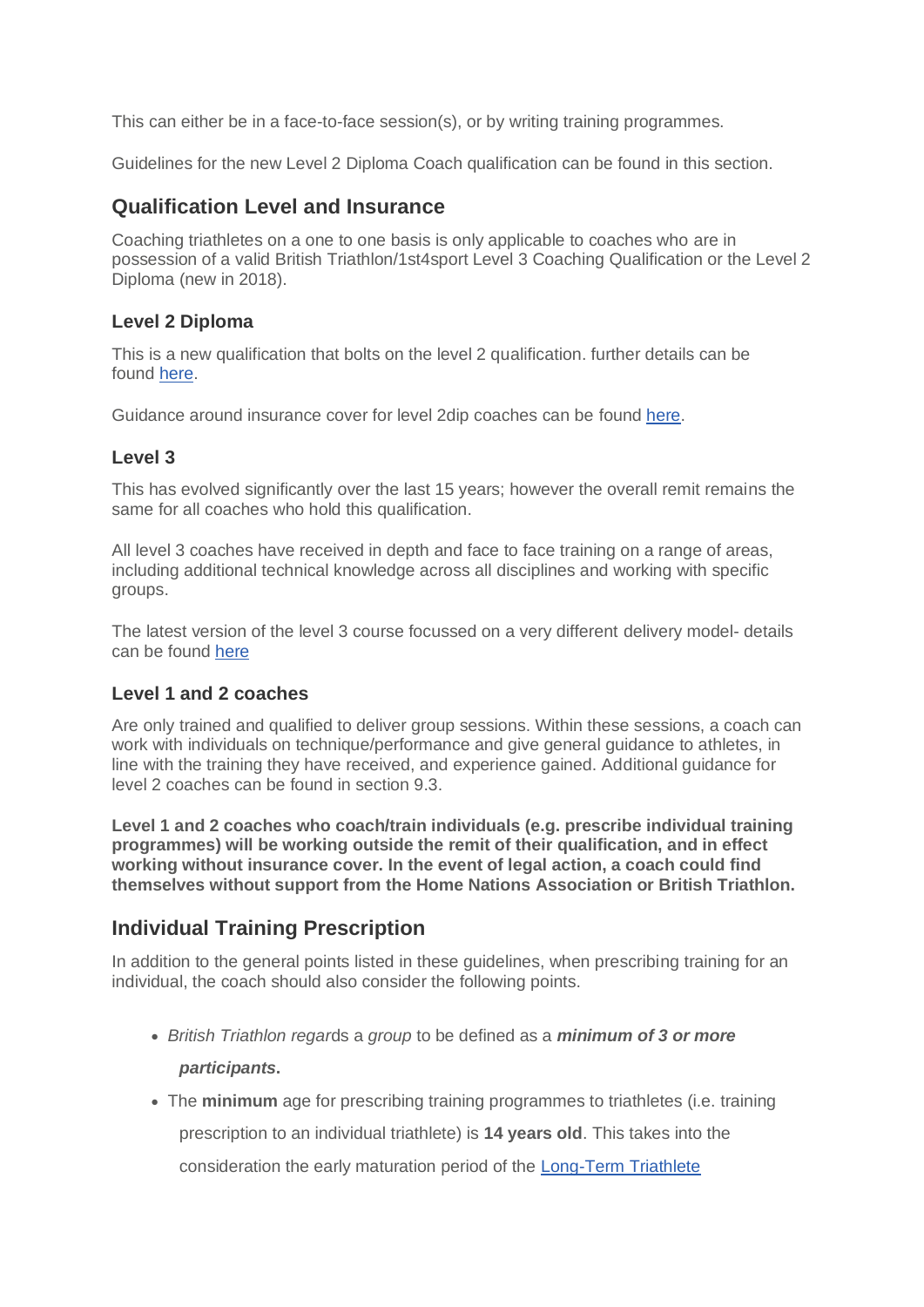[Development Model for Triathlon.](https://learninghub.britishtriathlon.org/mod/book/view.php?id=3885&chapterid=10623) In many club environments there may be sufficient group coaching sessions to not need to prescribe individualised training until the age of 16.

- In addition to the general information that should be collected about the participant, an athlete Profile Questionnaire and Lifestyle Audit should be completed. Example forms are available in the [1:1 Coaching Resource section.](https://learninghub.britishtriathlon.org/mod/data/view.php?id=4023)
- Where triathletes complete prescribed training alone or in a group in the absence of a coach, the triathlete(s) are responsible for their safety and choosing appropriate training environments. In the case where a triathlete is under the age of 18, the parents are ultimately responsible for safety and training environments being used. This should be made clear to the triathletes and parents at the onset of coaching. All coaches should refer to wider [British Triathlon safeguarding](https://www.britishtriathlon.org/about-us/safeguarding)  [guidelines.](https://www.britishtriathlon.org/about-us/safeguarding)
- When coaching triathletes individually through a prescribed training programme, it is recommended that meetings should take place in a public place and if the athlete is under the age of 18 the parents should also be present. It is recommended that the coach keep a record of all communication with the athlete including meetings, phone calls and emails etc.
- Individual programmes should be developed with due consideration for the triathlete's goals, ability, age, lifestyle, training history and available resources (equipment, training environments and support).
- During the execution of prescribed training it is the responsibility of the triathlete to ensure that the correct personal clothing and equipment is used. For triathletes under the age of 18 it is the responsibility of his/her parents/guardians.

#### **The coach must also ensure they meet the wider [Coaching Code of Conduct,](https://learninghub.britishtriathlon.org/mod/data/view.php?d=169&rid=24410) as working with individuals can present range of personal challenges for the coach.**

### **Skills Based Sessions**

Level 2 & 3 coaches may provide individual skills-based coaching in a club environment, e.g. working on a specific technical element of the swim stroke. This is effectively the same as providing drills and feedback to an individual in a group session, but just on a 1:1 basis.

In these situations, the coach should be aware of issues around being alone with athletes and should only work within their current knowledge and qualifications.

**It is important to note that for Level 2 coaches this is NOT about prescribing training plans or a periodised programme for an individual.**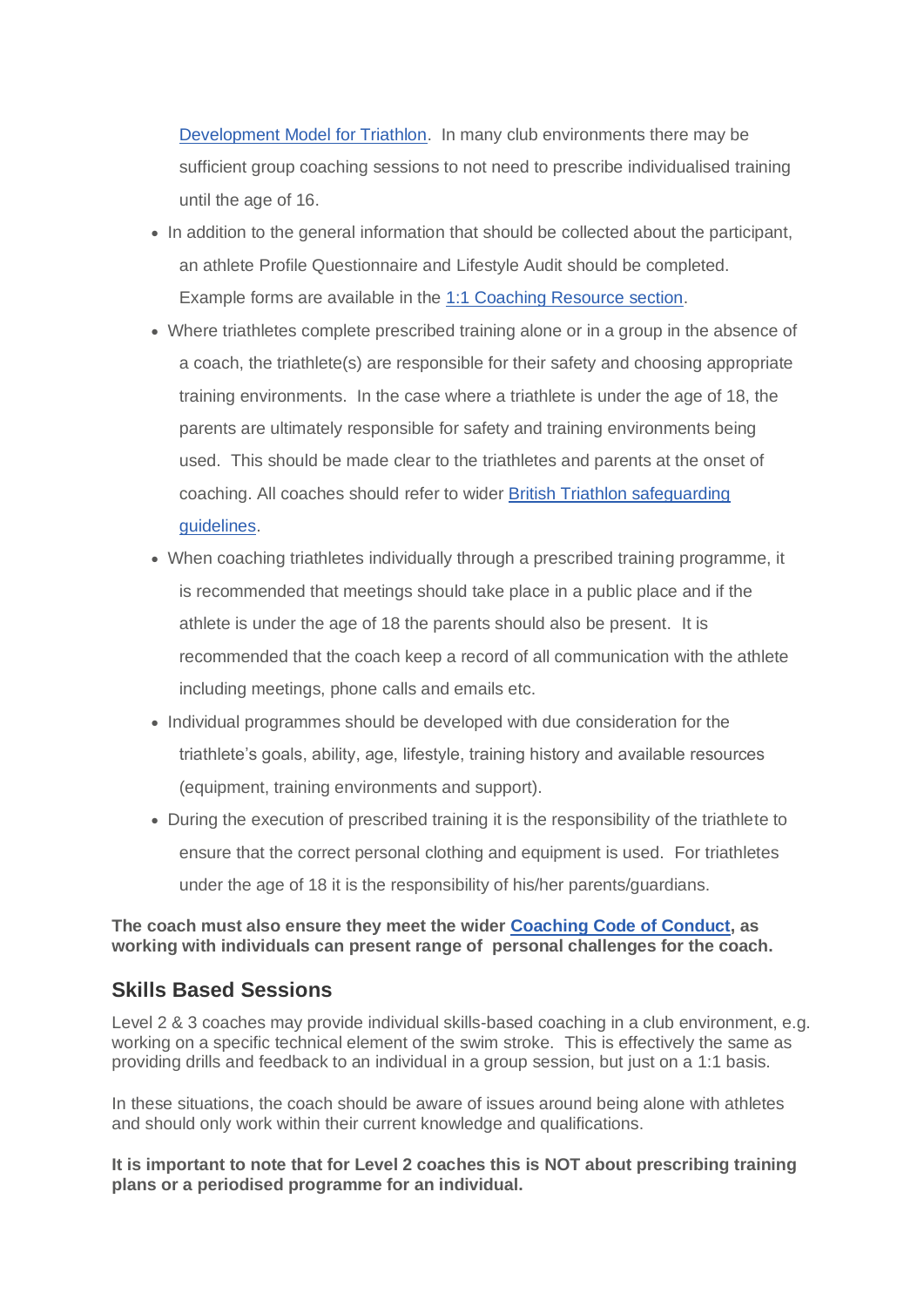# **Coaching Overseas**

For most coaches, your overseas involvement will be in training camps. British Triathlon does offer overseas cover for coaches delivering camps, but you must ensure you have the correct level and still meet the wider remit and requirements of your qualification. For full details refer to the insurance section of these guidelines

Managing and delivering training camps should be approached the same way you would for any coaching in the UK, with risk assessments, emergency action planning and clear session planning.

Some other areas you will need to consider

- **Local laws and road regulations** e.g. riding on the correct side of the road, rules for giving priority in situations like roundabouts. Some countries require helmets and to carry ID by law.
- **How will you overcome language barrier**s whether accessing training facilities or in an emergency?
- **Emergency services-** there may be a different phone number and process to the UK, e.g. some ambulances are private and can charge high fees.
- **Health care-** do all participants have the right level of cover? You may have to pay at point on entry into a health service.
- **Travel insurance** all participants including the coach should check the cover they have. Most will cover general activities such as swim, bike and run but may exclude specific training camps.

Simple planning and research will ensure that all have a positive experience and that everything is covered when something goes wrong.

#### **Coaches that may be considering more longer-term coaching/ residency overseas.**

- British Triathlon courses are designed to meet the requirements of coaching within the UK- specifically around the club structure. If you are planning to coach abroad, you will need to look at local guidance and regulations.
- In some countries formal licensing is required for coaches, in others such as North America which has a very litigious culture, having solid insurance and legal cover is a must.
- You may need to look at converting your UK qualification, the UKCC is recognised in Europe and is highly regarded worldwide but this doesn't automatically allow you to coach.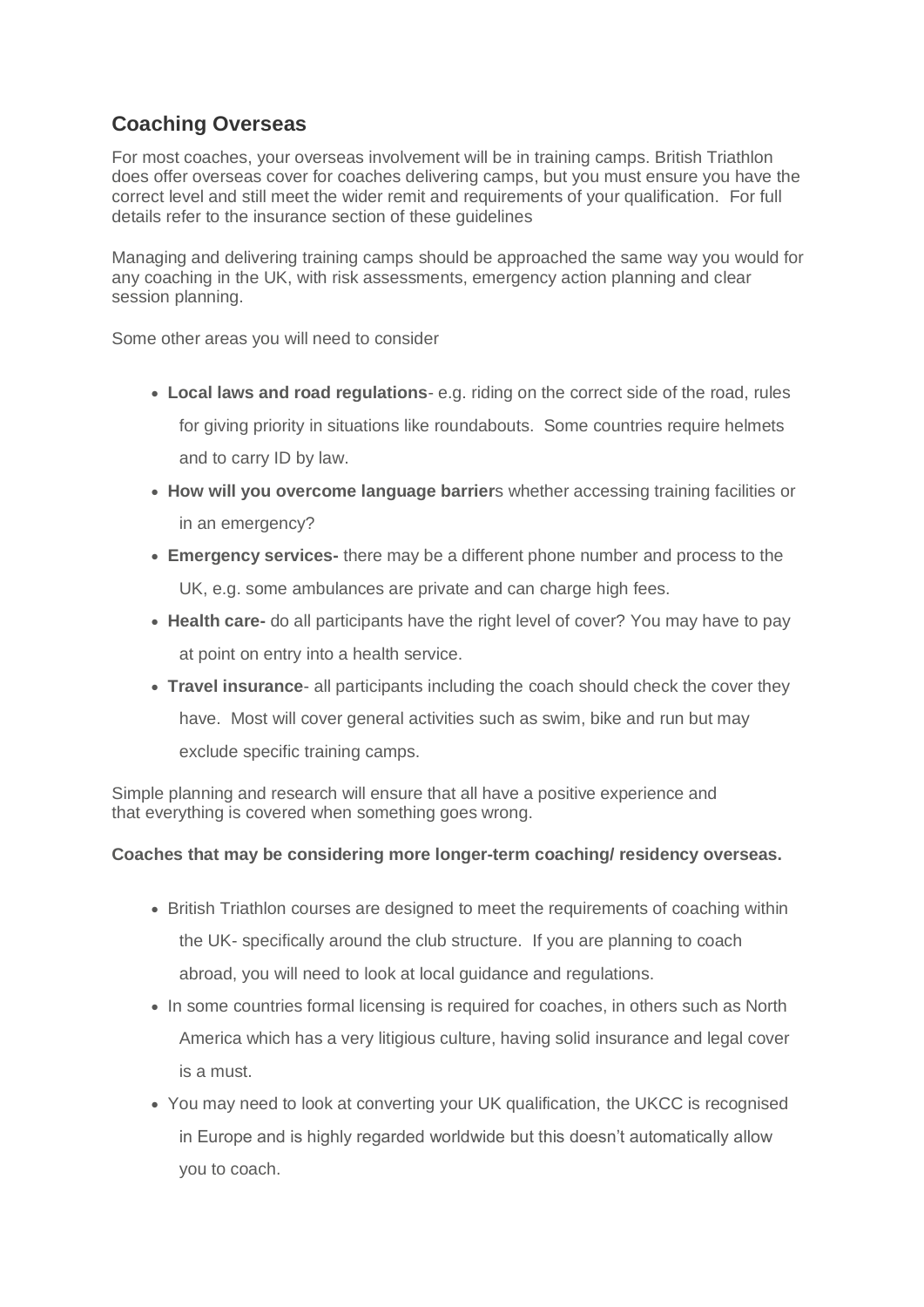• Can you gain insurance? British Triathlon insurance cover only applies to coaches

who are residents of the home nation of the federation ( England, Wales,

Scotland)

• If you need to get additional qualifications can you access a local [World Triathlon](https://www.triathlon.org/development/coach/accredited_coach_education_program) 

[approved](https://www.triathlon.org/development/coach/accredited_coach_education_program) course?

Likewise when planning training camps, some simple research will allow to understand the requirements of the country you are looking to live and coach in, but you cannot assume that you will be qualified and insured as you are in the UK.

### **CPD and Personal Development**

British Triathlon coaching qualifications have a specific remit as to what coaches are insured and expected to do. Sometimes this remit is narrower than a wider reaching coaching remit that may be required in some roles. Many coaches seek additional qualifications and training to enhance their skills and ensure they are appropriately qualified. British Triathlon has created a number of CPD opportunities with this in mind.

Whilst there is no formal requirement to complete a specific amount of CPD to retain coach status, we recommend all coaches should keep their knowledge and skills up to date. Any coach who is a home nation member has access to the Learning Hub which has the latest version of education materials, along with a range of other resources to support coaches.

A program of CPD courses and learning has been created. We are currently offering the following formal CPD workshops:

#### • **Head Coaches Workshop**

Aimed primarily at coaches who are performing the role of Head Coach within a

club environment and aims to support their development within that position.

#### • **Open Water Coaching**

Designed to support the development of open water coaching knowledge and ability. There is also an opportunity to gain practical experience through coaching a group of open water swimmers.

#### • **Strength and Conditioning Workshop**

Coaches will be able to prepare, deliver and review safe and effective strength and conditioning (S&C) sessions within a non-weighted (body weight only exercises) environment. This workshop will not extend a coach remit to allow them to coach using weighted Olympic style lifting exercises and equipment.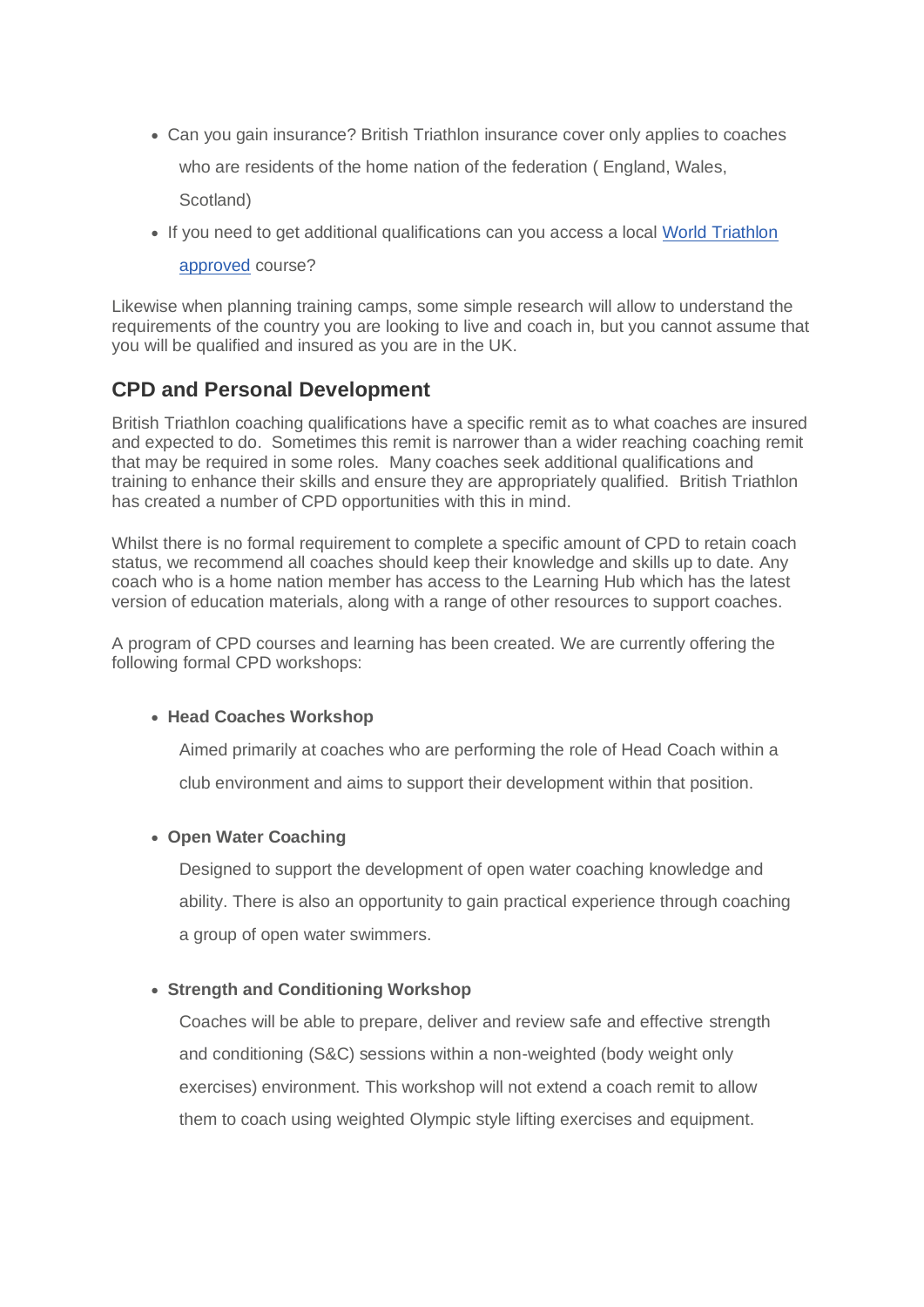Full details of the remit these courses give coaches can be found in the [CPD section of the](https://www.britishtriathlon.org/get-involved/coaching/coach-development/workshops)  [website.](https://www.britishtriathlon.org/get-involved/coaching/coach-development/workshops) Monthly coach's newsletters will contain articles and personal learning opportunities.

In 2017 access to the CPD courses was widened to allow level 1 coaches and those still in training to attend, **coaches must still work to their overall remit with any CPD activity**,

In addition to the workshops there is also a [British Triathlon Coach Mentoring scheme](https://www.britishtriathlon.org/get-involved/coaching/coach-support-scheme) and monthly coach's newsletters which contains articles and learning opportunities.

### **External CPD and Courses**

There are a range of educational and CPD courses directly marketed to Triathlon coaches, these cover all the disciplines and areas of sport science. CPD courses not delivered or endorsed by British Triathlon, whilst may improve skills and knowledge will not be recognised for the purpose of widening coach remit or covered under the British Triathlon insurance policy cover. Examples of this are listed below:

- Ironman University.
- Component specialism e.g. track cycling certification.

With coach plus membership, certain qualifications and activities are covered under this package, please refer to the [coaching membership notes](https://www.britishtriathlon.org/get-involved/coaching/coaching-guidelines-and-insurance) or coaching team for further guidance.

### **Personal Trainers/ Fitness Instructors**

Personal training/ fitness instruction and coaching do have a range of similar activities and outcomes; however, they also have a number of differences. Therefore, should be treated as separate in relation to remit and insurance cover.

The British Triathlon coaching pathway at Level 1 and 2 is focussed around group (club) coaching. In most instances personal training involves working with individuals towards health and fitness goals within a gym environment.

We recommend that personal trainers/ fitness instructors who are coaches, clearly define the roles in which they are working and ensure they are suitably insured. Coverage for certain wider activities are now offered through the ultimate coach package providing participants are working towards a triathlon goal. Please contact the membership team for more details.

#### **Examples:**

#### **Level 1 coach and personal trainer delivering a 1:1 session covering bike skills. on the open road.**

This would be outside the remit of the Level 1 coach as on open road, and most likely not in remit of the PT insurance as coaching specific skills.

#### **Level 2 coach and personal trainer - giving a triathlete a personal periodised triathlon plan for an athlete to follow.**

This is outside the remit of the Level 2 and will depend on the PT qualification held, some do have modules with general periodised planning for fitness and sports goals. However, a true periodised plan covering all sessions in detail, will probably be outside the PT and coach